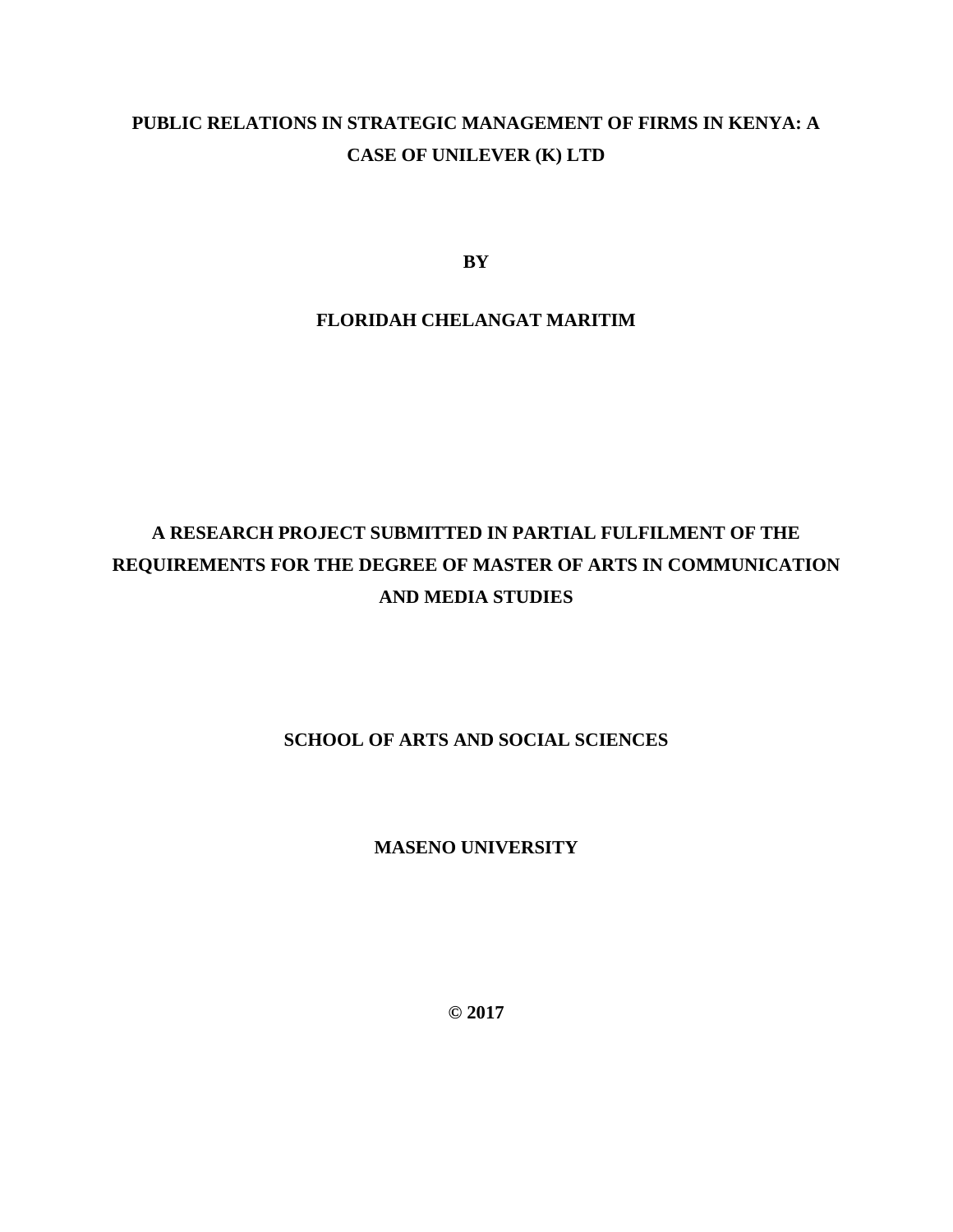# **DECLARATION**

# <span id="page-1-0"></span>**Declaration by the student**

I declare that this research project has not been previously presented for a degree in Maseno University, or in any other University. The work reported herein has been carried out by me and all sources of information have been acknowledged by means of references.

Candidate's name:

| <b>Floridah Chelangat Maritim</b> |  |
|-----------------------------------|--|
|                                   |  |

Reg No. MA/FA/00108/2013

# **Declaration by the Supervisors**

This Project has been submitted for examination with our approval as the University supervisors.

Supervisor's name:

| Dr. Lilian Magonya | Sigma |  |
|--------------------|-------|--|
|--------------------|-------|--|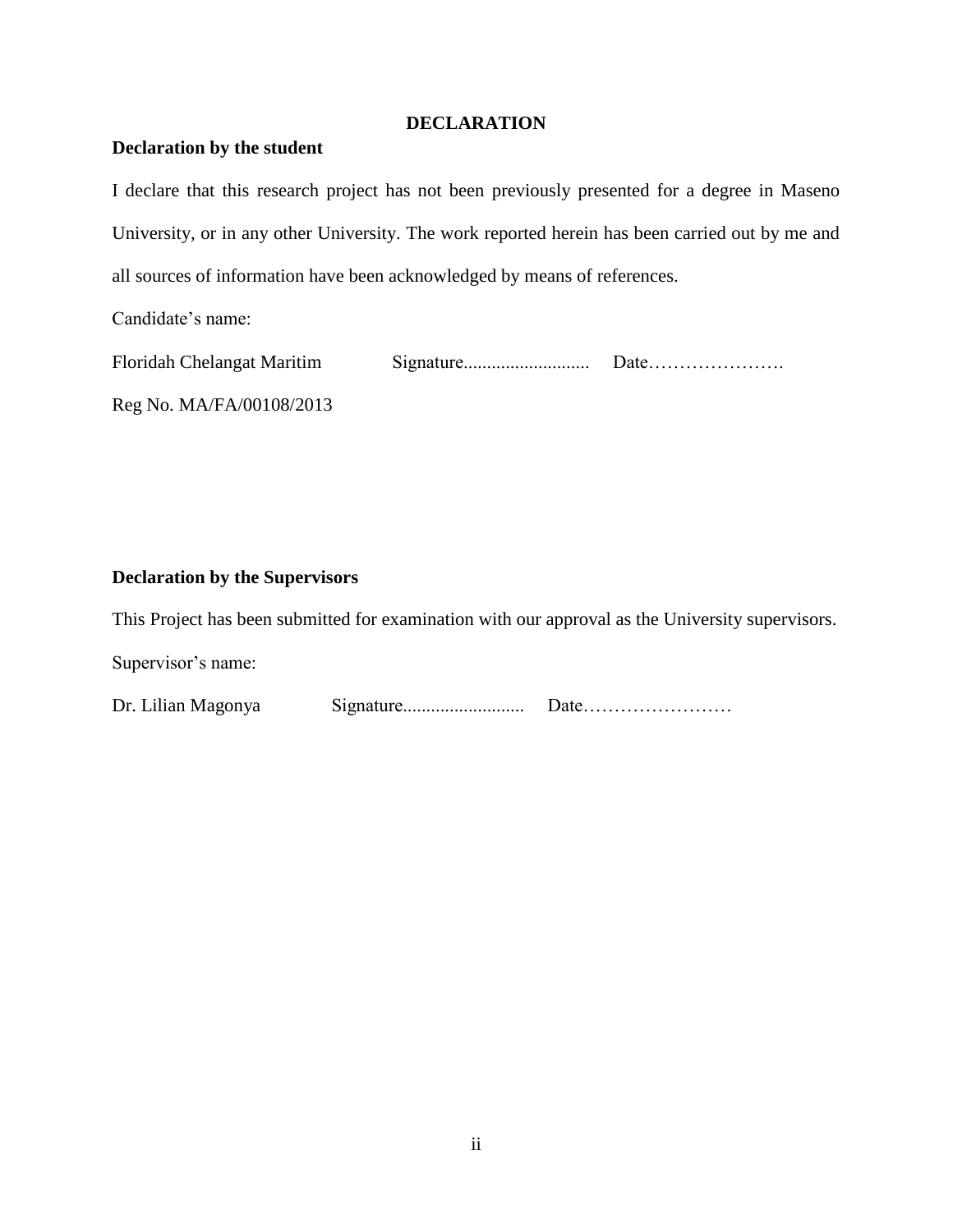# **ACKNOWLEDGEMENT**

<span id="page-2-0"></span>This research work would not have been fully accomplished without the valued input from different institutions and individuals. While I may not exhaustively mention everybody whose assistance enabled me to finish this project, I am humbled by the value-adding endeavours from my supervisors, family, friends and course colleagues.

I give special thanks to my supervisor Dr. Lilian Magonya for her selfless and relentless assistance and support in supervision, experience and initiative which guided me throughout the project phases. Dr. Magonya strongly ignited an irreversible skill and strong commitment towards ensuring I did what is expected to accomplish project objective.

I am also indebted to my course lecturers at Maseno University for their invaluable course-work input that formed basis for this work.

Further, I acknowledge the University for according me opportunity to engage in this particular research scope. The same goes to my colleagues and friends for the great assistance they accorded me in one way or another.

It will be impossible to end without a mention of my husband Mr. Andrew Maritim and our son and daughter Eddie and Debbie respectively for love and encouragement throughout my studies. To them I am highly indebted.

Finally, thanks to the Almighty God for granting me sufficient grace in my academic life and to be able to undertake my studies with other responsibilities.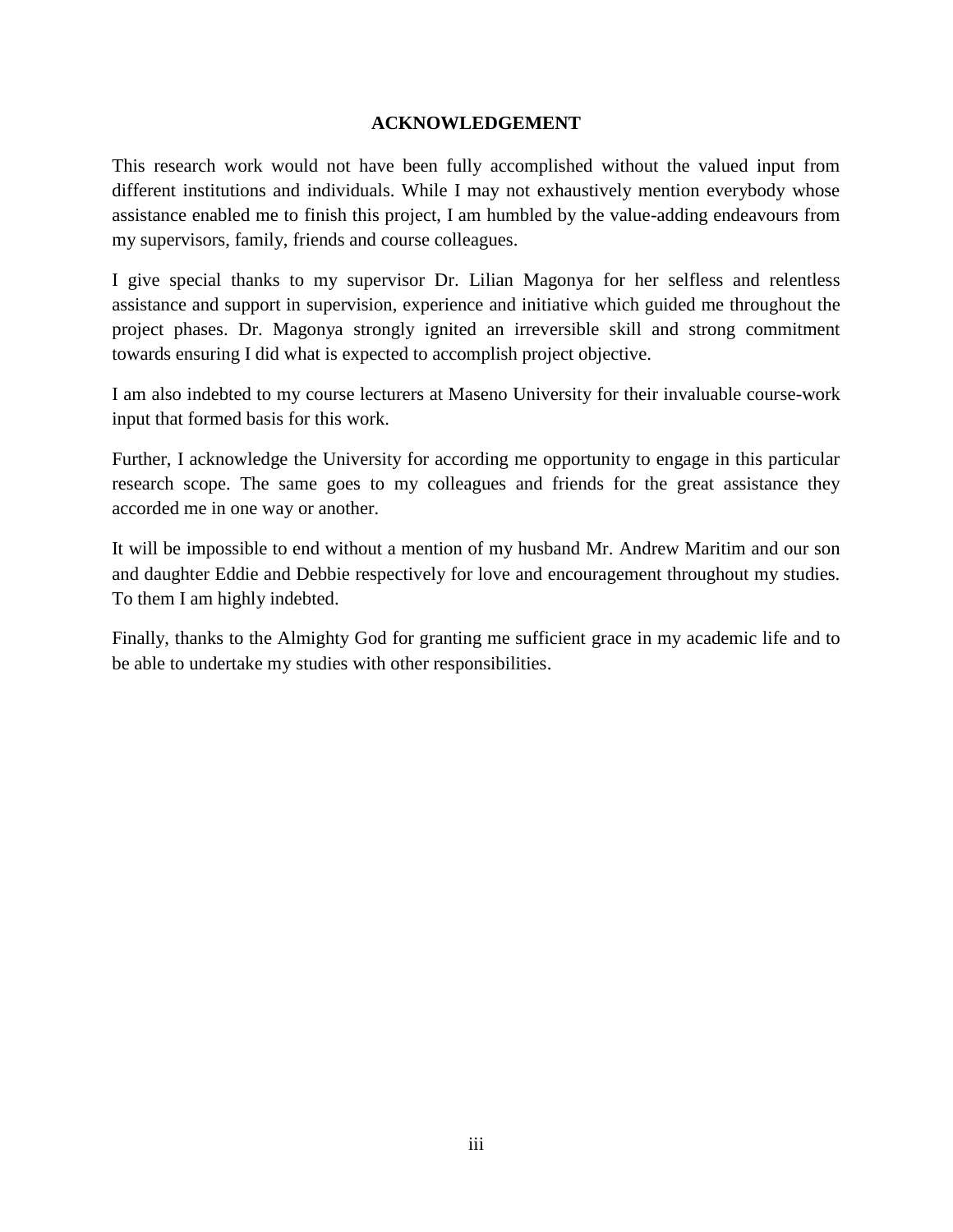# **DEDICATION**

<span id="page-3-0"></span>I dedicate this work to my children Eddie and Debbie my entire family for the sacrifice they made for me to complete this project. Their care, concern, support, encouragement and enthusiasm inspired me to achieve this goal. You have been there for me like no one else has. I adore you and thank God for having you in my life.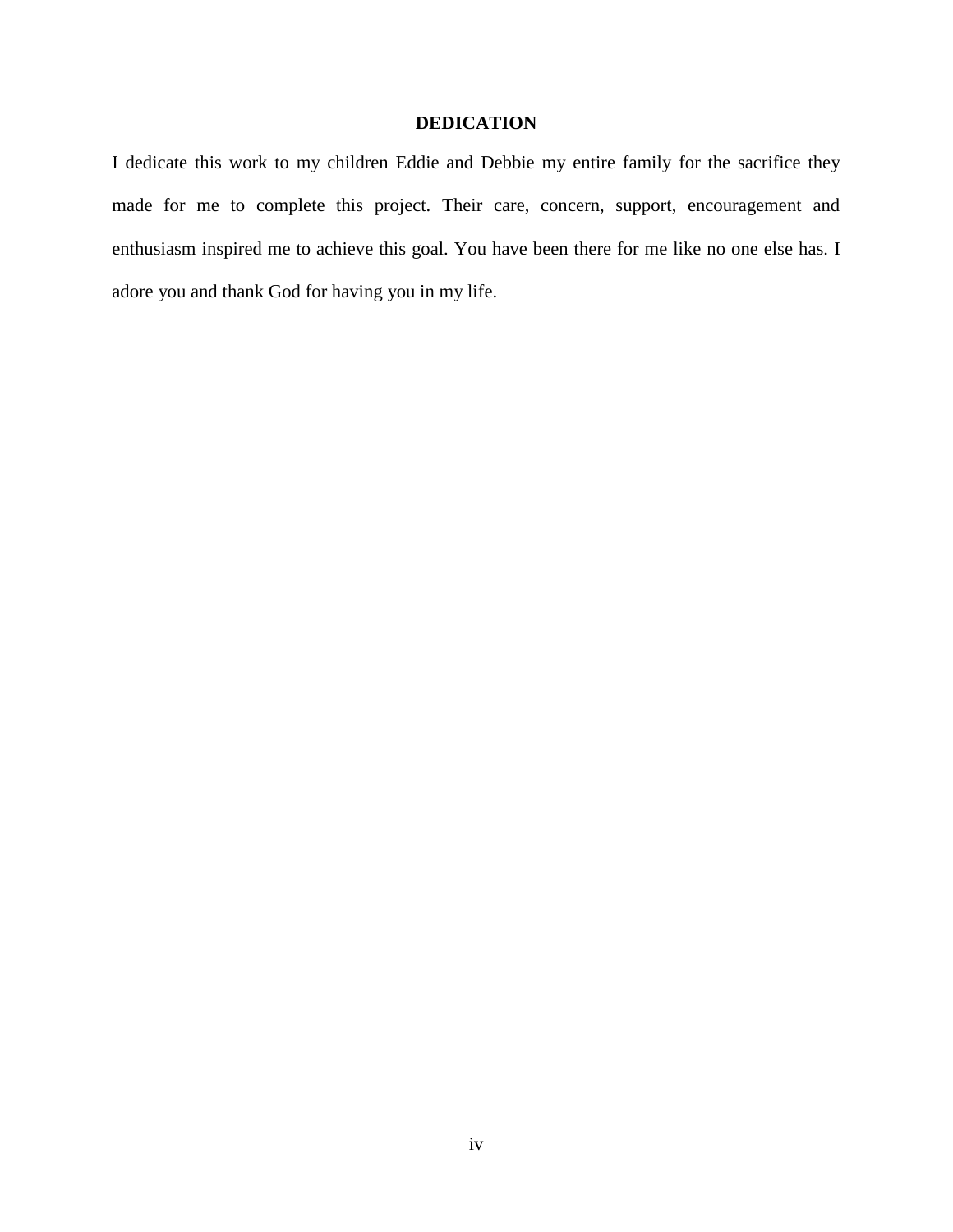## **ABSTRACT**

<span id="page-4-0"></span>Public relations (PR) in Kenya is a significant discipline and a growing industry. However, it still faces many challenges with one of the major challenges is the misconception of PR in the country. Seemingly, many people still confuse public relations for marketing or advertising. Further, firms are yet to fully understand the benefits of PR in their strategic management particularly when employed to their daily operations. Unilever (K) Ltd faced allegations of sexual harassment and abuse of its female employees on its Kericho tea plantations. This has led to the company acquiring a negative public image both internationally and locally. However, all these problems which were revealed were denied or downplayed by local management. This has led to the public viewing Unilever as a company which focuses on costs reductions and profit maximisation at the expense of their employees. The study focused on PR in strategic management of firms in Kenya by focusing on Unilever (K) Ltd in its Kericho Tea Plantation. The study was guided by three objectives; to examine the value of PR to the strategic management, to study the effect of organisational culture to the effectiveness of PR strategy and to investigate the role of organisational structure to the effectiveness of a PR strategy at Kericho Tea Plantation of Unilever (K) Ltd. The study was guided by a conceptual framework, anchored on system approach theory, stakeholder management theory, and Grunig's situational theory of public. The study area was Kericho Tea Plantation of Unilever (K) Ltd with the study adopting a descriptive research design. The target population was the human resource (HR) department, which was made up 100 of employees and PR department comprised 10 employees of Unilever's Kericho Tea Plantation. Multistage sampling was used to select the sample to participate in the study. The sample size for the participants to participate in the survey from the HR department was calculated using a formula provided by Yamane (1967) to acquire 50 participants while a census was used to acquire 10 participants to participate in the interview from the PR department. Further, random sampling was used in selecting the sample from the HR department. The data collection procedure entailed self-administered questionnaires to the selected respondents and interviews conducted on the employees in the PR department. The completed questionnaires were coded and analysed using the Statistical Package for Social Sciences (SPSS Version 21). The data collected from the interviews were analysed through content analysis. Mixed method data analysis was utilised whereby both qualitative and quantitative approaches were utilised. The study established that while Unilever values PR, it lacks structures such as training of its employee on best practices as well as informing employees on PR policies and strategies within the organization. Unilever value for PR is seen from the commitment and support of the top management to the PR issues and department. The study also established that the organizational structure of the company is aligned to the PR strategy. The study recommends that the Unilever (K) Ltd needs to rethink its PR strategy and develop a more effective strategy in PR with all the stakeholders and parties working hand in hand in ensuring the company's image is corrected. The findings of this study are useful to the management of Unilever (K) Ltd as well as other firms in managing and developing its PR strategy. The findings also add to the existing body of knowledge on public relation and its management.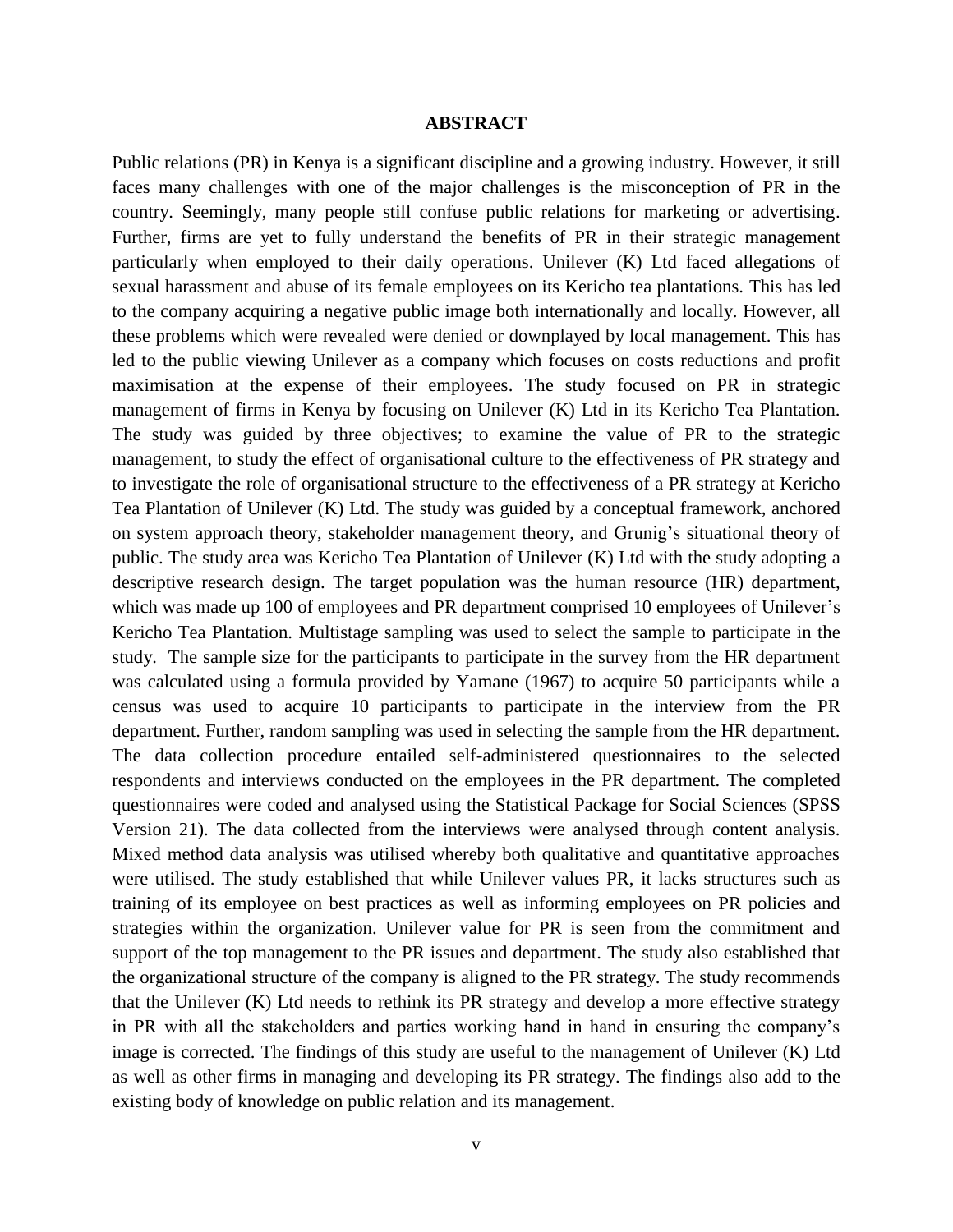# <span id="page-5-0"></span>**TABLE OF CONTENTS**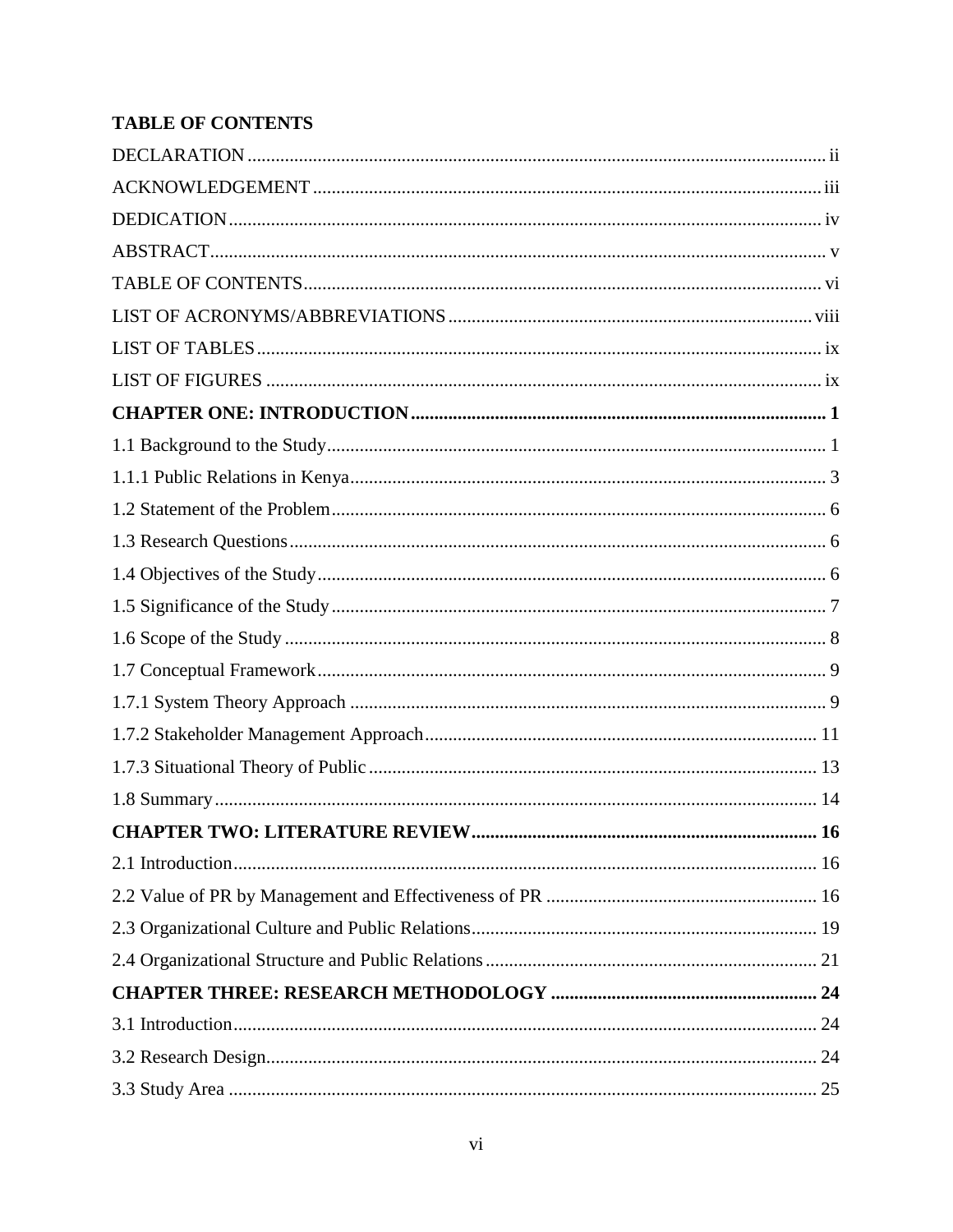<span id="page-6-0"></span>

|           | 4.4.2 Influence of Organizational Culture to the Effectiveness of PR Strategy  41            |  |
|-----------|----------------------------------------------------------------------------------------------|--|
|           | 4.4.3 Influence of organizational structure to the effectiveness of PR strategy  45          |  |
|           |                                                                                              |  |
|           |                                                                                              |  |
|           |                                                                                              |  |
|           |                                                                                              |  |
|           | Effect of Organizational Culture to the Effectiveness of PR Strategy in Unilever (K) Ltd  50 |  |
|           | Role of Organizational Structure to the Effectiveness of PR Strategy in Unilever (K)Ltd 51   |  |
|           |                                                                                              |  |
|           |                                                                                              |  |
|           | Effect of Organizational Culture to the Effectiveness of PR Strategy in Unilever (K) Ltd  52 |  |
|           | Role of Organizational Structure to the Effectiveness of PR Strategy in Unilever (K) Ltd 52  |  |
|           |                                                                                              |  |
|           |                                                                                              |  |
|           |                                                                                              |  |
| A.        |                                                                                              |  |
| <b>B.</b> |                                                                                              |  |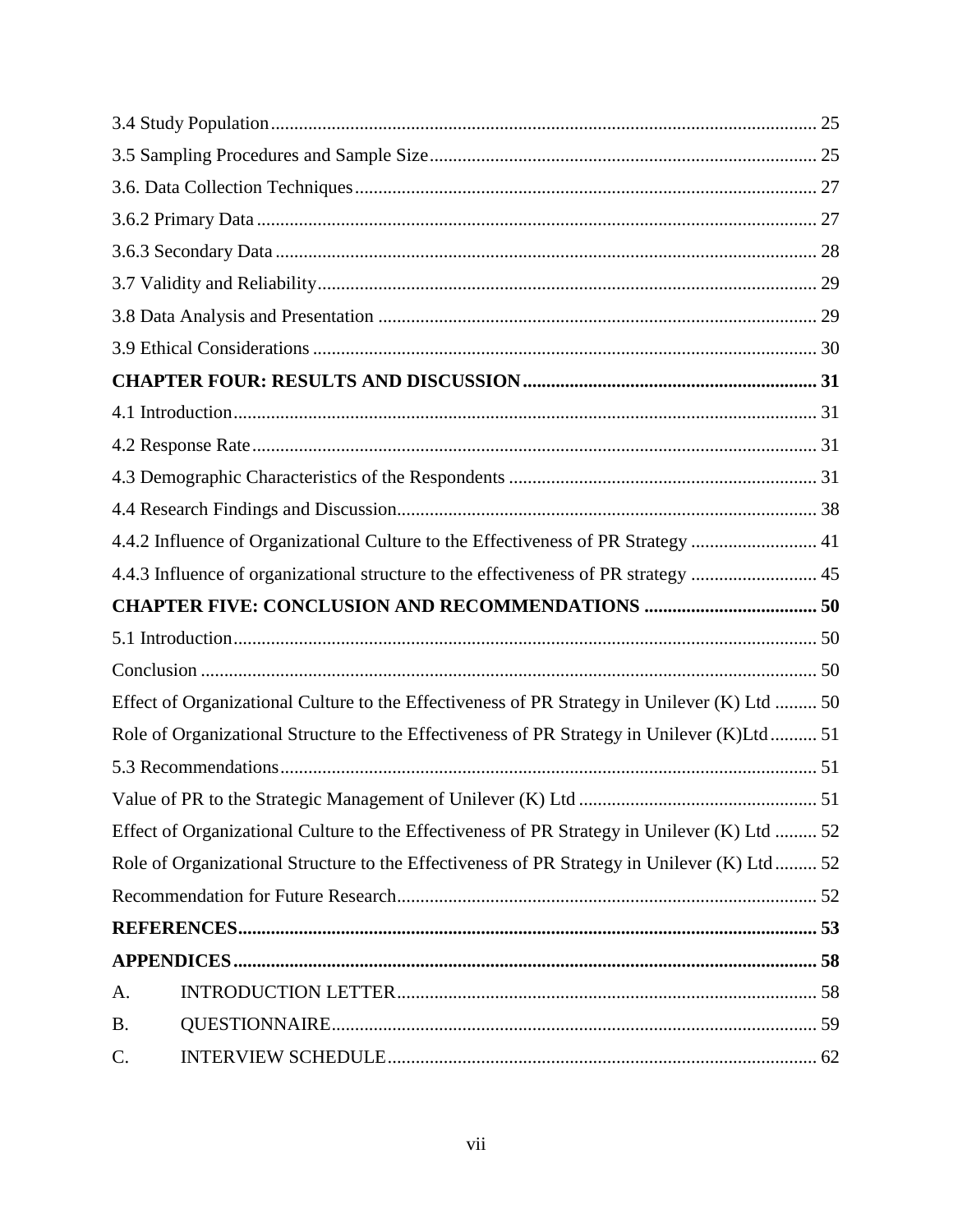# **LIST OF ACRONYMS/ABBREVIATIONS**

| <b>CIPR</b>  | : Chartered Institutes of Public Relations:         |
|--------------|-----------------------------------------------------|
| <b>COYA</b>  | : Company of the Year Award                         |
| <b>CSR</b>   | : Corporate Social Responsibility                   |
| EAI          | : East African Industries                           |
| <b>EAPRA</b> | : East African Public Relations Association         |
| <b>FAPRA</b> | : Federation of Africa Public Relations Association |
| <b>HR</b>    | : Human Resource                                    |
| <b>IBM</b>   | : International Business Machines                   |
| <b>IPRA</b>  | : International Public Relations Association        |
| <b>KBL</b>   | : Kenya Breweries Limited                           |
| KIM          | : Kenya Institute of Management                     |
| KQ           | : Kenya Airways                                     |
| <b>LTD</b>   | : Limited                                           |
| <b>MNCs</b>  | : Multinational Corporations                        |
| <b>NGOs</b>  | : Non-governmental Organisations                    |
| <b>PR</b>    | : Public Relation                                   |
| <b>PRSA</b>  | : Public Relations Society of America               |
| <b>PRSK</b>  | : Public Relations Society of Kenya                 |
| <b>SPSS</b>  | : Statistical Package for Social Sciences           |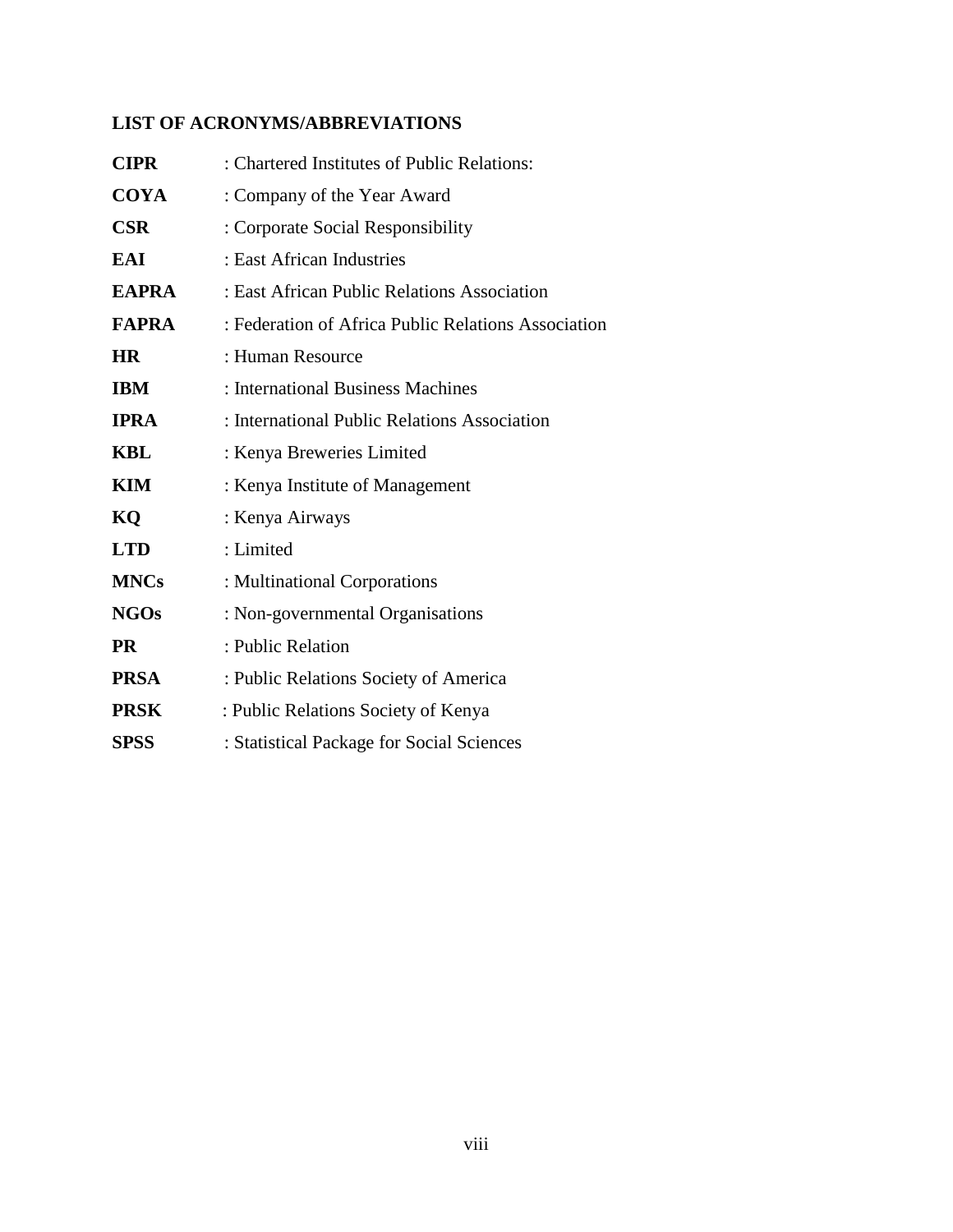# **LIST OF TABLES**

<span id="page-8-0"></span>

| Table 8: Influence of Organisational Structure to the Effectiveness of PR Strategy 46 |  |
|---------------------------------------------------------------------------------------|--|

# **LIST OF FIGURES**

<span id="page-8-1"></span>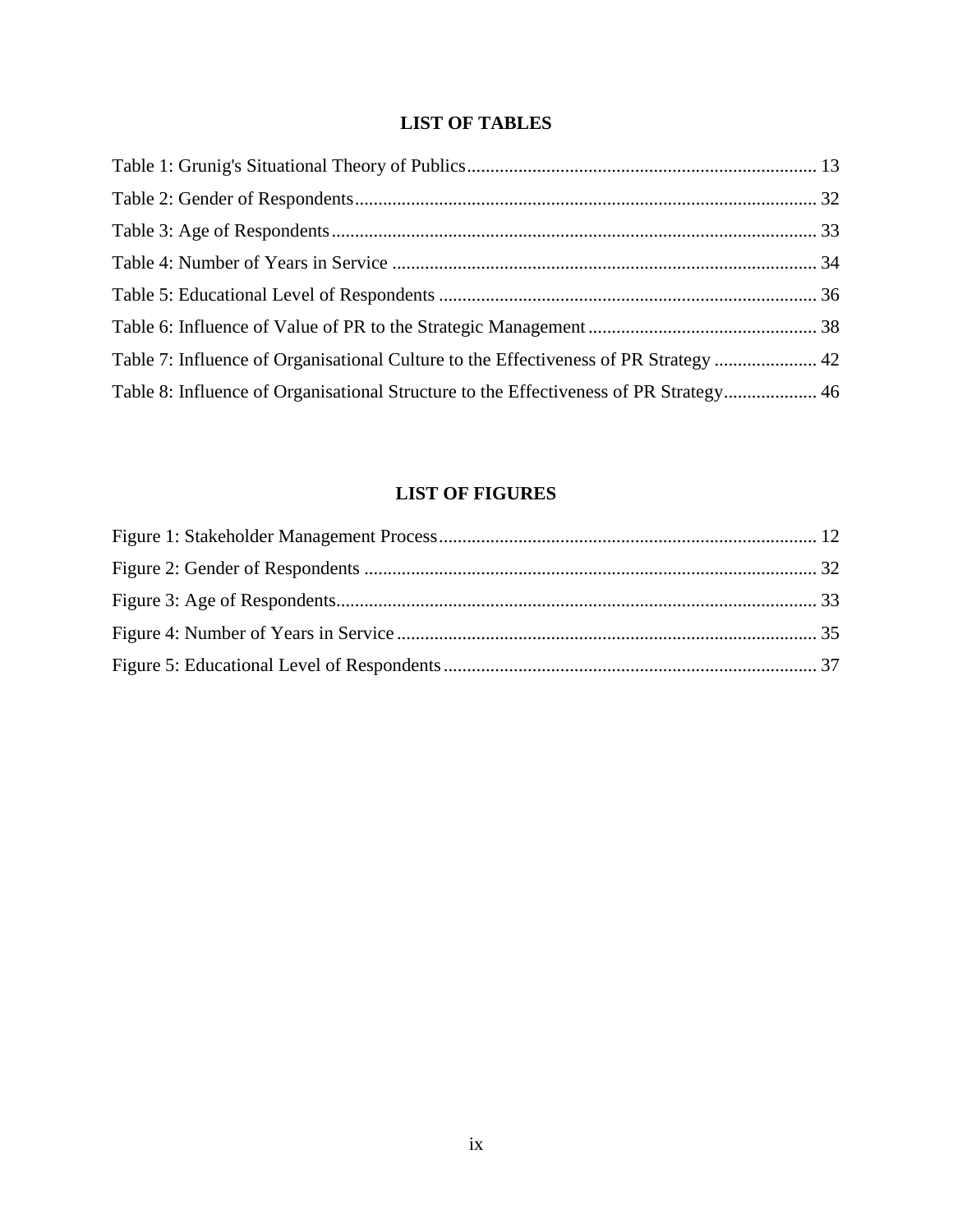# **CHAPTER ONE: INTRODUCTION**

## <span id="page-9-1"></span><span id="page-9-0"></span>**1.1 Background to the Study**

Public relation (PR) has been in existence since the early  $20<sup>th</sup>$  century. Different institutions and scholars have different definitions for the concept. According to Public Relations Society of America (2012) PR involves a strategic communication process which develops mutually beneficial relationships between the organisation and its publics. Chartered Institutes of Public Relations (2013) defines PR as a management tool that uses communication to create positive relationship with the people who support the success of a business. The word "people" includes: customer, investors, employees, suppliers, distributors, competitors, and the government (Chartered Institutes of Public Relations, 2013). Looking through the above definitions, PR is a multi-facet concept. Nevertheless, though PR covers a wide range of activities that are highlighted divergently in different definitions all public relations should exist to preserve a consistent reputation and build relationships (Heath, 2001).

Further, the PR roles and functions continue to evolve and change alongside the different definition given to it. Public Relations Society of America (PRSA) in 2012 in an international effort to modernise and review the definition of PR, they replaced the term which was adopted by the organization in 1982 by initiating campaigns and a public vote which led to the conceptualisation of PR as a strategic communication process building mutually beneficial relations (Heath, 2001; PRSA, 2012). PR is used by a number of institutions such as businesses, governments, Non-governmental Organisations (NGOs), Multinational Companies (MNCs), and educational institutions in developing relationships with the various stakeholders such as customers, citizens, shareholders, employees and other institution as well as the public at large (Wakefield, 2008).

Ideally, organisations or any group of people pursue various objectives through the use of a number of strategies and tactic (Watson & Noble, 2007). For instance, a business firm utilizes media campaigns to market their products to the public, whereas governments utilize the media and other communication agents in communicating their agenda to the public. Unfortunately, the stakeholders in such organizations may result to using negative tactics in furthering their agenda and attaining advantages over other players in the market (Kim,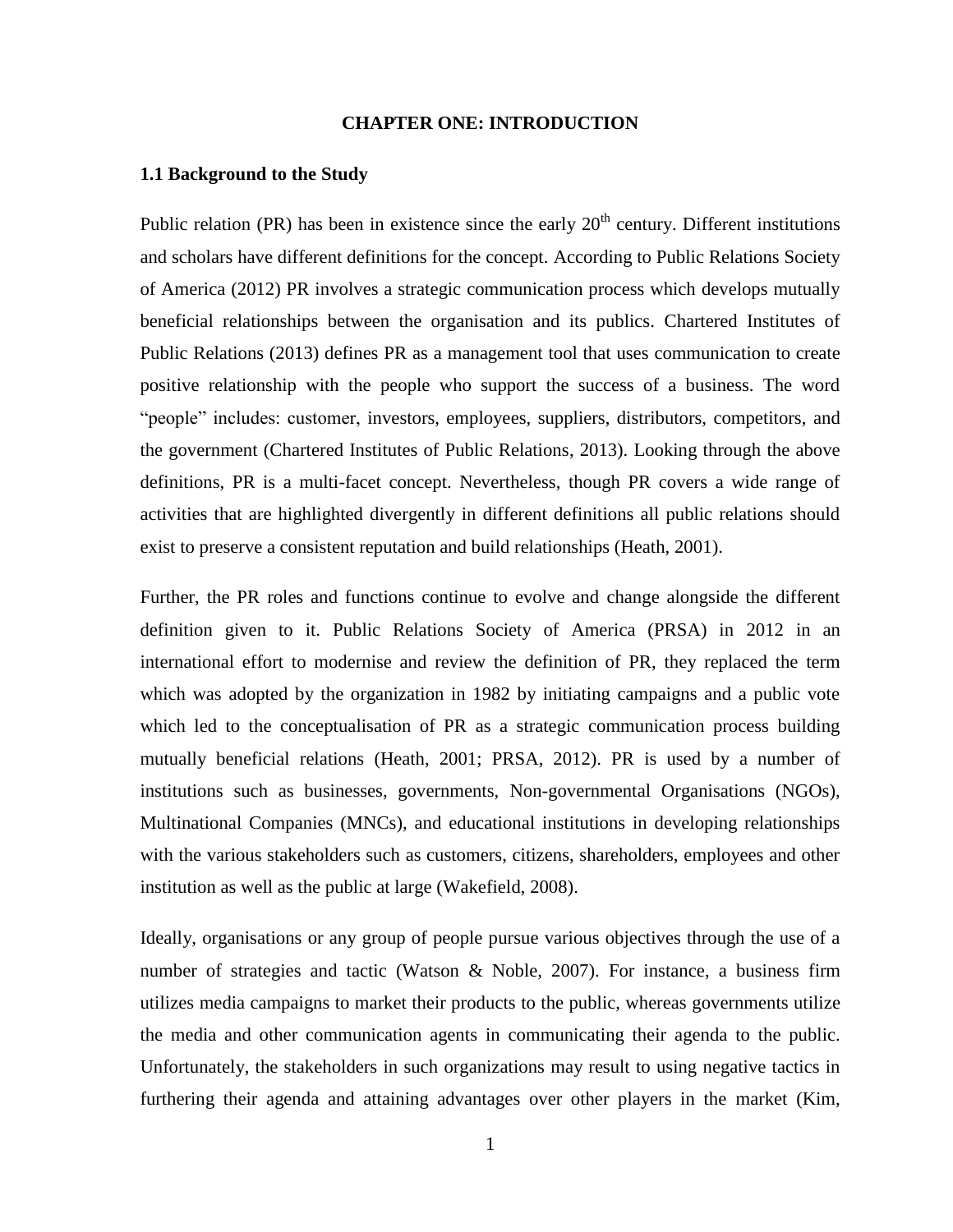2000). As a result of globalization and advances in technology, businesses are currently operating in a competitive as well as dynamic business environment requiring them to utilize various ways of remaining sustainable and profitable. These strategies include promotions of products, campaigns and other techniques (Heath, 2001).

The conditions in the global business environment, however, have resulted to some companies such as Apple in their production in India and China, employees or other stakeholders to utilize negative and at times illegal means to acquire competitive advantage over their competitors (Cutlip, Center & Broom, 2006). For instance, companies such as Apple has been accused of violating human rights in their Indian-based factories in their bid to produce products at a minimum costs so as to be profitable. Further, as a result of the internet and other communication outlets such as the media, the public is more aware of the actions of businesses, for instance, Apple has received attention from activists to undertake greener technologies in their company (Taylor, 2007). Kazokiene (2010) argues that PR creates a high level of public scrutiny of every action taken by the businesses. Further, customers are scrutinizing the value addition chain of products from their production to when they are delivered to their premises. This has increased the importance and roles of PR worldwide (Valackiene, 2010).

Besides Apple, other western-based multinational corporations for example General Electric, International Business Machines (IBM), Virgin Group, MacDonalds, Nokia and Coca-Cola among others are using PR to protect their public image. This has resulted to the development of many PR firms such as Edelman to handle their PR issues (Valackiene, 2010). For instance, Edelman has been handling PR campaigns for major oil companies such as American Petroleum Industry, especially on issues touching environmental degradation (Heath, 2001). Other institutions and firms such as Microsoft have opted to develop their own PR department to handle and manage any challenges which arise. For instance, Microsoft in 2014 faced a licensing corruption scandal in Romania, which required proactive PR strategy to manage the issue (Bird, 2014).

In many developing countries in Africa such as Uganda and Kenya, PR is a new concept whose growth has been fuelled by the various MNCs opening branches in the African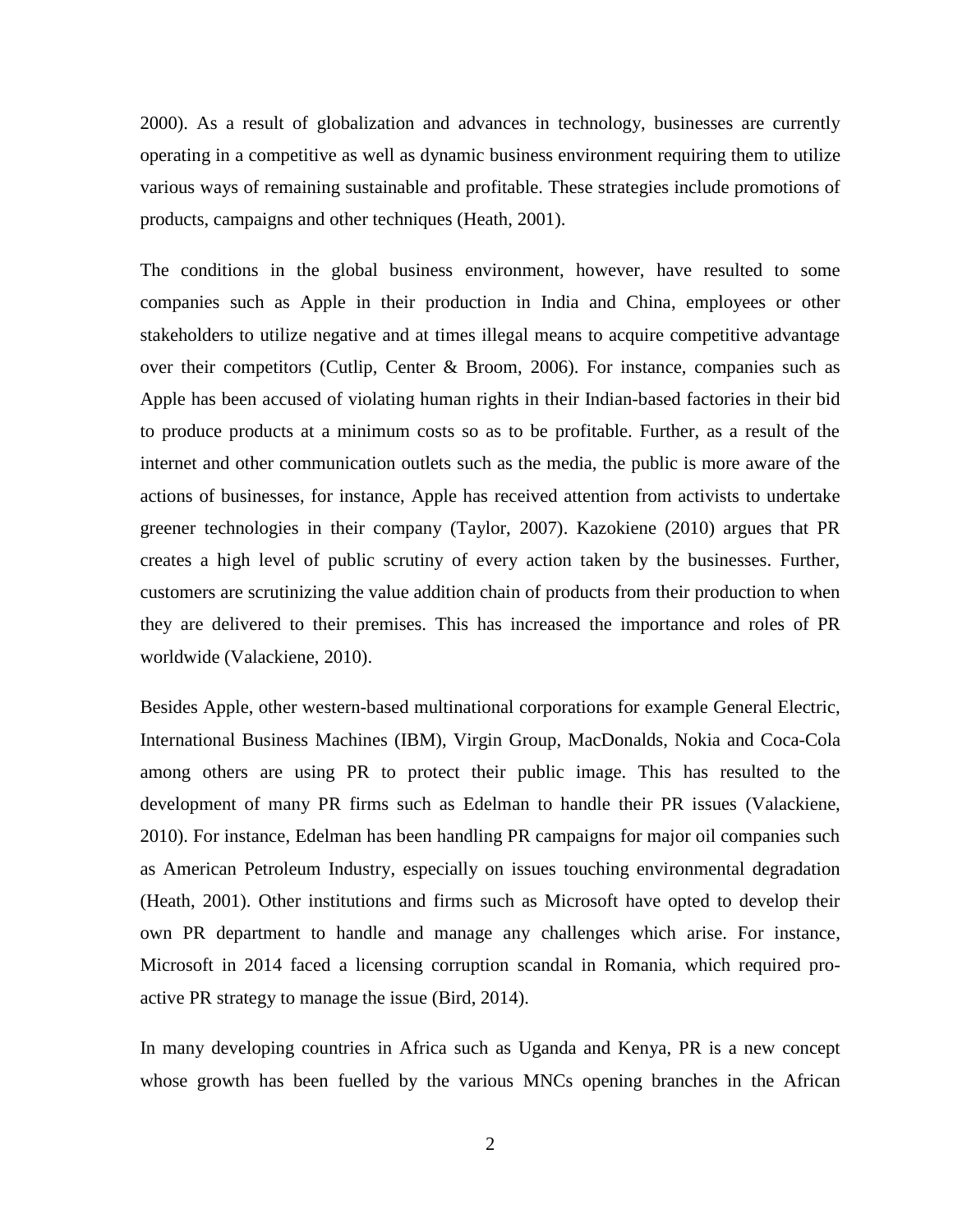continent. This has led to development of PR in Africa over a short period of time (Blankson, 2009). In Kenya, in particular, companies such as Safaricom, National Bank of Kenya and Jubilee Insurance have PR officers whose main duty is to handle the PR issues of the company (Public Relations Society of Kenya, 2015). Further, the development of the Public Relations Society of Kenya (PRSK) has greatly influence the development of the PR industry in the country. PRSK involves a professional body for all the PR practitioners in the country who undertake various activities in guiding and directing the PR field in the country (Mbeke, 2009).

Further, the rise of the Company of the Year Award (COYA) with the Kenya Institute of Management (KIM) has seen high growth rates with each year the number of companies registering for the award increasing. This is an indication of the companies in the country opening up public scrutiny (Blankson, 2009). As a result of this growth in the PR sector in the country as well as internationally, companies operating in the country have no choice but to invest in PR. MNCs operating in Kenya like Unilever are subjected to both the local scrutiny as well as international scrutiny with their actions scrutinized on a daily basis and as such the importance of the PR department (Mbeke, 2009). Unilever for instance in the recent years was faced with a sexual assault accusations. According to Morser (2010) female workers working in tea plantation in Unilever's Kenya plantations were sexually assaulted by their supervisors and other officers in the management. The report illustrates that supervisors used sexual discrimination and assault in providing and managing the employees with female employees made to sleep with the superiors in getting jobs allocations. Largo (2011) agrees with this and further state that in addition to sexual assault, the company has been accused of poor working conditions for their employees. Such accusations negatively affects the reputation and brand of Unilever and it is important for the company to have an effective PR strategy to deal with such accusations.

#### <span id="page-11-0"></span>**1.1.1 Public Relations in Kenya**

The development of the practice of public relations practice is Kenya has been influenced greatly by the Public Relations Society of Kenya (Onyiengo, 2014). The Public Relations Society of Kenya (PRSK) was established in 1971. It was established in order to guide the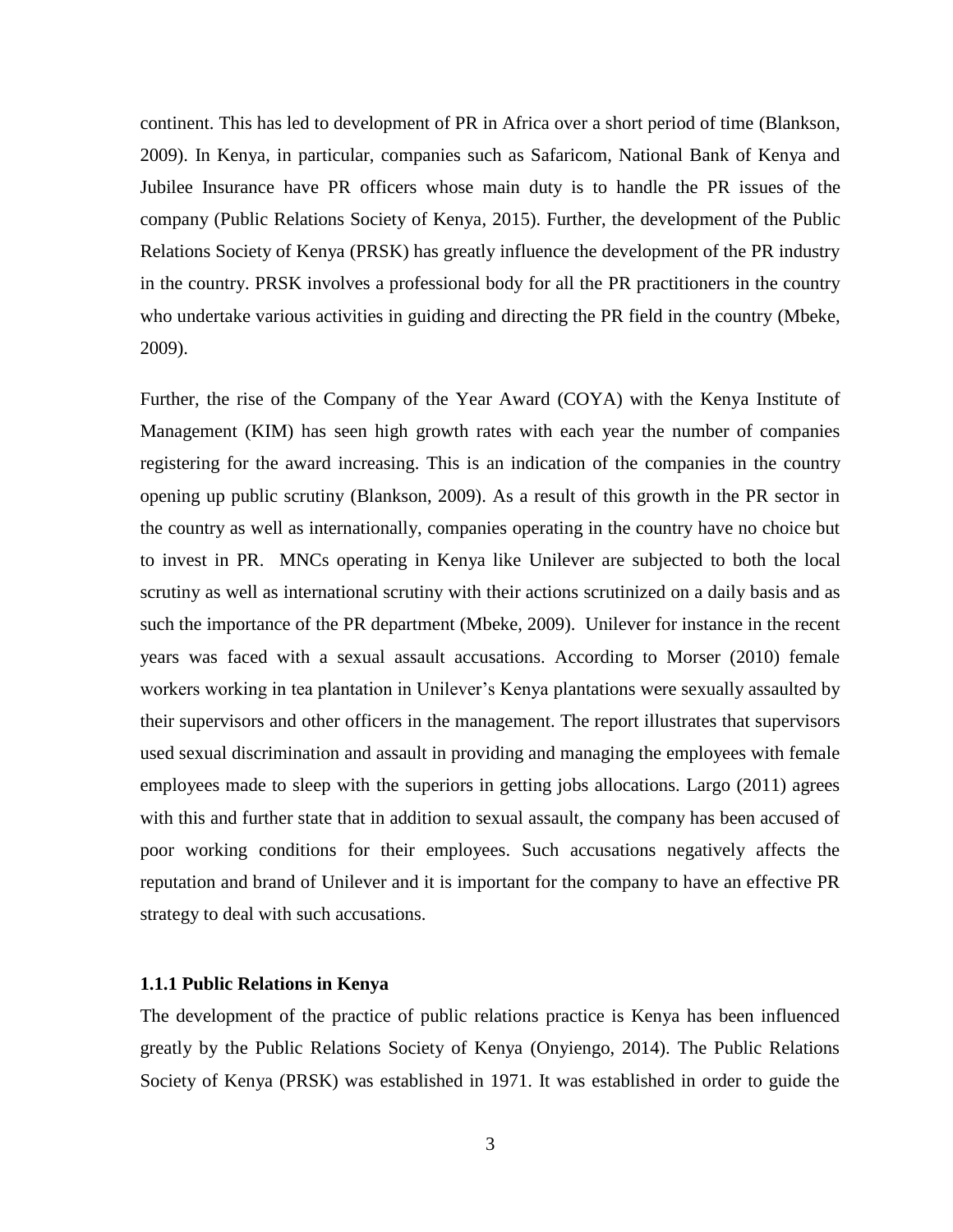professional body and bring together PR practitioners in Kenya. PRSK is a registered society and was formed to join PR managers who had a similar aim of improving the PR practice in Kenya. The Society's broad objective is to advance excellence in Public Relations in Kenya and to ensure that the practice continues to thrive within the ethical framework defined by the profession. The Public Relations Society of Kenya exists with the following objectives; its first objective is to be the recognized professional authority in Public Relations in Kenya. Second, to educate and inform the public as to the purpose and practice of Public Relations. Third to establish and promote a high standard of professional ethics in Public Relations and fourth to contribute to the improvement of professionalism through education and training in Public Relations (PRSK, 2015).

PRSK is affiliated to regional, continental, and global Public Relations bodies, for instance within the East African region, PRSK is a member of the East African Public Relations Association (EAPRA). PRSK is also a member of the Federation of Africa Public Relations Association (FAPRA) which is the continental body for all PR national associations in Africa. At the global level, PRSK is a founder member of the Global Alliance for Public Relations and Communications Management. In addition, members of PRSK subscribe to the International Public Relations Association (IPRA), thus forming the Kenya IPRA chapter (PRSK, 2015).

The field of public relations has existed in Kenya since 1971 and has been growing and developing steadily over the years (Muriithi, 1991). The growth of the practice of public relations in Kenya is being propelled by the expansion of well-established public relations firms into the country. One such firm is the International communications consultancy Hill and Knowlton based in the USA, recently expanded into Africa with the launch of a new public relations company in a joint venture with Scangroup Limited (An already existing marketing communications firm in Kenya). The new company is called Hill & Knowlton East Africa. Another such firm is Fleishman-Hillard International Communications based in the USA which also recently extended its branches in Africa with an affiliation with Tell-Em Public Relations in Kenya (Freitag & Stokes, 2009).

PR education in Kenya has a lot of room for growth, more and more colleges and universities are offering training on public relations. According to the PRSK website, there are about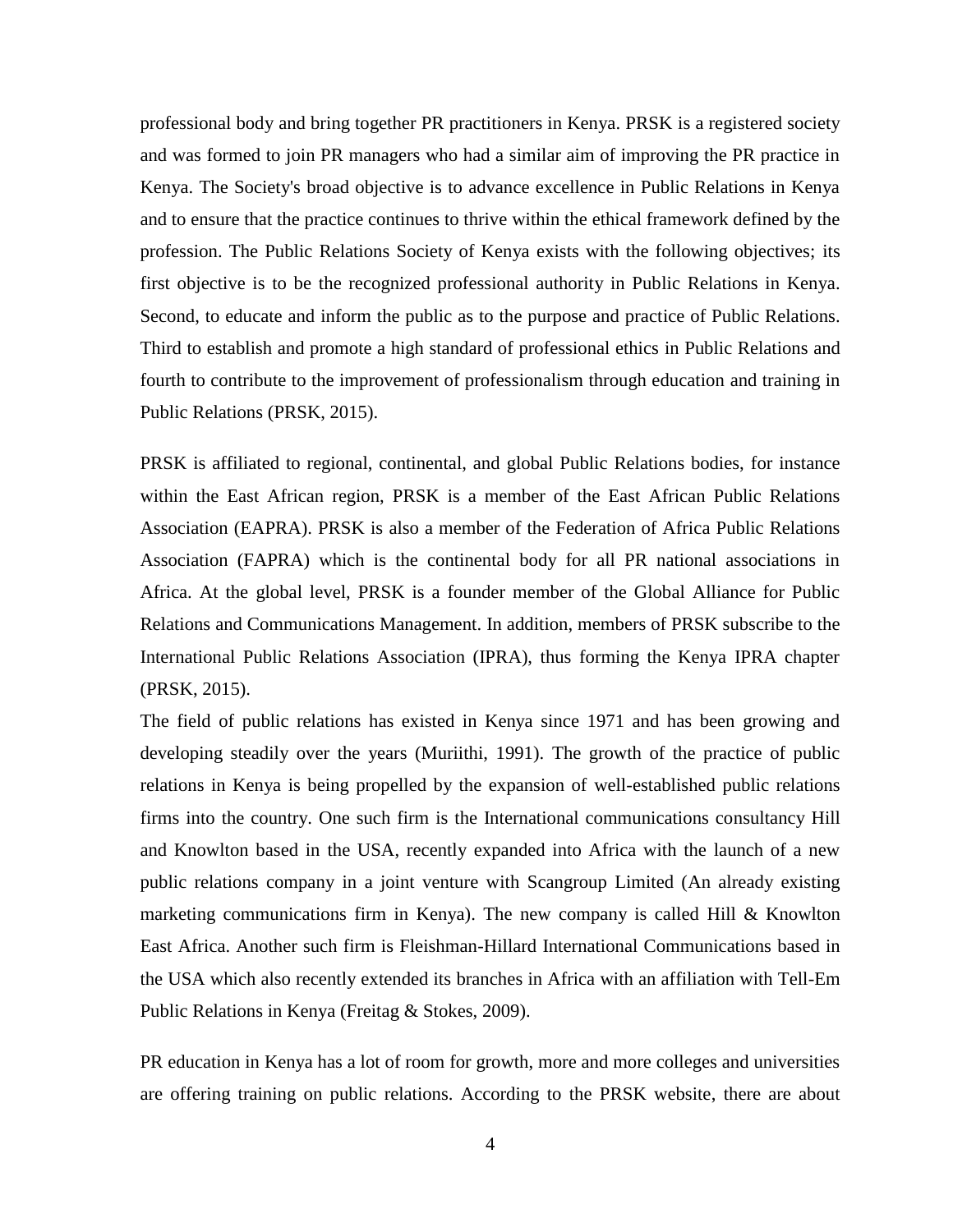twelve institutions of higher education offering public relations courses (PRSK, 2015). Some of these institutions include; Nairobi University, Maseno University, Kenyatta University, Moi University, Daystar University and the United States International University (USIU-Africa). Public Relations is also offered in several other colleges such as Kenya Institute of Management, School of Professional Studies, Makini, Zafrica Business School, Air Travel and Related studies and Kenya Polytechnic (Freitag & Stokes, 2009).

From the foregoing, public relations is taking strides towards development in Kenya, the profession still faces many challenges (Onyiengo, 2014). One of the major challenges is the misconception of PR in the country. Seemingly, many people still confuse public relations for marketing or advertising. Further, organizations and businesses have not fully understood the benefits that public relations presents to them, especially if employed in their daily operations (Freitag & Stokes, 2009). It is important to have a body of knowledge about most, if not all aspects of public relations. This study sought to investigate public relations practices in the strategic management of firms in Kenya by focusing on the case of Unilever (K) Ltd. Unilever is the world's largest tea company and the largest producer of tea in Kenya. As such the company is a major player in the tea industry both globally and locally (Morser, 2010). Unilever (K) Ltd faced certain allegations of human rights abuses on its Kericho tea plantations which includes allegations of sexual harassment and abuse of its female employees. This has led to the company acquiring a negative public image both internationally and locally (Largo, 2011). However, all these problems which were revealed were denied or downplayed by local management. This has led to the public viewing Unilever as a company which focuses on costs reductions and profit maximisation at the expense of their employees (Morser, 2010). Public perception is very critical in the  $21<sup>st</sup>$ century with customers and other stakeholders withdrawing from companies which branch PR ethics. It is as such very important for Unilever to have an adequate framework to follow to repair their image and reputation. However, despite having an established PR department at the company's Kericho Tea Plantation, the company's image and reputation is still at risk with the allegations of sexual harassment and poor working conditions and environment cited as major issues at the tea plantation (Unilever, 2015). As such, the study focuses on the PR function at Unilever by investigating the practices and strategies utilised by the company in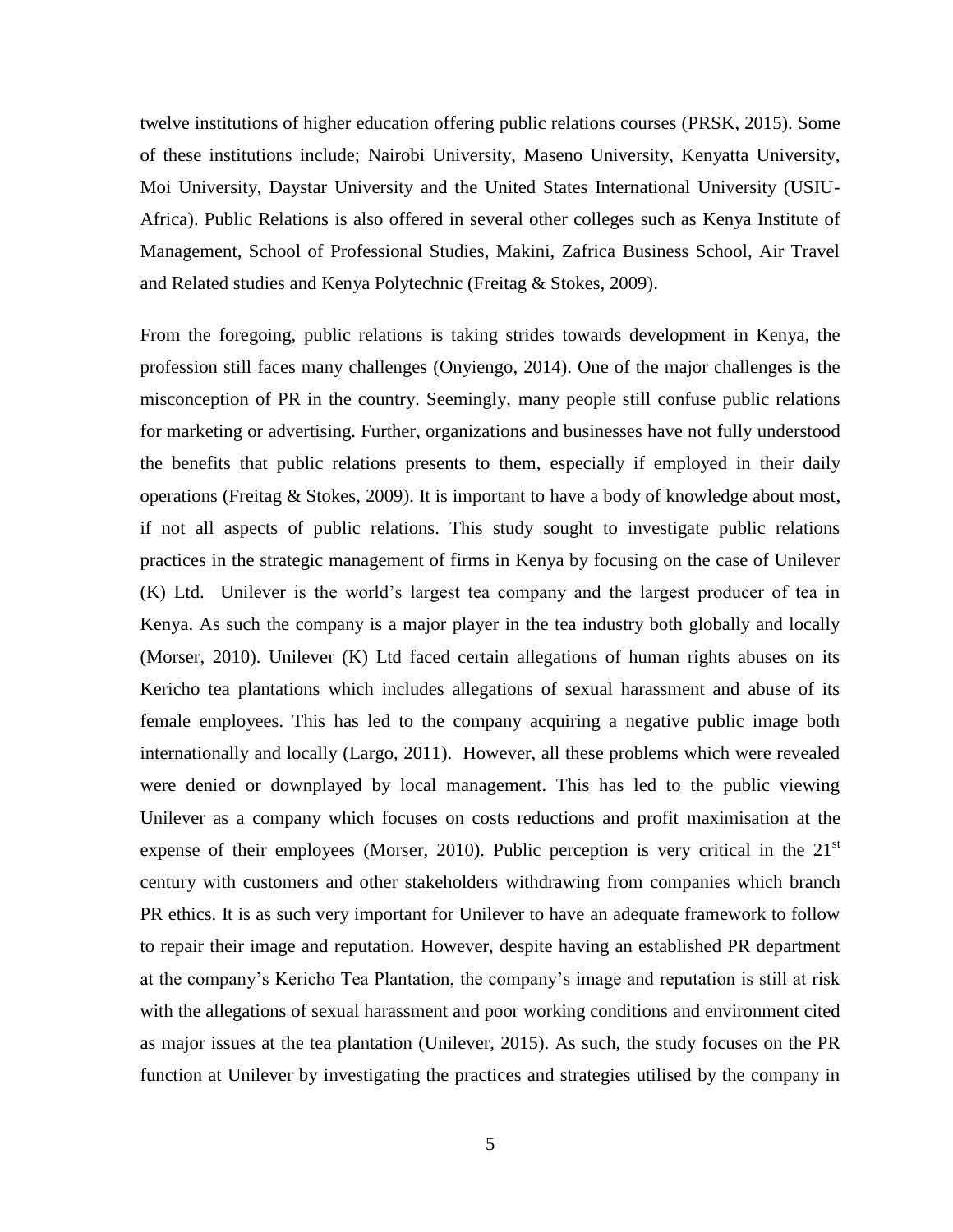repairing its reputation and image amidst the mentioned allegations to the public and other key stakeholders.

# <span id="page-14-0"></span>**1.2 Statement of the Problem**

Majority of companies are faced with the challenging of managing their reputation and brand names. In the business environment, most organisations are faced with challenges and issues in different aspects of their processes. For instance a company can be faced with quality issues whereby their products are perceived as having low quality or are accused to not paying their employees well. Any challenge and accusation facing organisations poses a risk to their reputation. Unilever is one of the company faced with such a challenge whereby the company is accused of having sexual assaults in its tea plantation in Kericho. Despite the company's management strongly denying the accusations and stating that the employees are operating in good working conditions, the accusations remain with various stakeholders perceiving these accusations as true. This illustrates that the company's PR department is facing challenges in appropriately maintaining and protecting the company's reputation and image. It is important to have a PR strategy which is effective in protecting a company's reputation and image. The current study focused on investigating the PR strategy of Unilever (K) Ltd and examine its effectiveness. The study examines the value of PR to Unilever's management, impact of organisational structure and the role of organisational culture in the effectiveness of PR strategy in Unilever (K) Ltd.

# <span id="page-14-1"></span>**1.3 Research Questions**

This study was guided by the following research questions.

- 1) What is the value of PR to the strategic management of Unilever (K) Ltd?
- 2) What is the effect of organizational culture to the effectiveness of PR strategy in Unilever (K) Ltd?
- 3) What is the role of organizational structure to the effectiveness of PR strategy in Unilever (K) Ltd?

# <span id="page-14-2"></span>**1.4 Objectives of the Study**

This study was guided by the following research objectives.

1) To examine the value of PR to the strategic management of Unilever (K) Ltd.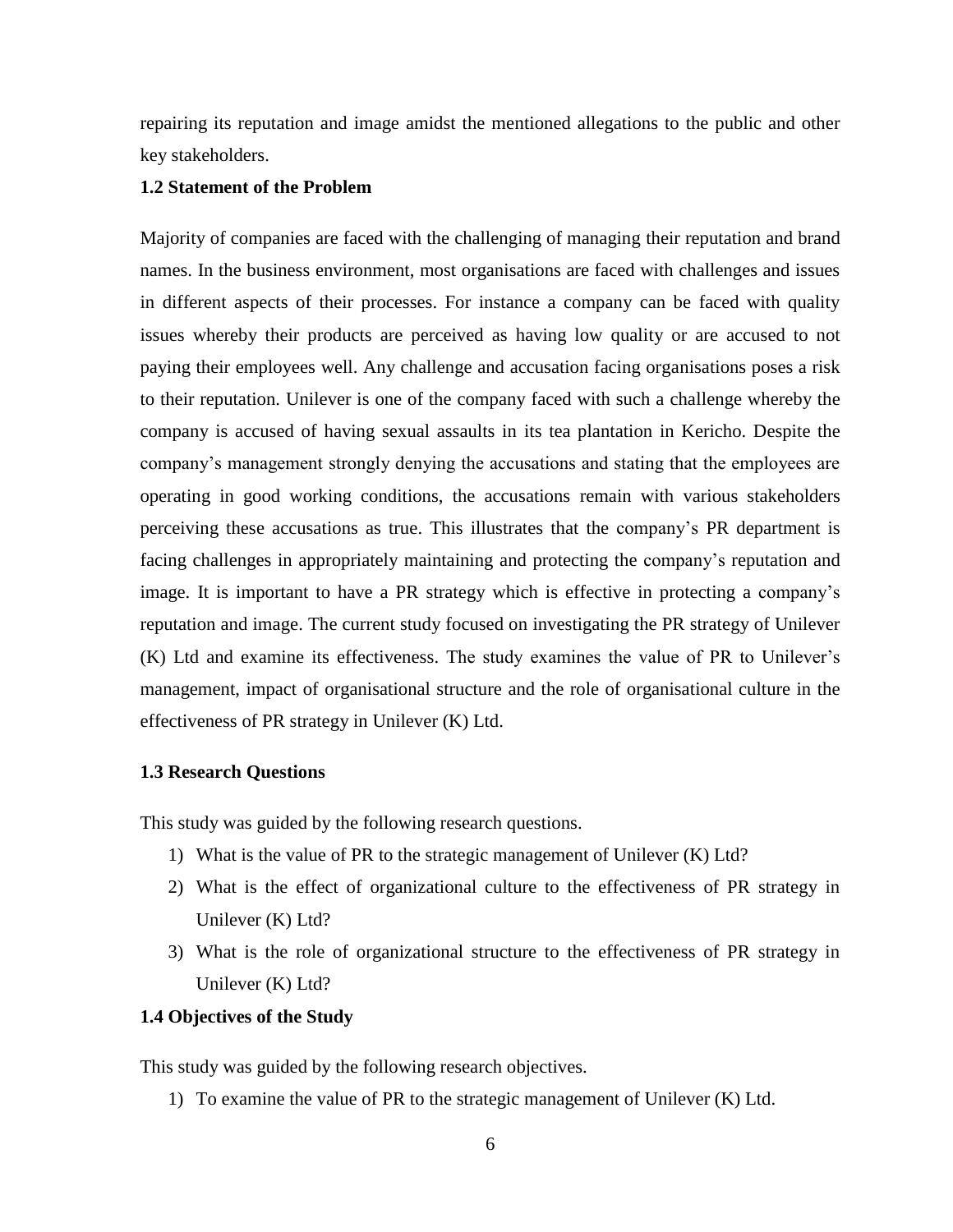- 2) To study the effect of organizational culture to the effectiveness of PR strategy in Unilever (K) Ltd.
- 3) To investigate the role of organizational structure to the effectiveness of PR strategy in Unilever (K) Ltd.

#### <span id="page-15-0"></span>**1.5 Significance of the Study**

Kenya is the third largest tea exporter, after China and India; she exports around 20% of the world tea in both the volumes of tea exported and the value of the tea exports (Tea Board of Kenya, 2012). As such, Kenya is a major global player in the tea export industry. The tea industry in Kenya is very important to the country's national economy with the industry outperforming other major players such as tourism, coffee and horticulture (Largo, 2011). Further, the industry provides employment for many individuals and a source of livelihood for many households. Reports by Morser (2010) and Largo (2011) illustrate that the tea industry workforce in Kenya is mainly women with about 60% of the entire workforce. This illustrates the high percentage of the population which is threatened by risks of sexual harassment in the workplace as well as other challenges facing the tea sector.

Unilever is reported to be the largest supplier of tea globally with about 15% of the world market share (Unilever, 2015). In Kenya, Unilever (K) Ltd employs many individuals both at its various business departments as well as its tea plantations in Kericho. As a result of the role played by the company both locally and internationally, it is always at the public scrutiny. The company has in the recent past faced challenges in its PR departments from allegations made by various reports and sources. Reports by Oxfam (2002), Morser (2010) as well as Largo (2011) illustrate that majority of the allegations on sexual harassment is by female tea farm workers who are harassed by their male supervisors and managers. Besides these, complaints have emerged around the poor working conditions and inadequate remunerations. Therefore, there is a need to investigate the effectiveness of PR strategy of the company in managing these allegations and exploring the factors which influence the effective PR strategies. This is instrumental in guiding the company on how to better manage this crisis as well as provide recommendation for future PR practices in the future.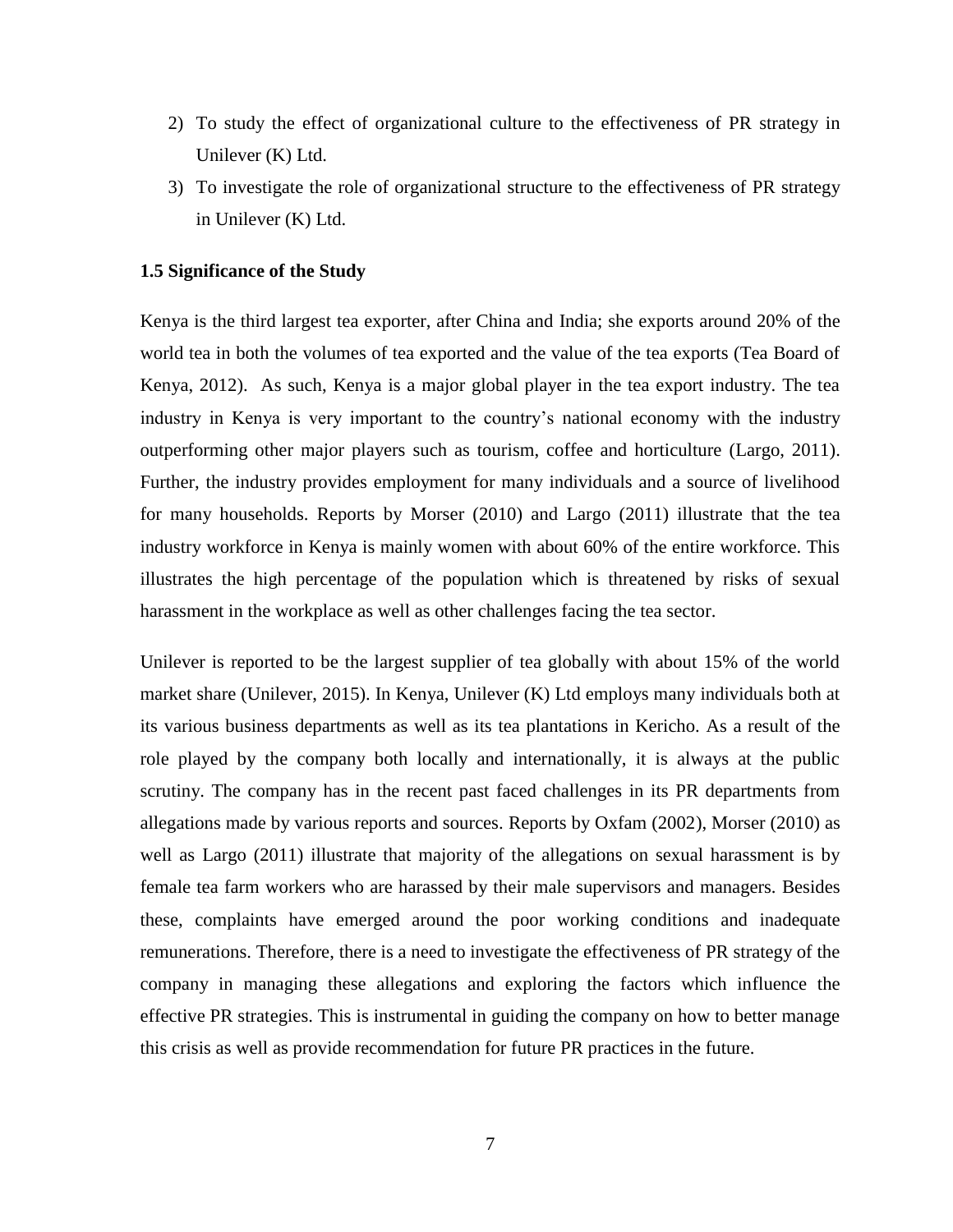The problems faced by Unilever (K) Ltd are similar to other challenges faced by firm in the agricultural sector in Kenya as well as other organisations in the country. The problems experienced in such firms with regards to sexual harassment and violations of the rights of the employees are argued to be as a result of inadequate regulations with regards to employment practices as well as the inadequate awareness of employees on their rights in the workplace (Molleda, 2009). These include flower farms in the horticulture sector, other tea plantations, as well as other industries such as the tourism industry. Further, organisations from other sectors such as manufacturing industry are facing increased scrutiny with regards to their practices in the operations. As such, understanding PR practices and strategies in the strategic management of organisations in Kenya is relevant to these sectors and firms as it ensures that they have an adequate understanding of how to best manage and implement their PR strategies.

#### <span id="page-16-0"></span>**1.6 Scope of the Study**

The study was carried out in Kericho at the Unilever tea plantation. The Kericho plantation as chosen as compared to the other tea plantations of Unilever, it had the highest complaints of poor working conditions and sexual abuses by the male supervisor and managers (Largo, 2011). The target population for the study were both the employees at the HR department and the PR department of Unilever's Kericho tea plantation in Kericho County. Questionnaires were administered to the employees in the HR department and interviews to the employees in the PR department on the various practices and elements of PR at the company. The study focused on the HR department since the HR department deals with both issues and concerns of employees working at the tea plantation such as their pay, recruitment, treatment as well as any complaints on their working conditions. Further, the study focused on the PR department to provide the study with information on the strategies and framework utilised by Unilever for effective PR management. The two departments as such provide holistic information on the PR practices at the organisation. The tea farm workers were excluded from the study as despite having insight into the poor working conditions and sexual abuses in the farm, the tea farm workers did not have in depth insight onto the impact that the scandals and accusations had on the company's reputation and the impact that organisational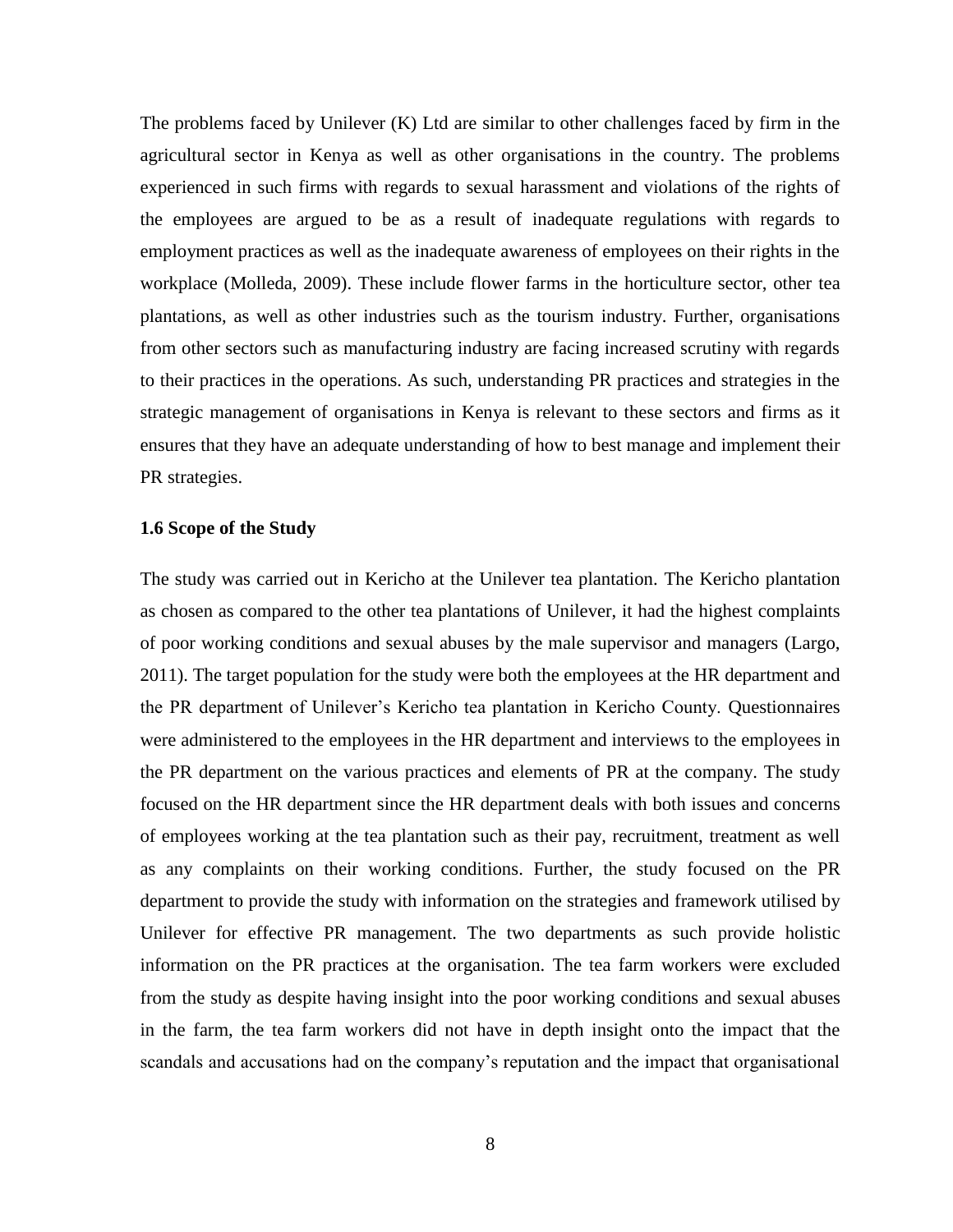structure, organisational culture as well as value of PR to the top management have on the effectiveness of the PR strategy.

## <span id="page-17-0"></span>**1.7 Conceptual Framework**

This study was guided by the principles of three theories; system approach theory, stakeholder management theory, and situational theory of public, as discussed in sections 1.7.1, 1.7.2, and 1.7.3. .

#### <span id="page-17-1"></span>**1.7.1 System Theory Approach**

System theory approach refers to the view of the organizations as open social systems which need to interact with the environment for their survival. System theory has been developed through a multi-disciplinary approach with scholars such as Robert Flood, Peter Checkland and Edgar Morin (Heath, 2001). The open system approach was first applied through the adaptation of the general system, theory to organizational behaviour. It focuses on the repeated cycles of input, output and feedback between the organizations and its external environment (Becker, 2007). In the case of systems, the organizations receives output from the environment, the system process the inputs and release outputs into the environment (Wakefield, 2008). The system then takes feedback in determining if the output was effective in restoring equilibrium. According to system theory, majority of effective organizations adapt to their organizations. Organizations which operate in dynamic environment need to be open so as to maintain a balance. As dynamic environments are constantly changing, they create uncertainty and risks on what the organizations need to do for their survival (Heath, 2001).

After an organization adapts to environmental changes, its actions and messages represent its output (Kim, 2000). The automobile industry is constantly enticing car consumers to try the latest models, hoping that it has responded to changing expectations (Kazokiene, 2010). Recently, many auto manufacturers such as Toyota have attempted to colour their products as "green" or environmentally friendly. However, messages are insufficient especially if the cars are not really friendlier to the environment, then these messages eventually will fall on sceptical ears and impugn the credibility of the organization (Valackiene, 2010). An organization measures the effectiveness of its output by seeking feedback. If its actions and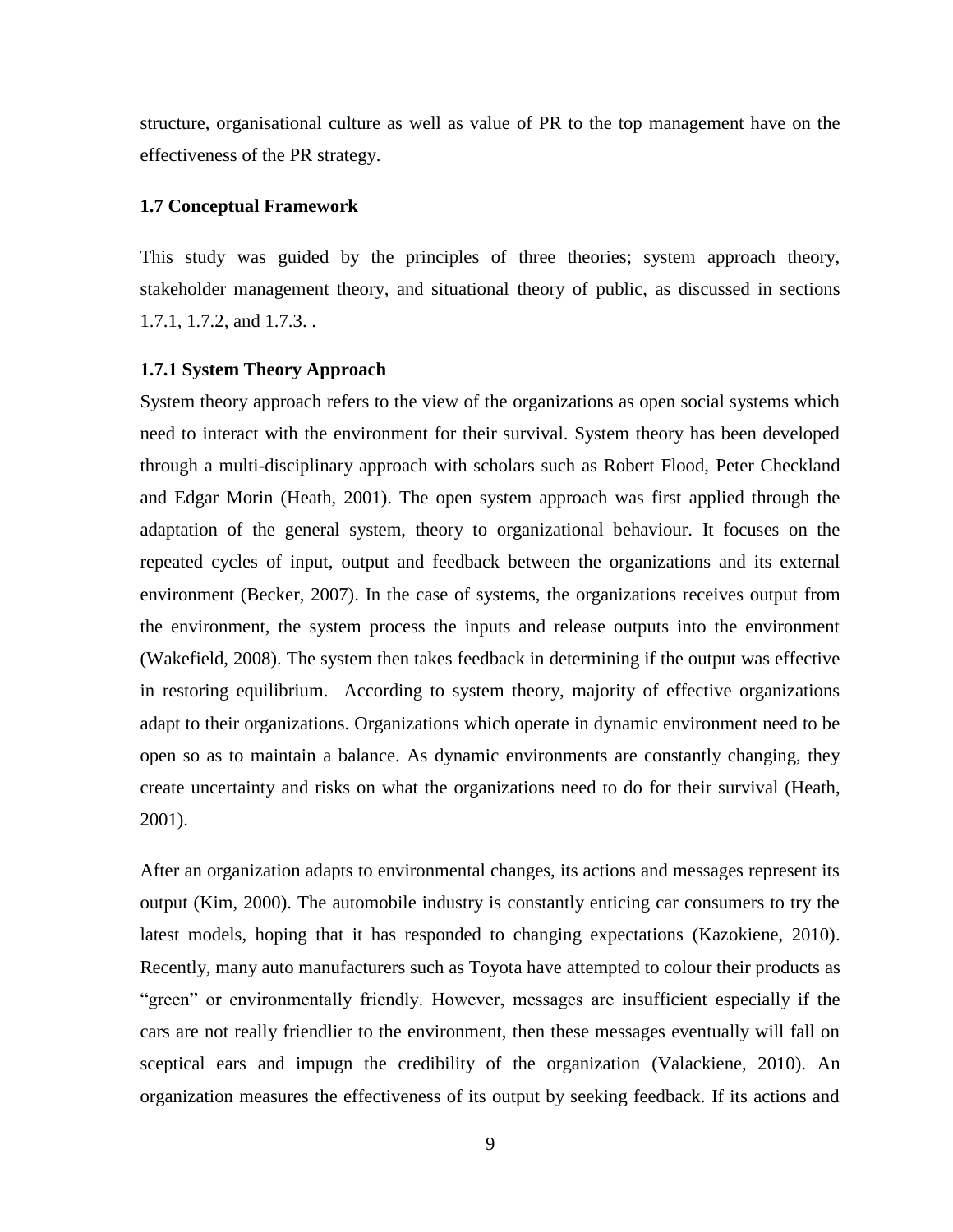messages were ineffective, then the process is repeated until the appropriate solution is found (Tikolo, 2011). If the organization is unable to adapt to the environmental variation, then it will eventually be non-existent. The PR professional engaged in an organization that takes a systems approach is continually focusing on feedback as a way of measuring organizational success (Thain & Bradle, 2014). PR professionals can utilize system theory to implement actions for regular feedback for the organizations by aligning its expectations with those of the public in its environment (Blankson, 2009). This theory is useful in understanding research and guiding PR practitioners in developing strategies for their organizations.

PR practitioners are focused on utilizing information and strategies available to them in protecting the reputation of the organisations. System theory can be utilised by PR practitioners whereby they can apply the tenents and principles of system theory in ensuring that it appropriately communicates to the public and major stakeholders. As seen above, organisations have system which receive output from the environment, the inputs are processed and then released into the environment. In regards to PR, information is received and feedback is provided to the company in terms of output and this information is processed and then released to the environment. For instance as indicated by Morser (2010), there have been accusation of sexual assault in Unilever and this information is communicated to the company's management who processes it and through its PR department release the information back to the environment. Unilever for instance communicated that there was no sexual assault cases in its plantations. However, the message was not believed and it is important to evaluate the accusations again and develop a PR strategy on how to deal with these accusations.

However, it has a number of weaknesses. First, its focus is on understanding PR and second is whether the means on how an organization survives is really crucial (Watson & Noble, 2007). System theory with regards to PR practice is limited since it focuses on how measurement directs the strategy on quantitative elements while not taking into account the qualitative element of the practice. Taking a holistic approach is the most effective theoretical basis for PR practice. Further, system theory does not provide focus on the means and frameworks to be followed in ensuring the survival of an organisation. Despite these weaknesses, system theory approach enables the study to view Unilever as a system which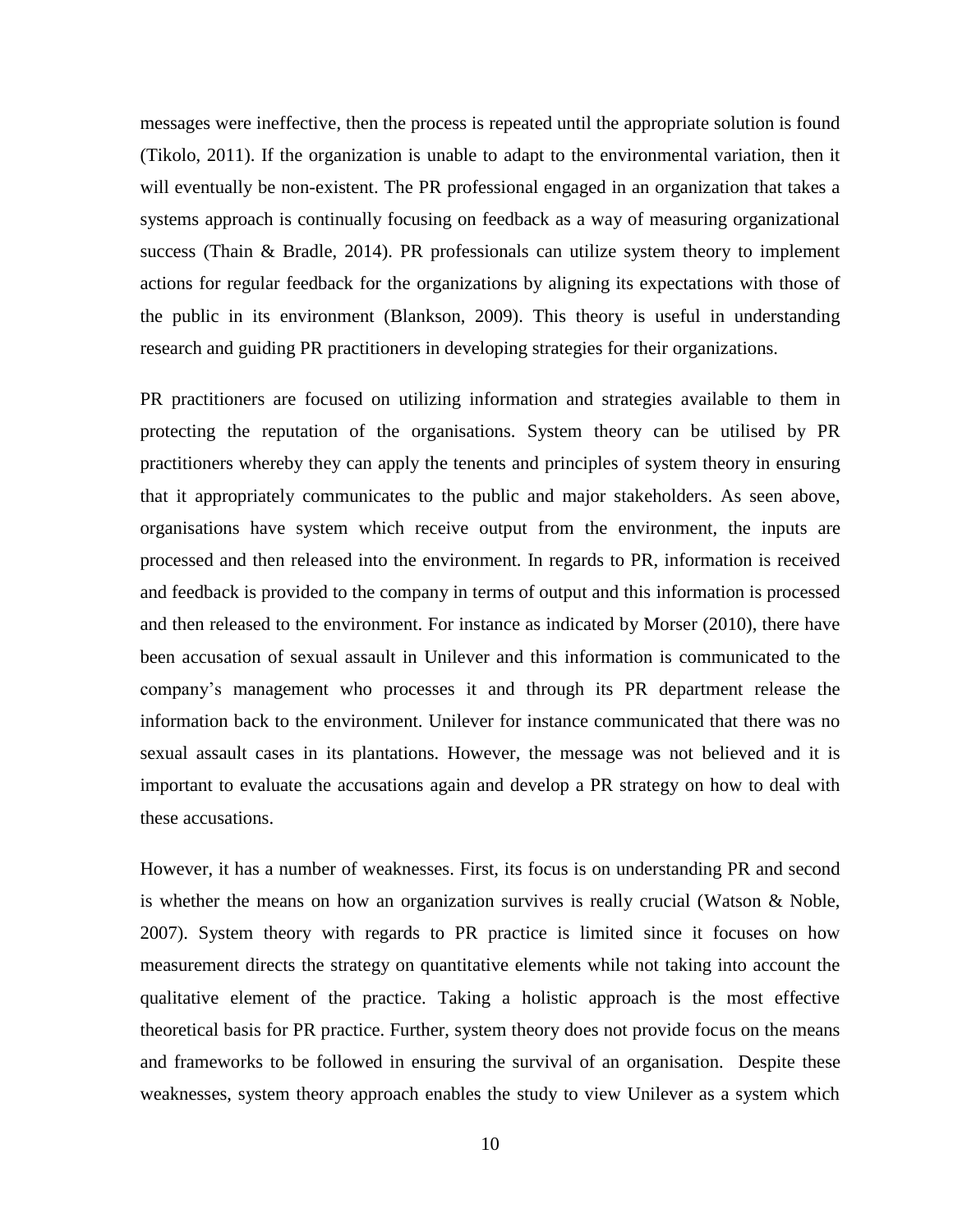requires interacting with its environment for its survival. The theory enables the study to illustrate the relevance of the public to the organisation. By understanding the organisations as a system whereby it receives output from the environment, processes inputs and release outputs to the environment, the study is able to appreciate the dynamism of the environment in which Unilever operates in.

#### <span id="page-19-0"></span>**1.7.2 Stakeholder Management Approach**

Stakeholder management approach focuses on system approach by understanding the strategic elements. Stakeholder theory was first developed by Edward Freedom and later developed by other scholars such as Robert Philips. The theory argues that there is a need for organizations to focus on the strategic units which threaten survival of the organization (Blankson, 2009). It recognizes the fact that organizations need to deal with its external and internal publics who have the power to constrain or enhance its behaviour (Watson & Noble, 2007). The relationship between the organization and its stakeholders is referred to as interdependence in system theory. Poor relationships can result in forced compliance to restrictions and regulations (Grunig, 1995). When organizations voluntarily establish relationships with stakeholders they have more autonomy because they are not forced into these relationships.

Stakeholder management includes the processes required to identify the people, groups and organizations that could affect or be affected by the organisation, to analyze stakeholder expectations and their impact on the organisation, and to develop appropriate strategies and tactics for effectively engaging stakeholders in a manner appropriate to the stakeholders' interest and involvement in the organisation. The stakeholder management makes sure that stakeholders are effectively involved in decision making and their execution, to gain support for the strategy and anticipate resistance, conflict, or competing objectives among the stakeholders (Grunig, 1995). The stakeholder management includes several sections and phases. First is the identification of stakeholders in the following ways by their name, titles, groups, and organizations that have significant influence on the organisation's direction and its success (Marshall and Stohl, 1993). PR strategist need to properly identity the major stakeholders of Unilever.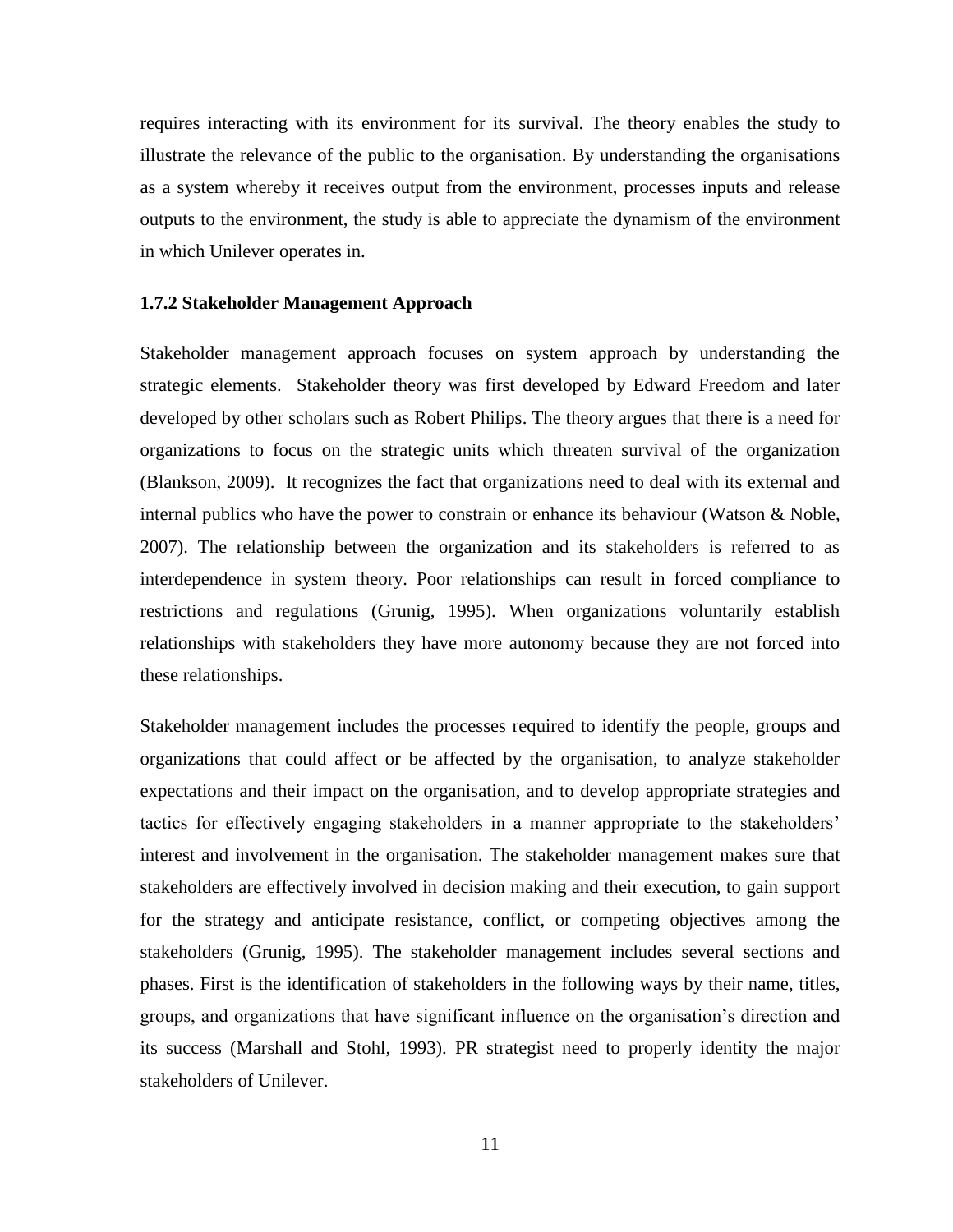

<span id="page-20-0"></span>**Figure 1: Stakeholder Management Process**

**Source: Adapted from Grunig (1995 p. 34)**

Second is the planning for the stakeholder management which involves the identification of the strategies and mechanisms that will be used to achieve the greatest support of stakeholders and minimize resistance. The PR managers in Unilever needs to acquire a description of the stakes, considering the importance of the stakes and evaluation of the opportunities presented by the stakes. Third is the management of the stakeholder engagement which involves outlining the processes and steps that will be undertaken to carry out the planned strategies (Grunig, 1995). In Unilever, this involves making sure that all stakeholders are engaged in decision making. Finally is the controlling the engagement of the stakeholders. This involves describing the methods such as stakeholder participation and involvement that will be used to monitor stakeholder engagement and alert the organisation if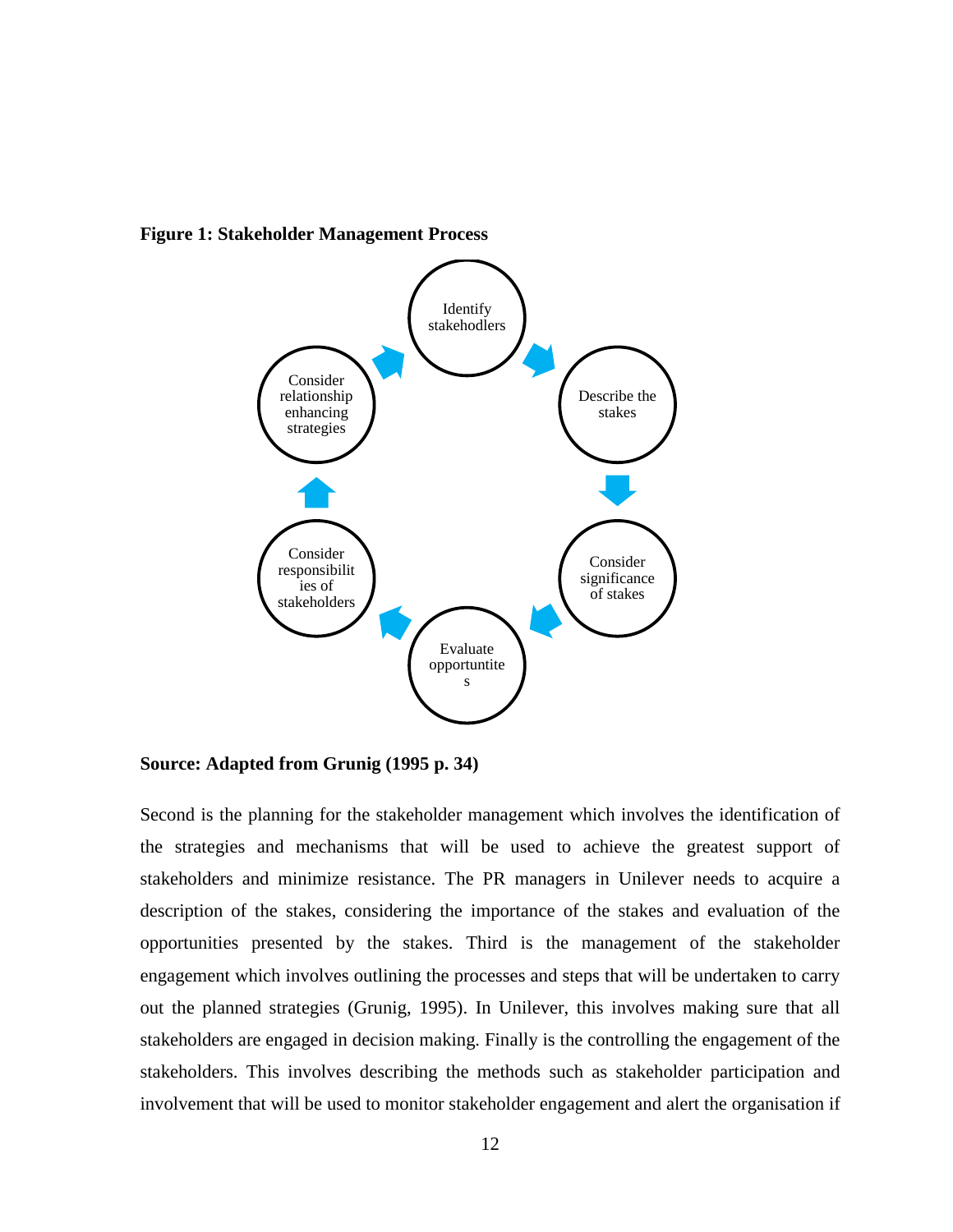problems are surfacing. Stakeholder management approach is important to the current study as it provides insights into the strategic elements which threaten the survival of Unilever by providing insight into how inadequate management of relationships can results into forced compliance with regards to the restrictions as well as regulations. This theory thus provides insight and basis on how organizational culture and structure of the company in its PR strategy.

# <span id="page-21-0"></span>**1.7.3 Situational Theory of Public**

Grunig (1995) developed the situational theory of public in his attempts to explain and predict why some publics are actively involved in the firms such as employees while others are passive for instance the general public. Within the stakeholder's categories, he argued that situational theory helps in identification of which publics will communicate actively, passively or none at all on the decisions by the organization (Valackiene, 2010). There are four possible categorisations; non-publics, latent publics, aware publics and active publics. Further categorisations involves the public which faces problems who are referred to as nonpublics, those who face the problem but do not recognize it as a problem are referred to as latent publics, those who recognize the problems are referred to as aware publics and those who do something about the problem are active publics (Watson & Noble, 2007).

|                                                                                      | <b>High involvement</b> | Low involvement     |
|--------------------------------------------------------------------------------------|-------------------------|---------------------|
| <b>Behavior Problem-Facing</b>                                                       |                         |                     |
| <b>High Problem Recognition</b>                                                      | Active                  | Active/Aware public |
| Low Constraints Recognition                                                          |                         |                     |
| <b>Constraints Behavior</b>                                                          |                         |                     |
| <b>High Problem Recognition</b>                                                      | Aware/Active public     | Latent/Aware public |
| <b>High Constraints Recognition</b>                                                  |                         |                     |
| <b>Routine Behavior</b>                                                              |                         |                     |
| Low Problem Recognition                                                              | Active (Reinforce)      | None/Latent public  |
| Low Constraints Recognition                                                          | Public                  |                     |
| <b>Fatalistic Behavior</b>                                                           |                         |                     |
| Low Problem Recognition                                                              | Latent public           | Non public          |
| <b>High Constraints Recognition</b>                                                  |                         |                     |
| $(TII_{\text{max}}^{\dagger} - \Delta A \Delta A_{\text{max}}^{\dagger} - \Delta A)$ |                         |                     |

<span id="page-21-1"></span>

|  |  | <b>Table 1: Grunig's Situational Theory of Publics</b> |  |  |
|--|--|--------------------------------------------------------|--|--|
|--|--|--------------------------------------------------------|--|--|

**(Wise, 2002: 34)**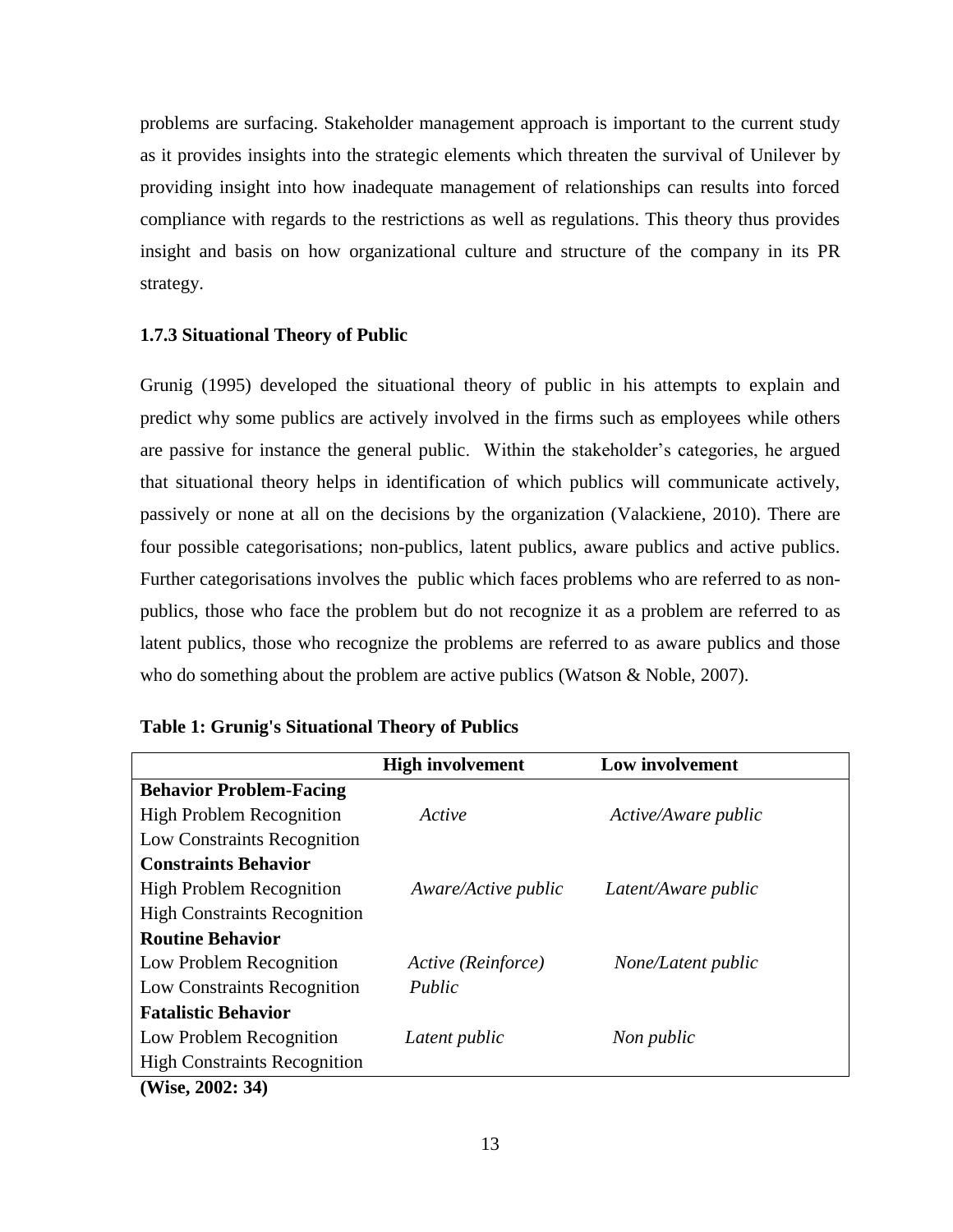There are three variables used in the theory to explain the behaviours of the public; level of involvement, problem recognition and constraint recognition. Level of involvement refers to the extent to which individuals connect themselves personally with the situation which can be high or low (Wise, 2002). Problem recognition refers to how people only seek information when they see a connection between them and the problem. It is important for the PR managers to understand the problem which they are posed with such as investigating the sexual assault accusations that Unilever has been hit with. Constraint recognition is the level of personal efficacy a person believes that he or she holds and the impact on the issue (Watson & Noble, 2007). Constraint recognition is important as it helps in identification of the connection between the individual and the problem. Routine behaviours involves the public which recognise problems and feel a personal connection to it. For instance in Unilever, employees are a category of public which recognise the problem as they are faced with the problem and are connect directly to it. Finally, a fatalistic behaviours involves a public which do not recognise a problem and neither do they see a connection to the consequences of the organization's behaviour. PR managers needs to understand stakeholders who have no recognition of problem and have no link with the consequences. Situational theory provides an analysis on the various different publics that Unilever as a company has, for instance active publics can be argued to involve regulators who actually do something about a particular problem while non-publics mat involve the employees who face the problem being faced.

# <span id="page-22-0"></span>**1.8 Summary**

This study was guided by the principles of system theory approach which states that organisations need to interact with the environment to ensure their survival whereby the organisations need to adapt to the environment constantly. It was also be guided by stakeholder management approach which recognises the need to understand and manage external and internal stakeholders by understanding the strategic units which are a threat to its survival. Finally it was also be guided by the situational theory of public which argues for the need to recognise the problem, level of involvement as well as constraint recognition in managing stakeholders of an organisation.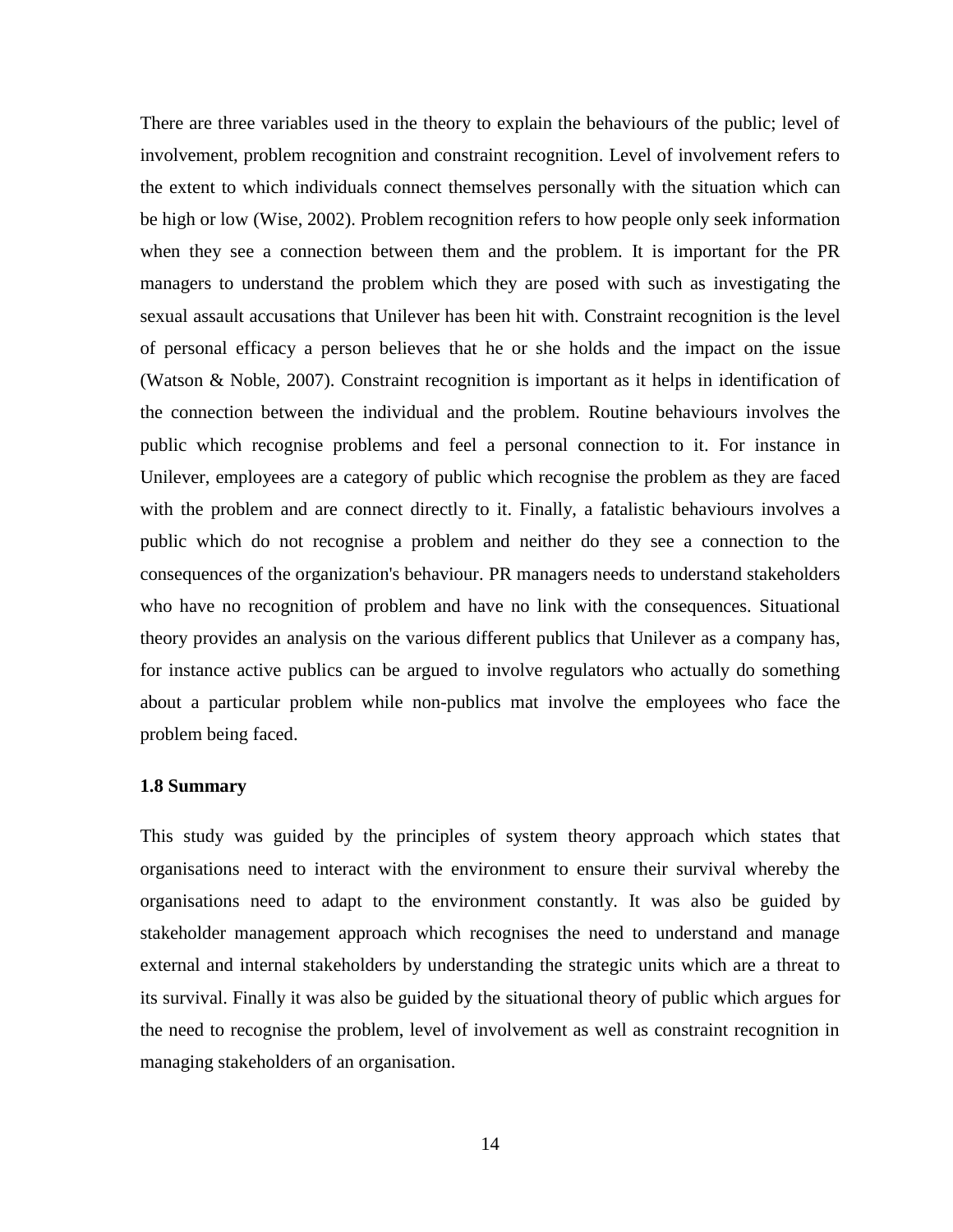With regards to this study, management of PR issues requires consideration of a number of issues in the business environment of Unilever (K) Ltd. These includes the various publics/stakeholders of the company with the need to understand the stakeholders who may be a threat to the company as well as effective management of public by ensuring communication with the firm. Further, Unilever need to have an understanding of the level of involvement, problem recognition as well as constraint recognition its PR issues as well as having an understanding that the company has to interact with both the internal and external environment in order to survive. This calls for the need for the company to have an effective PR strategy where the value of the public relations, the company's organisational culture as well as its organisational structure is critical for its survival.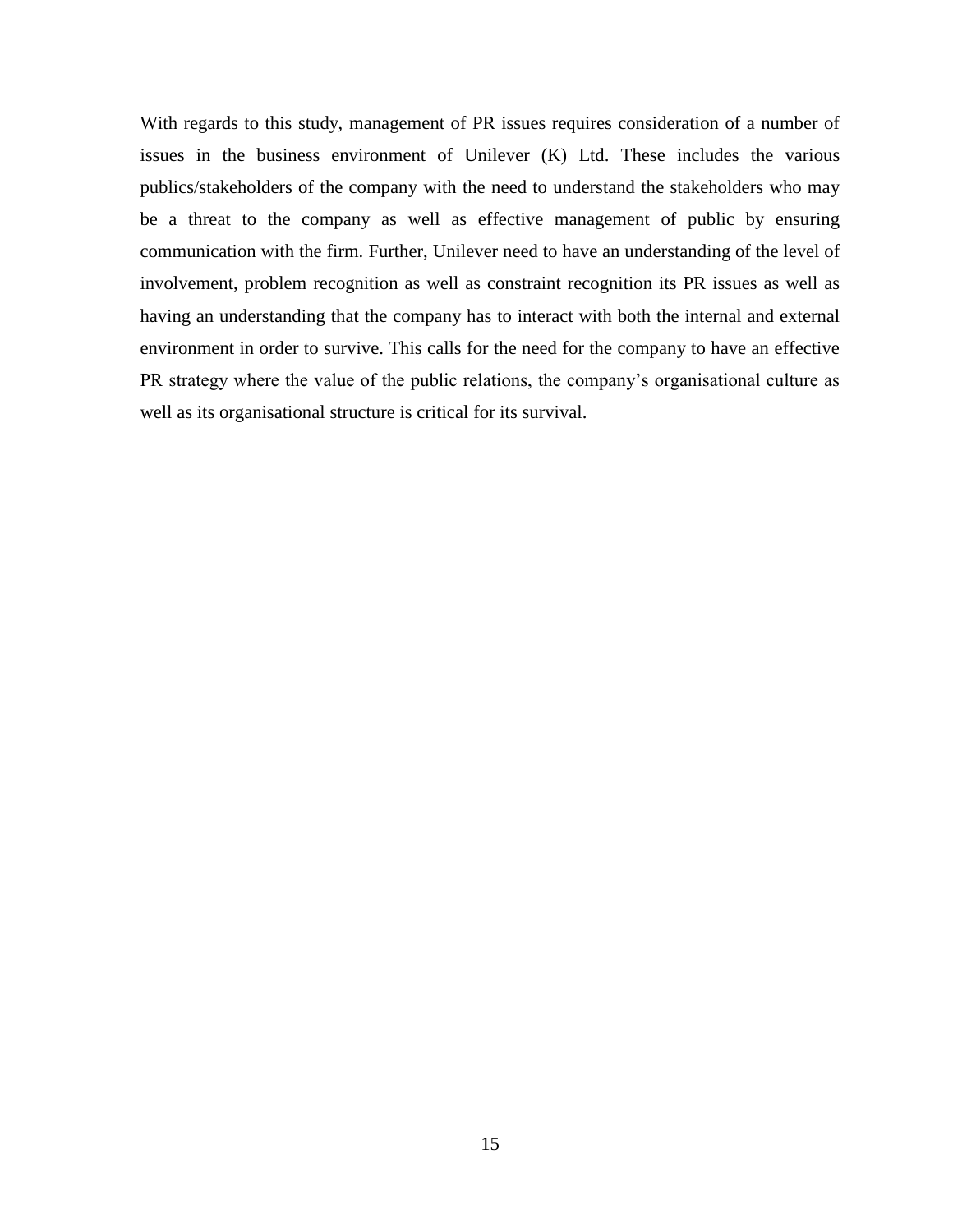#### **CHAPTER TWO: LITERATURE REVIEW**

# <span id="page-24-1"></span><span id="page-24-0"></span>**2.1 Introduction**

The literature review critic's studies that have been done on PR in organization, to unearth gaps existing on the previous studies. It reviews the value of PR as a management function by the organisations, the relationship between organisational culture and effectiveness of PR, and the relationships between organisational structure and effectiveness of PR.

## <span id="page-24-2"></span>**2.2 Value of PR by Management and Effectiveness of PR**

The first objective of the study is to examine the value of PR to the strategic management of Unilever  $(K)$  Ltd. The value and support provided by top management to the PR function is critical to the effectiveness of PR in serving its purpose (Wakefield, 2008). Organisations have a number of management functions which help them in operating at their maximum capacity. These include research and development, legal, finance, human resource, operations and marketing among others. Each of these functions is focused on unique areas of contributions to the success of the organisation (Watson & Noble, 2007). The unique role of PR is to help the organisation in developing and maintaining relationships with all its stakeholders through effective communication with these groups. Communication is important as it provides satisfactory and long term relationships with the stakeholders. PR provides the greatest value when used strategically. In order to acquire strategic management role within an organisation, the PR function must illustrate its value to management (Tikolo, 2011).

The Excellence study in PR (Grunig, 1992; Dozier, Grunig, & Grunig, 1995; and Grunig, Grunig & Dozier, 2002) stated that to function in an excellent manner, PR must be a part of organization's strategic management and the PR programs themselves must also be managed strategically. Grunig & Repper (1992) further suggested a three-stage model for strategic management of public relations: stakeholder stage, publics' stage, and issues. In the stakeholder stage, PR practitioners need to identify those stakeholders whose behaviours will influence the organization and who will be influenced by the organizational behaviours. They should make a list of stakeholders according to their relative importance and develop programs to communicate with the most important ones until they run out of resources. In the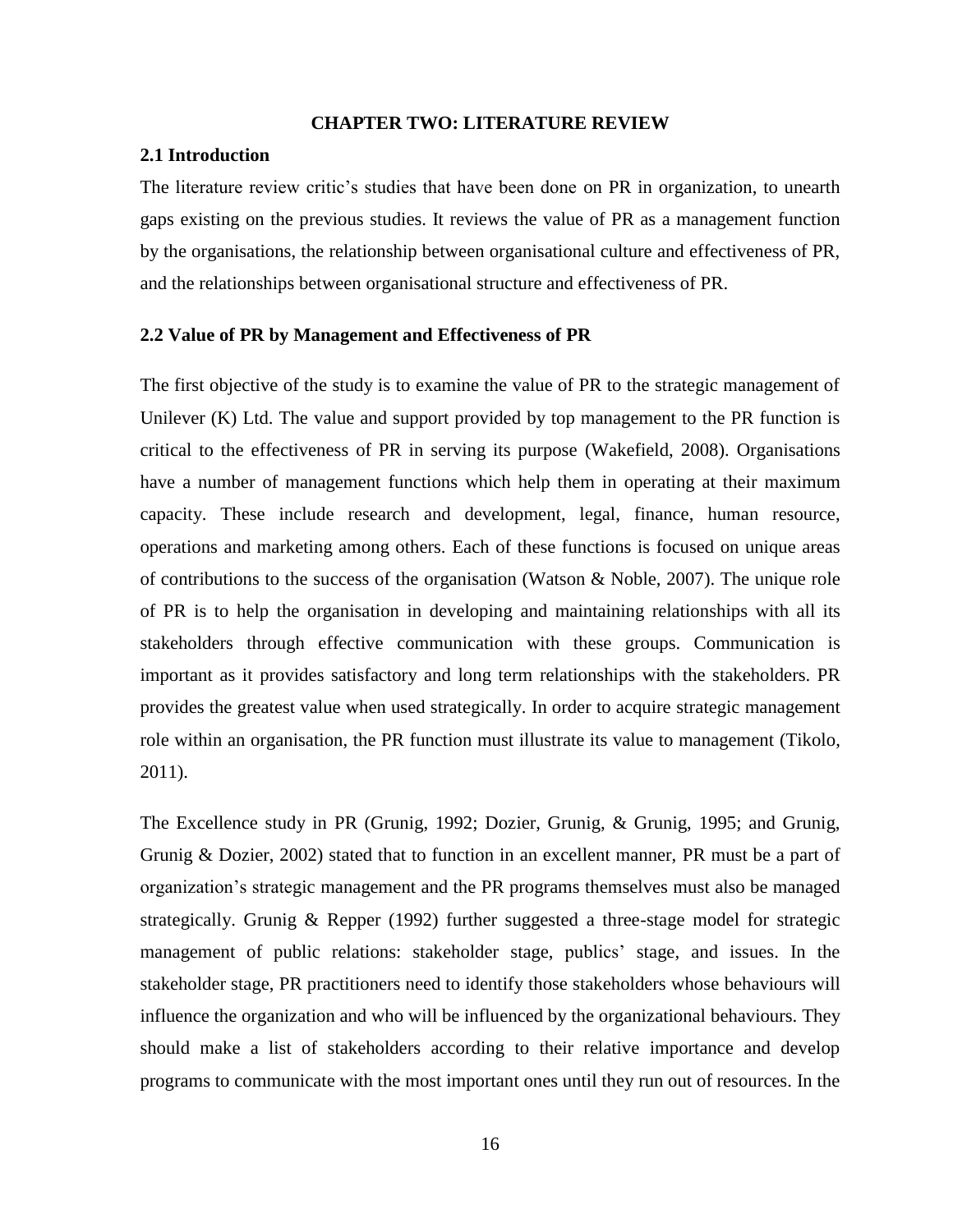publics' stage, practitioners need to use the situational theory of publics to identify which publics are most likely to become active and design programs to deal with them. This can help increase the possibility of achieving communication goals with the strategic publics (Blankson, 2009).

In the issues stage, publics arise and force issues that they believe need to be resolved in their interest. In this stage, practitioners should segment publics, use mass media and interpersonal communication, and engage in negotiation. Grunig & Repper (1992) equated issues management with strategic PR because if practitioners have managed the first two stages of strategic management, then they would have reduced the likelihood that active publics will create issues. A refined model in Grunig *et al.* (2002) showed that management decision implementation needed to involve interaction with publics because such a decision either had consequences on the public's or needed a supportive relationship with them.

Wise (2002) undertook a study in the US state health department linking strategic management and public relations. He explored the process of increasing congruity between an organization's goals and the expectations of its strategic publics through symmetrical communication. The study revealed that having an effective public relations strategy is critical to the organisational effectiveness as it influences the relationships that an organisation has with its stakeholders. Wakefield (2008) conducted a study focusing on the theory of international public relations by focusing on the parameters of public relations in Europe. The study noted that one of the major parameters of public relations is the need for the leader of a global public relations team to maintain daily access to the organization's senior executives. The study argued that this constant access and communication enabled a culture of openness and effectiveness in managing the reputation of the company. The study however focuses only in parameters affecting public relations in Europe. The current study aims to fill this gap in knowledge and focus on the practice of public relations in Kenya by focusing on strategic management of Unilever (K) Ltd.

Molleda (2009) conducted a study on global public relations by taking a global view on the management of MNCs. The study concluded that the truly transnational organizations must account for much greater complexity than the smaller, domestically focused organizations.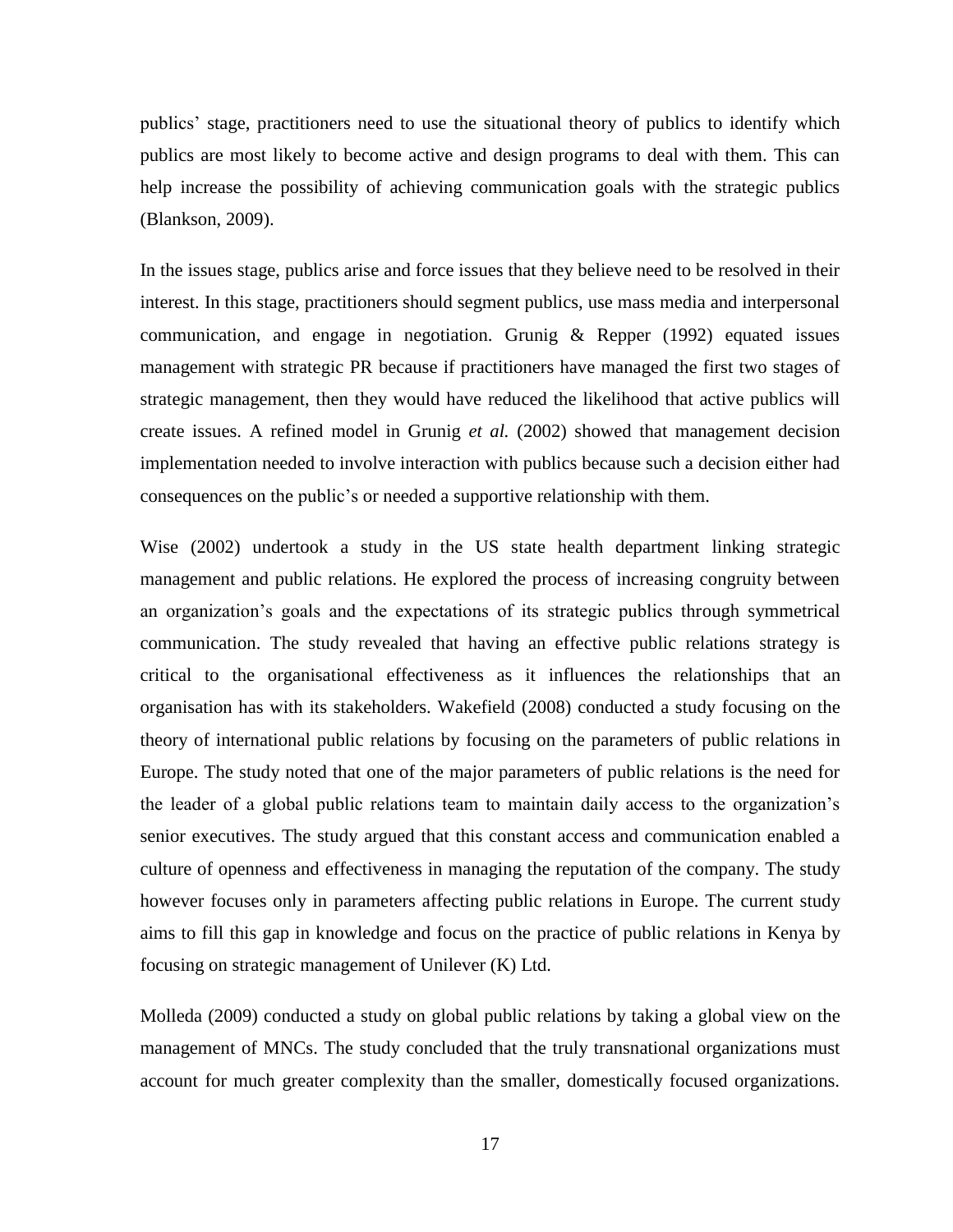These entities that maintain a worldwide reach and presence need to know how to organize and operate their public relations programs on a truly global basis and incorporate best practices and theoretical frameworks can help to generate such an understanding. This conforms with the findings of Wakefield (2008) who reported that having a global outlook is critical to companies which operate on a global scale as they have wider public attention and a bad reputation in one region can result to a loss of reputation at a global scale. Based on these findings, the current study aims to add to this knowledge by analysing Unilever (K) Ltd, a company with a global market and reach and examine the best strategy to undertake in ensuring PR effectiveness in its strategic management.

Blankson (2009) conducted a study investigating the state of public relations in Sub-Saharan Africa. The study illustrates that strategic management is critically influenced by the top management consistent with Wakefield's (2008) accessibility to senior executives, and as such when developing and implementing a PR strategy it is critical for the top management to be committed and support the PR strategy. The study argued that control by top management illustrates the commitment of the management in the development and implementation of the PR strategy. This is in contrast with the findings of Molleda (2009) which indicated that control from headquarters does not mean that there is effective team performance. The study also stated that the global team need not be integrated—that different people on the team may report to different line functions in the entity, with individuals in one unit reporting directly through public relations, and others through marketing, human resources, or other functions. However, caution should be exercised toward this view because the more units' public relations people report through, the more they can become subject to competing priorities or managerial whims throughout the organization as illustrated by Wakefield (2008). The current study as such aims to investigate Unilever and develop a conclusive argument on the value of PR strategy by the management and how this impacts the effectiveness of PR strategy.

To summarize, the value of PR in strategy formulation by doing environmental analysis is at least recognized in the literature (Wise, 2002; Grunig *et al*., 2002; Blankson, 2009). However, there is inconclusive research on the PR contributions to strategy implementation. This study argues that by building the required relationships with different publics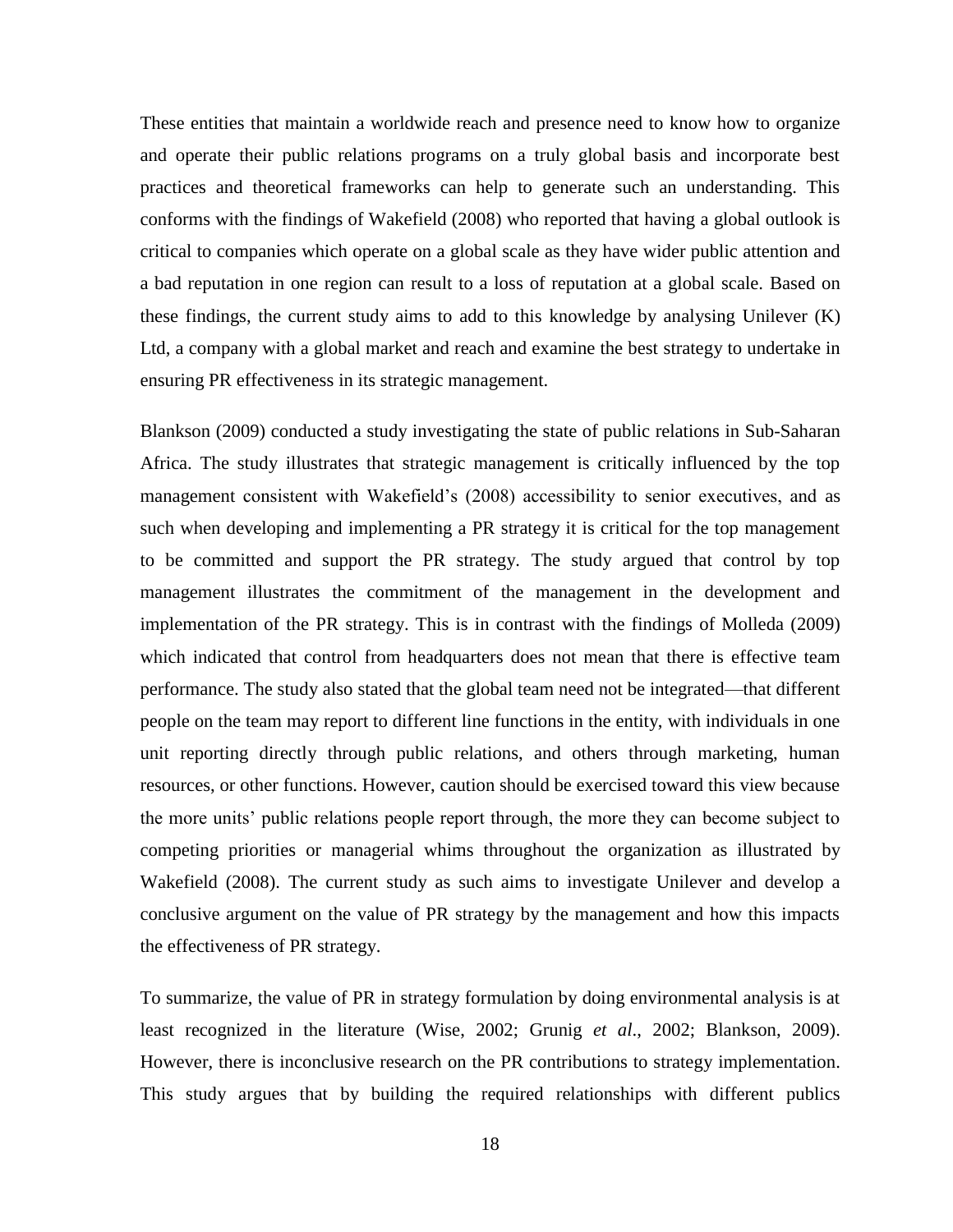corresponding to different strategies, PR will develop a competitive advantage for and be valuable to an organization. This argument is especially relevant in the global context. As Kim (2000) pointed out, the ultimate justification for global PR programs lies in a thoughtful match with the client's business plan.

In other words, the global strategies for PR will work only when they fit neatly with the business strategy. However, PR research has not explored this area in depth (Wakefield, 2008). In addition, although "situation" and consequences are key factors in the understanding of publics, majority of the studies ((Wakefield, 2008; Blankson, 2009) lump different publics together and some even use groups of people with no direct relationships with an organization. For instance, the study undertaken by Grunig (1995) in the United States investigated the relations of the organisation by focusing on women on Foreign Service. This excluded men from the study and as such, the study was subjective with regards to gender. Therefore, it is useful to focus on the consequences between organizations and their publics and to explore how that affects the cultivation of relationships. Further, investigating the direct relationships within an organisational perspective is crucial. The study's first objective investigated the value of PR in Unilever (K) Ltd and how this value affects the strategic management of the organisation.

#### <span id="page-27-0"></span>**2.3 Organizational Culture and Public Relations**

The second objective explores the effect of organizational culture to the effectiveness of PR strategy at Unilever (K) Ltd. Organisational culture involves a system of shared values, assumptions, and beliefs which governs and directs the way in which individuals in a particular organisation behave (Ross, 2000). The shared values have a strong impact on the people in the organization and direct the manner in which they dress, act as well as perform their jobs. Before making the connection between organizational culture and public relations, it is pertinent to connect organizational culture with communications. The connection between organizational culture and communications can be found in the conceptual meaning of communication. Since the 1980s, scholars have derived a communication approach to organizational culture (Bormann, 1985; Marshall & Stohl, 1993; Bowen, 2000). Bormann (1985) defined communication as "the human social processes by which people create, raise,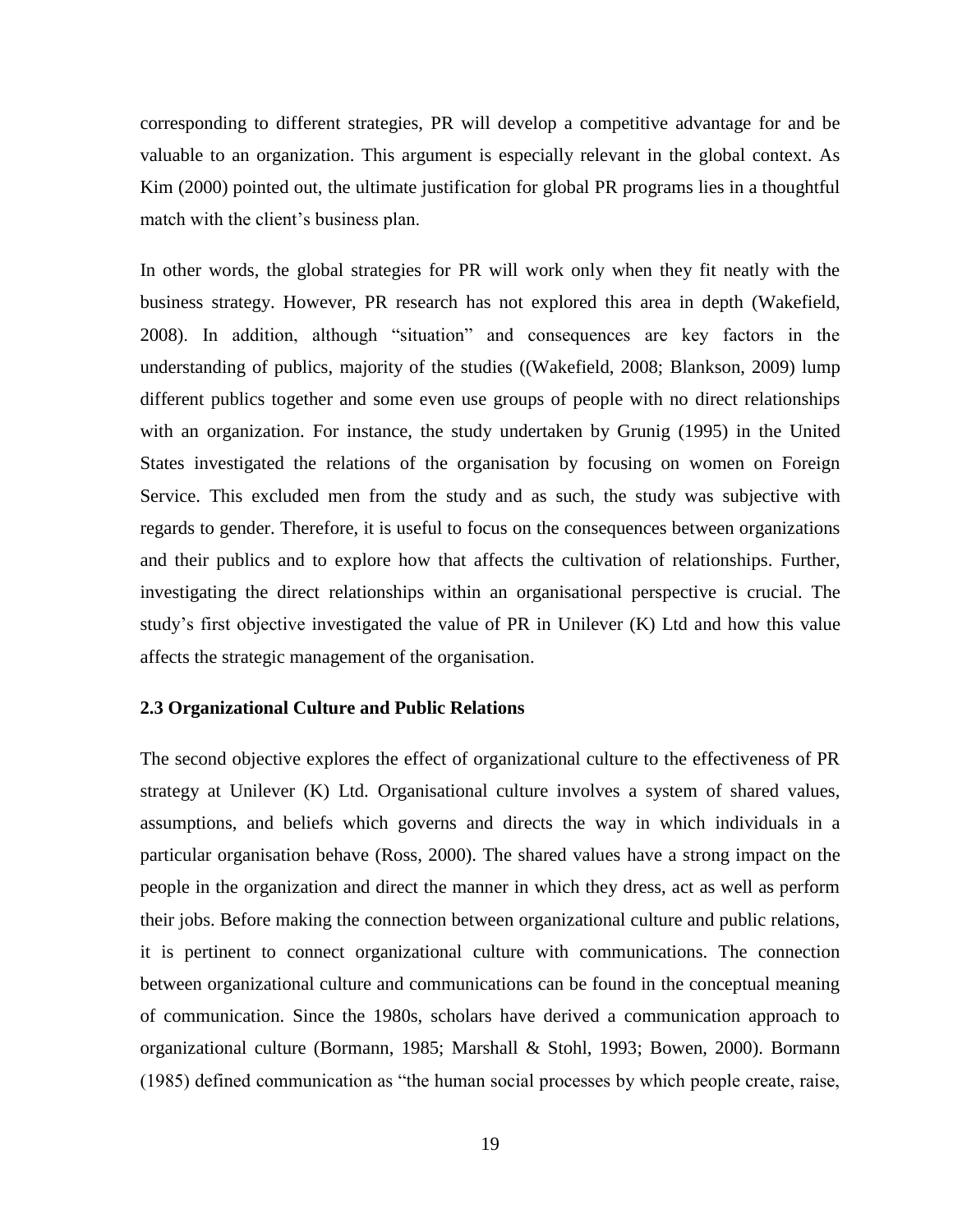and sustain group consciousness" (p. 100). Goodpaster  $(2007)$  reports that in ritual view of communication, communication is a symbolic process whereby reality is created, maintained, repaired, and transformed. The ritual view of communication is similar to one of two major models of communication. The other is the transmission model of communication.

Sriramesh, Grunig, and Dozier (1996) contended that understanding the communication process and linking it to organizational culture is important to PR scholars. They viewed PR as a not only a communication activity but as both a product of culture and instrument of organizational culture. Sriramesh, Grunig, and Dozier (1996) defined PR as the management of communication between an organization and its internal and external publics. Consequently, they conducted a quantitative study to determine whether PR affects organizational culture and sought to answer if organizational culture can be measured and changed. The study measures such aspects as training on the best practices in the organisations, past experiences in PR, information, and communication strategy in the company. The study revealed that PR activities within an organisation affect organisational culture. PR activities involve creating and developing relationships and as such the culture of an organisational is a critical element to consider in understanding the PR strategies of an organisation.

Studies Ndichu & Gikuru (1997) and Ross (2002) have made references about the linkage of organizational culture and public relations. For instance, Ross (2002) did not measure organizational culture specifically, but discussed organizational culture as a factor that decisively affects the outcome of public relations. The preceding literature review suggests that PR can affect organizational culture, and vice versa. PR practitioners must study and understand organizational culture in order to make decisions about organizational goals and improve relationships with key publics. Grunig *et al.*, (2002) in their study, 'Excellent Public relations and effective organizations' identified two dimensions of culture: participative culture and authoritarian culture (Grunig *et al*, 2002). On one hand, participative culture put emphasis on teamwork with employees working together in team to achieve a particular goal. On the other hand, authoritarian culture has a central decision making framework with all the important decisions made by the top management. The study analysed how the aforementioned dimensions of culture can be used as measures of organizational culture as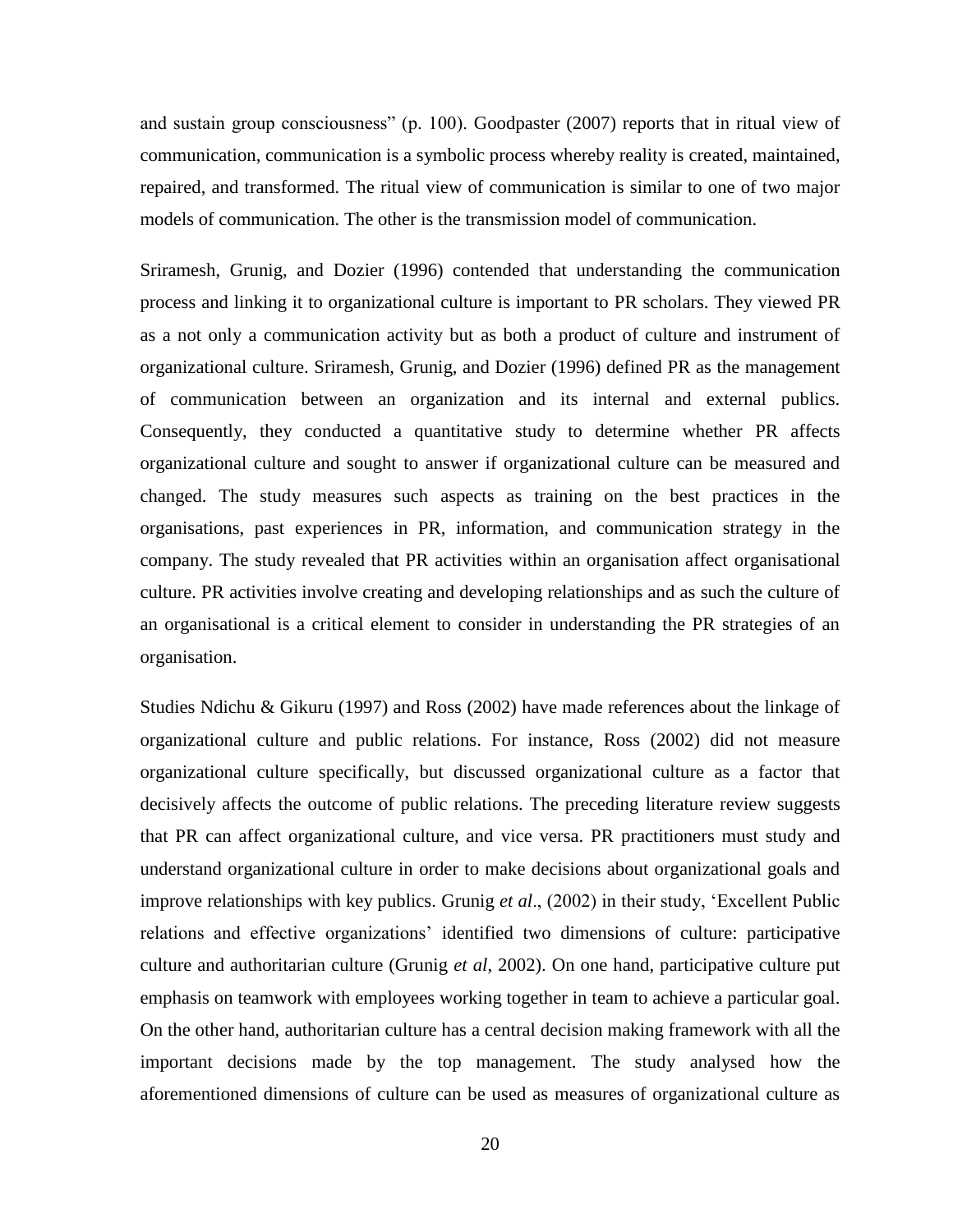they relate to the present study. Sriramesh, Grunig, and Dozier (1996) in their study analyzed the relation between corporate culture and the organizations PR activities using factor analysis, which narrowed down the large number of items they developed into two factors (p. 242). The factors seemed to be consistent with the concepts of authoritarian and participative cultures.

Grunig *et al*, (2002) on one hand, describe organizations with authoritarian cultures as focused on centralized decision making, where pertinent decisions are made by members of the dominant coalition. They explain that "different departments pursue their separate agendas that may conflict with each other"  $(p. 482)$ . Participative cultures, on the other hand, emphasize teamwork as a common value among employees (Grunig *et al*, 2002). Departments within the organization collaborate together for a shared mission. In their conclusion, Grunig *et al*, (2002) linked PR with organizational culture and suggested that for excellent PR there need not be a presence of a participative culture. The results pertaining to authoritarian culture did not relate negatively to factors from the Excellence Study. They did establish that a participative culture "provides a more supportive, nurturing environment for excellent PR than does an authoritarian culture" (p. 496). A conceptual understanding of authoritarian and participative cultures is a starting point in studying the effect that culture has on the effectiveness of public relations. The study as such focused on establishing whether Unilever adheres to authoritarian or participative culture and the impact this has on the effectiveness of the PR strategy.

## <span id="page-29-0"></span>**2.4 Organizational Structure and Public Relations**

The third objective is to investigate the role of organizational structure to the effectiveness of PR strategy at Unilever (K) Ltd. Organisational structures defines how the activities and process such as task allocation, coordination as well as supervision directs organisation towards meeting its objectives (Nakaya, 1991). It is viewed as the viewing glass through which individuals perceive and view their organisation as well as its environment.Organisational structure involves how the organisation is organised and arranged and this is critical for implementation of a PR strategy. As noted by Grunig (1992), the structure of the organization and the role of the PR practitioner within that structure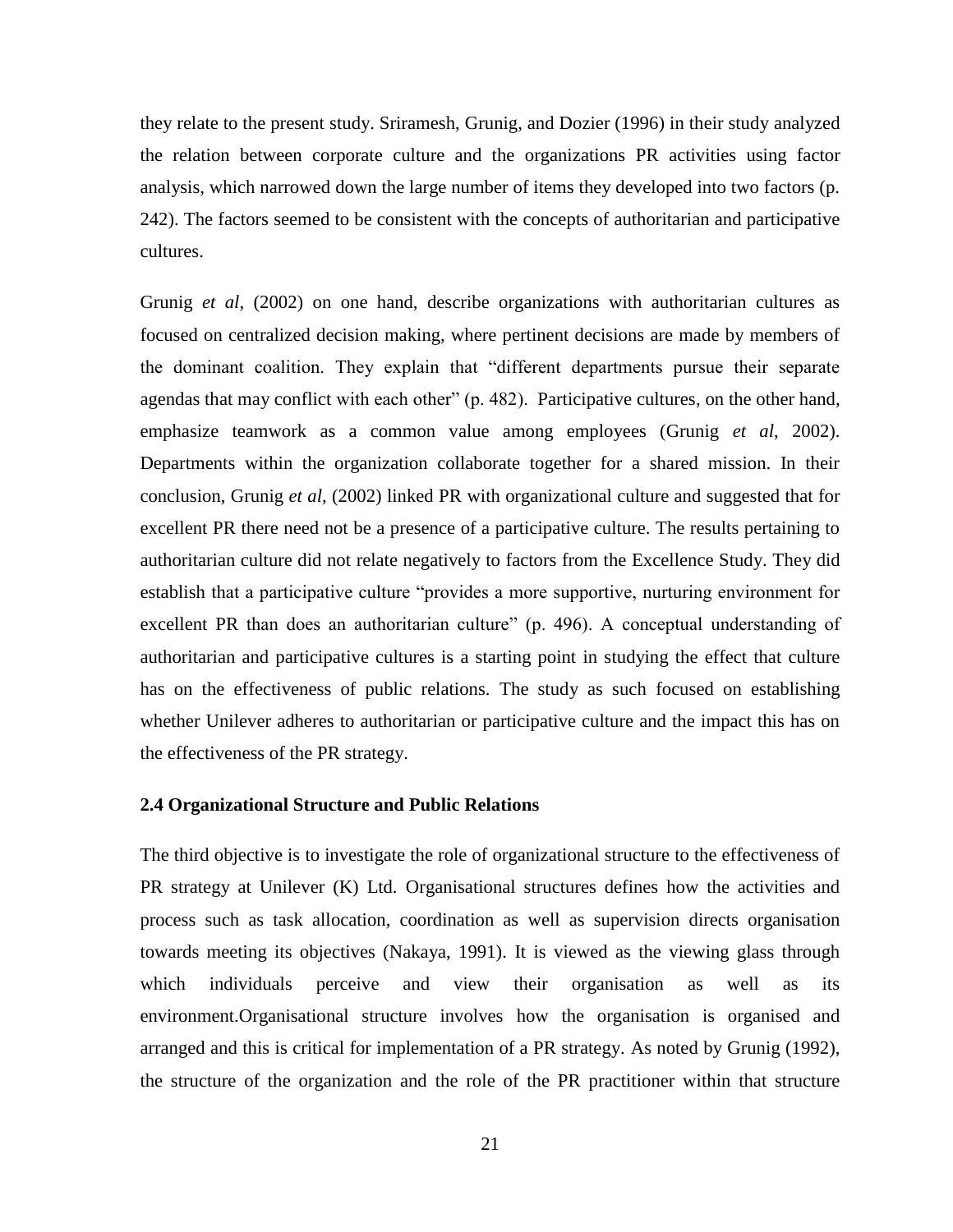largely determine the behaviour of the practitioner. The structural dimensions of centralization, formalization, and complexity are a good place to start when discussing structure and PR because these variables allow for comparison between organizational types depending on the levels of each in the specific structure being analyzed.

Through analysis of the interview results associated with Grunig *et al*, (2002), Dozier & Ehling (1992) indicated that the matrix structure lends itself to the most open communication system. The non-hierarchical nature of the matrix leads to the ability of employees to share problems and conclusions in order to develop the best communication plan. Excellence findings also led to the general conclusion that organizations with an organic structure, participative culture, and symmetrical system of internal communication facilitate the practice of excellent PR (Grunig *et al*, 2002). The association between structure and PR is often discussed in terms of the PR structure practiced in the organization.

Grunig and Hunt (1984) contended that effective PR managers decide on the characteristics of the PR department, including structural elements such as vertical and horizontal relationships and practitioner roles, relative to the dynamic and complex nature of the environment within which the organization operates. In a study of the Use of in House Journals to promote the corporate image in some parastatals in Kenya, Nakaya (1991) analyzes a participatory approach of employees as covered in house journals, an instrument of Public Relations. He observes that employees are the most important segment of an organization and sees house journals as good channels to be used to interpret the organizations goals to both internal and external publics. In house journals are also a motivator to employees to cover and forward their opinions to the management for consideration and that they are used to counsel those in the organization who might have a different opinion about their productive role. Nakaya (l991) further observes that management owes itself to communicate effectively through in-house journals and that is why the responsibility of PR has to be started at the top. This concurs with Blankson (2009) that communication with top management is essential.

Nakaya (1991) notes that in Kenya, PR is viewed to belong to the middle management, and not for the top executives. This is in contrast with counties such as Netherlands whereby a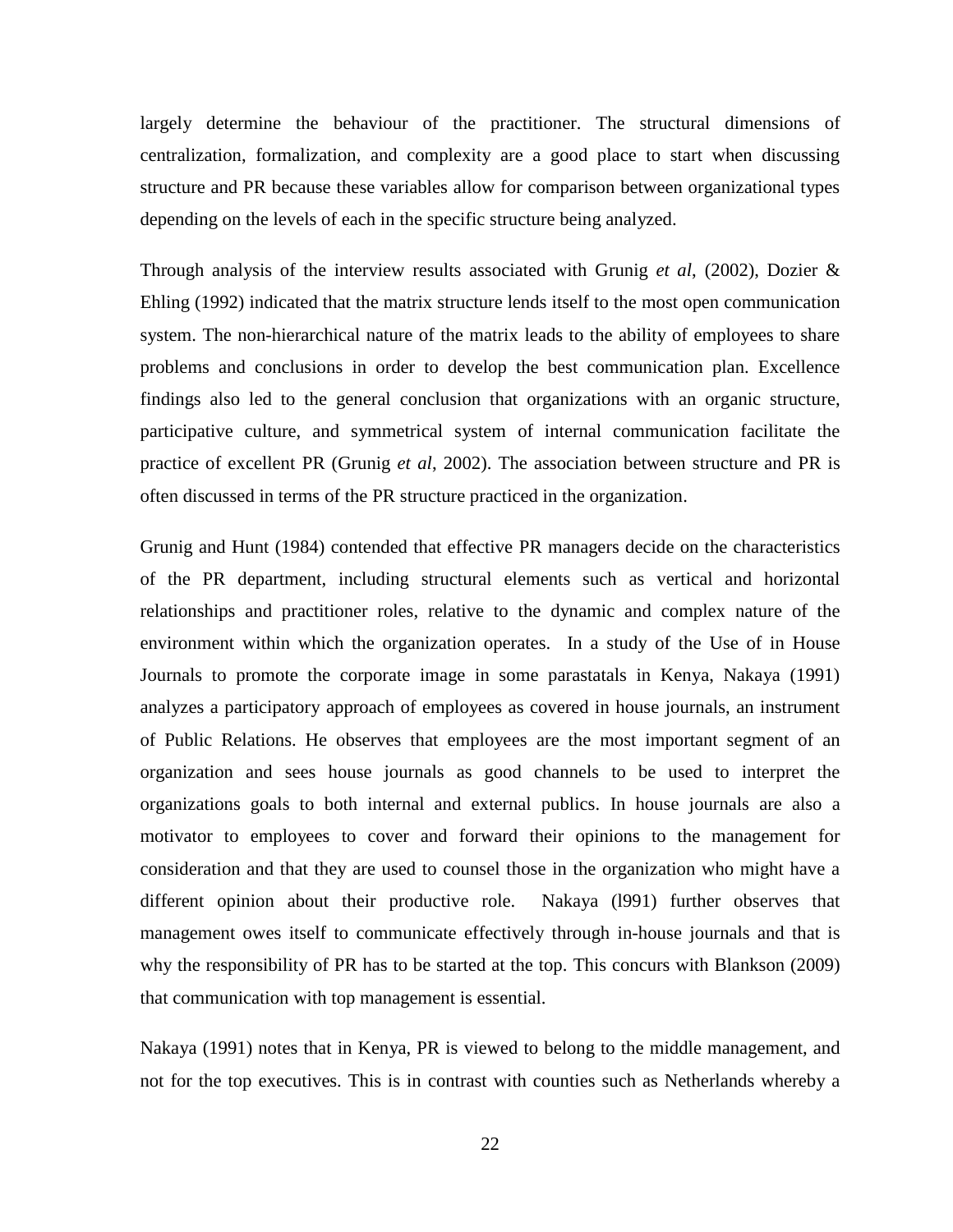study conducted by Van Ruler (2002) reports that the PR practitioners are well educated with PR decisions made and monitored by the top management. Nakaya (1991) study of in-house journals alone is likely to give a biased view of public relations; for while the organization might not be emphasizing on the use of house journals, it might compensate on this by good use of other types of media.

A study by Heath & Nil (2008) on corporate social responsibility in organisations established that competition has meant that organizations are no longer assured of customers and that it takes a long time to sell products and services. Thus they strive to maintain good working relations with the press as well as maintain regular publications for internal communication through use of newsletters, bulletins, seminars and workshops to create awareness. They also use internal memos, circulars, press releases, conferences and annual reports and widely publish price lists through the print and electronic media. Heath & Nil (2008) further found out the functions of the organizations under study.

Closely related to Heath & Nil (2008), Mbeke (2009) investigated the role of PR in Kenya Breweries Limited (KBL), and reported that the functions include communicating company policy and maintaining good media relations. At Kenya Airways (KQ), the functions of PR include telling publics about the company, being the custodian of the company's image and co-coordinating company events. At the Standard Chartered Bank, PR bridges the gap between the bank and its customers, government and community relations, Public relations at the East African Industries (EAI) communicates to both internal and external publics (Mbeke, 2009). As such in understanding the effectiveness of PR in strategic management of Unilever (K) Ltd, there is a need to understand the organisational structure of the company which helps in establishing the relationships between them. This helps in understanding the role played by organisational structure in PR activities thus meet the third objective.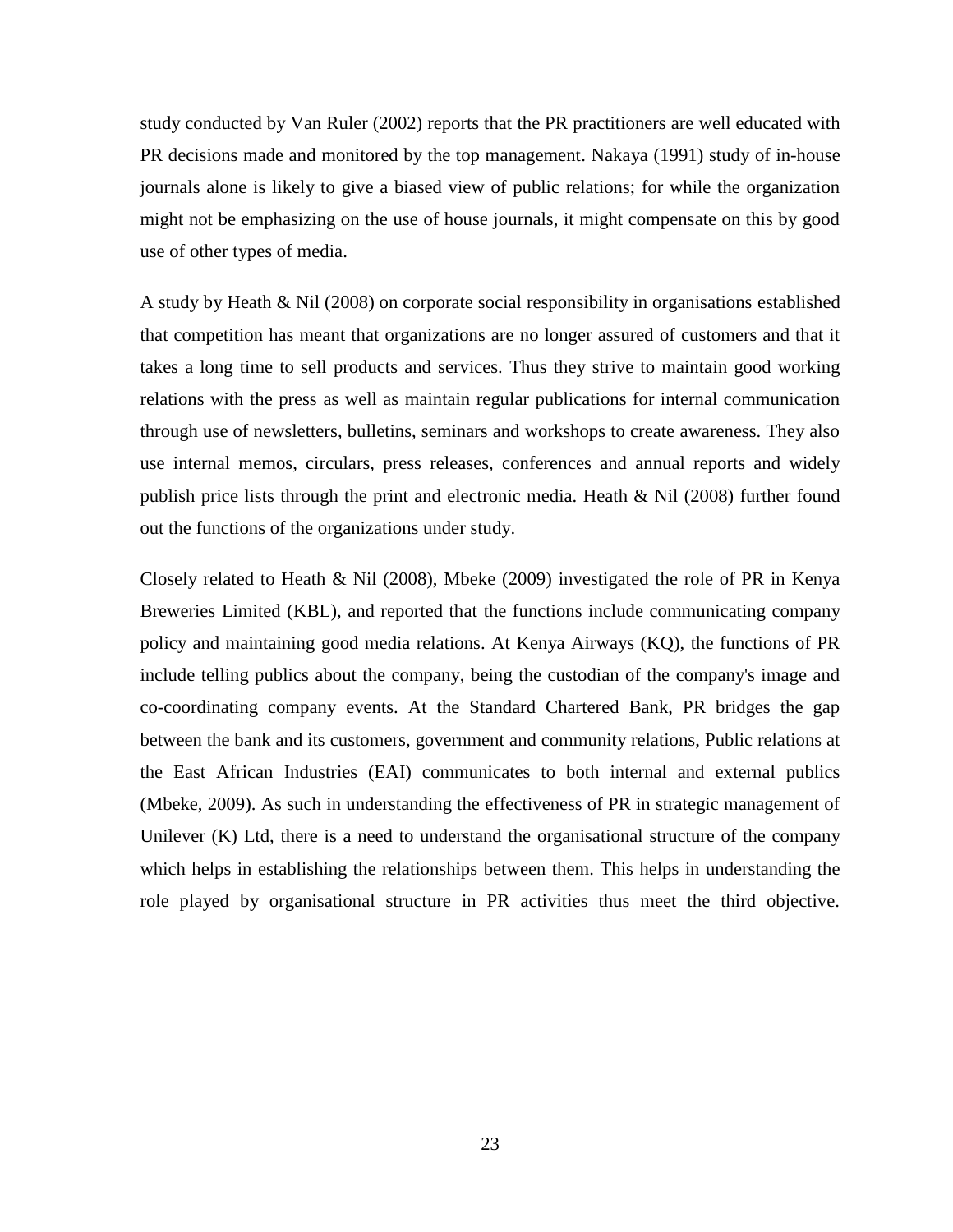## **CHAPTER THREE: RESEARCH METHODOLOGY**

#### <span id="page-32-1"></span><span id="page-32-0"></span>**3.1 Introduction**

This chapter presents the research methodology, research design, study area, target population, sampling frame, data collection methods, and data analysis. The research design, sampling procedures and data collection methods used in the study are also elaborated as well as the data analysis, presentation procedures and ethical consideration important to the study.

# <span id="page-32-2"></span>**3.2 Research Design**

The research study adopted a descriptive research design which has been described by Borg and Gall (2011) to accurately able to illustrate the attributes of is particular individual or group. The specific descriptive research designs (Saunders *et al,* 2009). The study as such collected data in the attempt to describe accurately the current situation of PR in firms in Kenya. According to Tuli (2012), choosing a research methodology is dependent on the paradigm which guides the research activity being undertaken and in more specific elements, the beliefs on the nature of reality (ontology), theory of knowledge which informs the research (epistemology), and how the knowledge can be acquired (methodology). The main aim of this research was to examine the public relation in the strategic management of firms in Kenya by studying the case of Unilever (K) Ltd with a description of the public relation in Unilever.

As the study adopts descriptive research design, the researcher records the information present from the population with no manipulation of variables (Saunders *et al*., 2009). Ontology has been argued to provide a view on the nature of reality as well as establish if this reality is objective and if it really exists or if the reality is subjective and created only in the mind (Borg  $\&$  Gall, 2011). The ontological paradigm followed is that there is a reality which can be acquired from this study and it is possible to understand how things are and its causes with regards to social reality.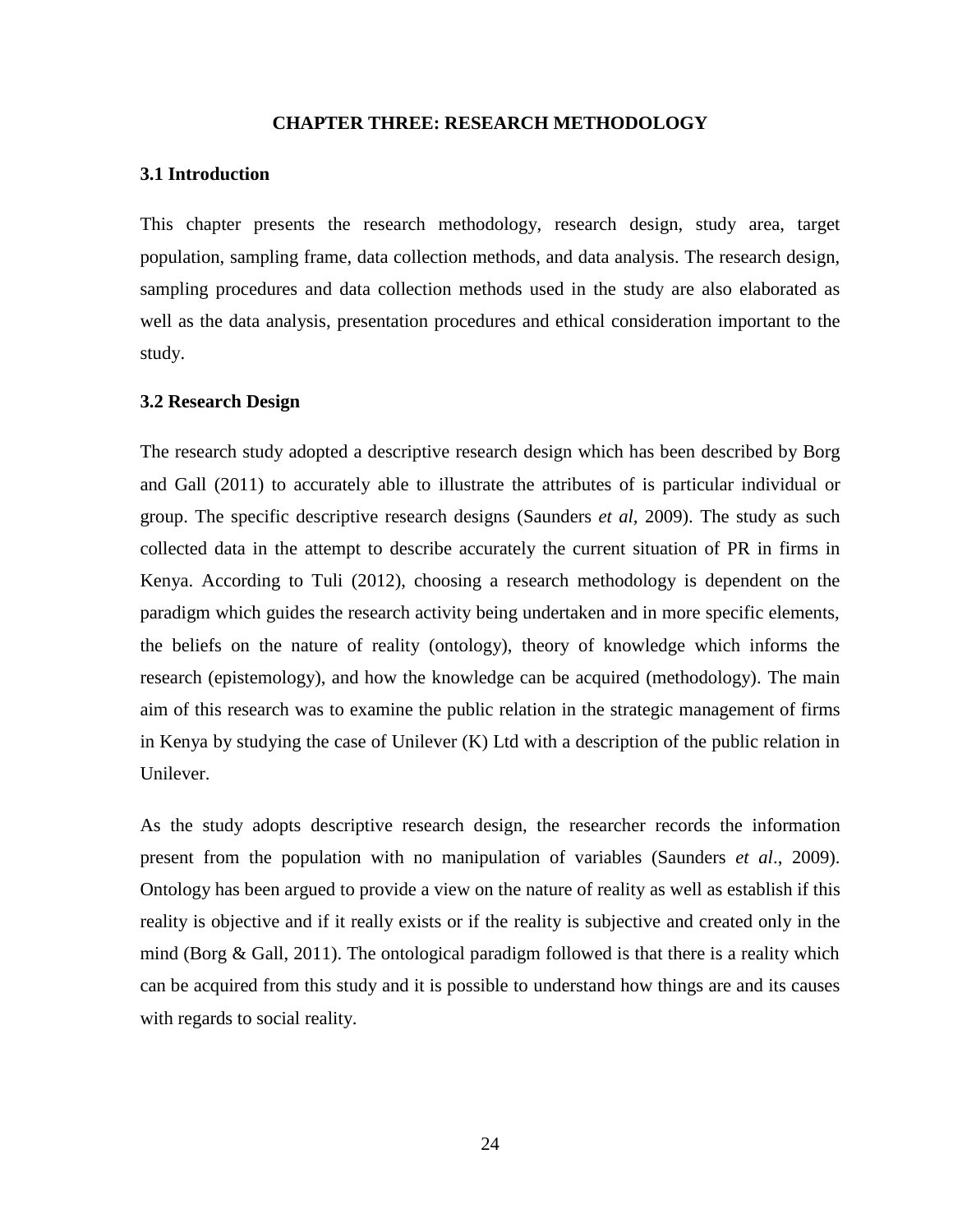#### <span id="page-33-0"></span>**3.3 Study Area**

The study was conducted on PR practice in Unilever (K) Ltd. Unilever (K) Ltd is a reputable company both in Kenya and worldwide. This is because it has its operations in Kenya and further exports its products to different parts of the world. As such, the company is a representative sample of other firms in Kenya which value PR as their reputation impacts the company both locally and internationally. Further, various articles and reports have been made on Unilever and as such there was data available to inform the study. This is in line with Saunders *et al*., (2009), who note that most studies utilise data from large firms with available public information, as there are difficulties in collecting data from small firms. Further, Unilever (K) Ltd has been facing reputation challenges as a result of scandals with regards to human abuses of its employees in its tea plantations and as such has critical aspects necessary for this research.

# <span id="page-33-1"></span>**3.4 Study Population**

The target population for this study was Unilever (K) Ltd whereby the study focused on the HR and the PR departments. According to the company website, Unilever Tea employees more than 20,000 individuals with more than 80,000 dependants. It owns 8,250 hectares under tea production where it produces 160,000 tonnes of green tea leaf and 36,800 tonnes of black tea. The company owns tea estates as well as eight factories manufacturing about 32 million kilograms of tea annually (Morser, 2010). The study focused on Unilever Kericho Plantation in Kericho County which has about 15,000 employees (Unilever, 2016). In particular, the study conducted research on employees in the Human Resource and Public Relations departments as they had insight onto the public relations issue facing the company. The HR and PR departments comprise 110 employees with HR department made up 100 employees and PR department made up of 10 employees.

# <span id="page-33-2"></span>**3.5 Sampling Procedures and Sample Size**

Sampling is the scientific act of taking a certain portion of a population or components to act as a representation of the total cycle in that given population. Data sampling involves selection of a subset of individuals from a statistical population for the purpose of estimating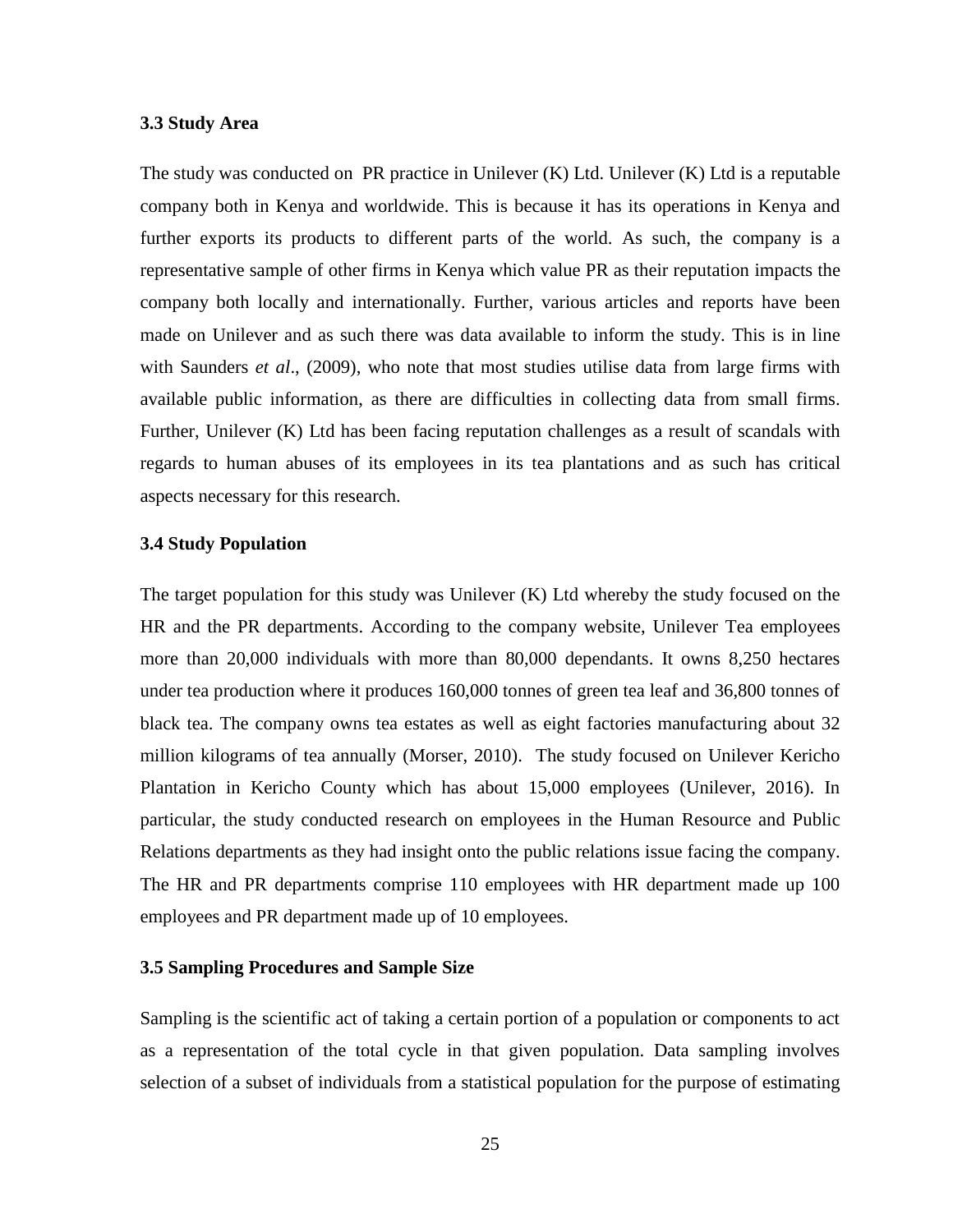the characteristics of the entire population (Hanson & Grimmer, 2007). There are a number of approaches which can be utilised in the determination of the sample size. These include using a census for small populations, imitating a sample size from similar studies, utilising published tables and applying formulas to calculate the sample size. Multistage sampling was used in this research. First, the sample size from the HR department was calculated using a formula provided by Yamane (1967) as follows:-

Sample size =  $N$  e = 0.1  $1+N(e)^2$ 

Where,

N- Population size

e- Desired level of precision

n- Sample size

$$
= \frac{N (100)}{1 + N (100) (0.1)^2}
$$
 e = 0.1

 $=50$ 

Total Sample= 50

Second, simple random sampling, a probability sampling method, was used in choosing the sample from the HR department. Probability sampling is a method whereby each member of the population has an equal chance or being selected. Kitchenham (2002) defines simple random sampling as a method of sampling in which every member of the target population has the same probability of being included in the sample. This form of sampling tends to eliminate subjectivity and obtains a sample that is both unbiased and representative of the target population. This method also facilitates the generalization of the findings from the study. The researcher then administered 50 questionnaires to obtain data on the PR practices and strategies at the Kericho Tea Plantation. 50 questionnaires were completely filled and returned to the researcher. Second, the researcher utilised a census whereby all of the ten employees in the PR department participated in the study as key informants on the PR practice in Unilever's Kericho Plantation.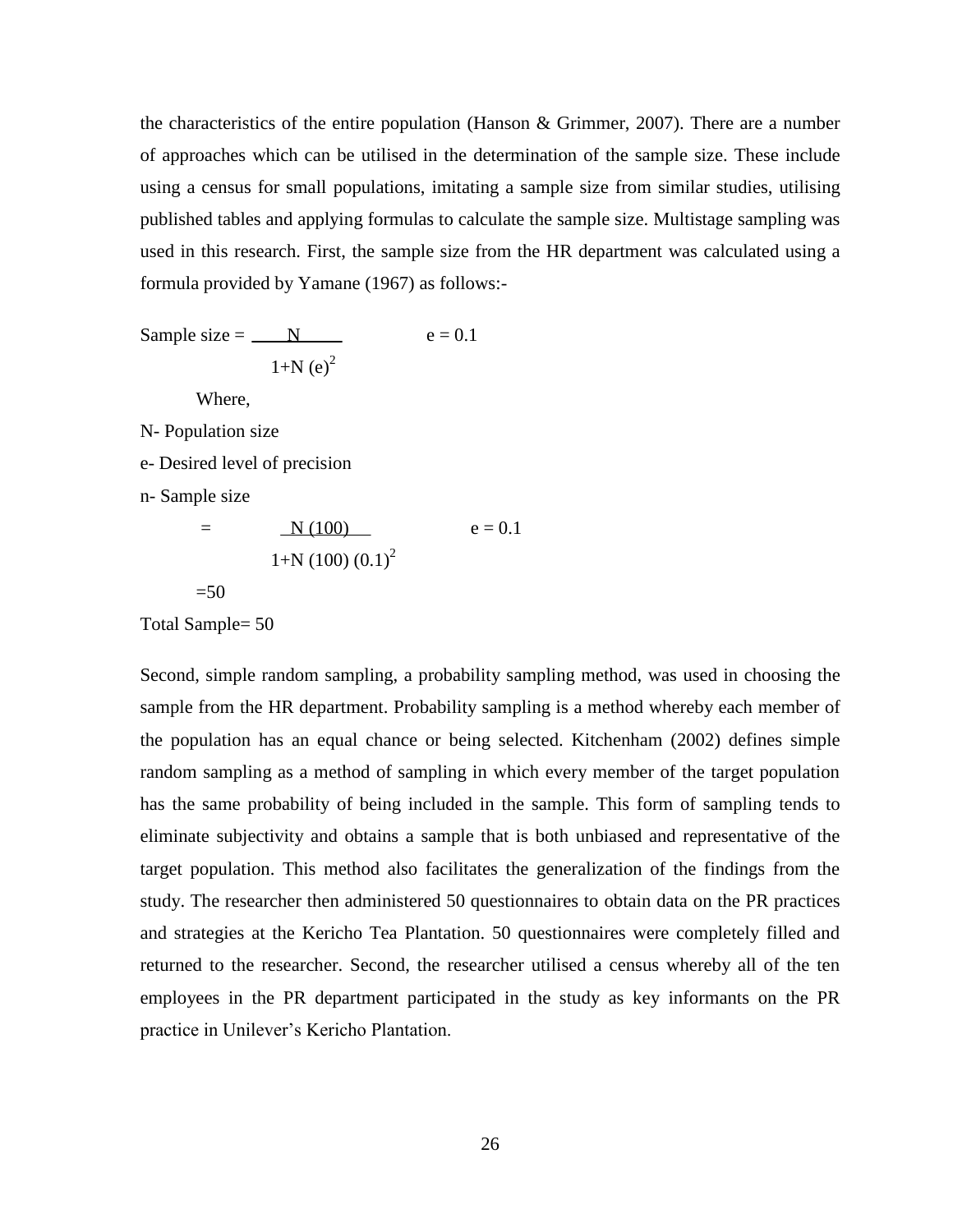#### <span id="page-35-0"></span>**3.6. Data Collection Techniques**

There are two types of data quantitative and qualitative data. Quantitative research involves numerical data which are used to inform the research study. Qualitative data uses non numerical data in order to explain the various relationships of concepts in the research study (Bryman & Bell, 2003). Quantitative research has the aim of providing data for explaining relationships through measurements while qualitative uses descriptions to explain relationships (Hanson & Grimmer, 2007). The researcher used a mixed method approach whereby both qualitative and quantitative approaches.

Both approaches were used to supplement each other in that qualitative methods provided indepth explanations while quantitative methods provide the data needed to meet required objectives and illustrates the relationship between the study variables. In addition, using both types of approaches helps avoid bias such as the subjectivity associated with qualitative research is minimized by the objectivity of quantitative research, the findings derived from one approach validates the other.

#### <span id="page-35-1"></span>**3.6.2 Primary Data**

Primary data collected from the respondents selected to participate in the study. Primary data involves data collected directly from the primary sources by the researcher. The primary data collected using a questionnaire for the HR and PR employees selected and interview schedule was used to collect data from key informants who included the HR manager and the PR manager in Unilever's Kericho Tea Plantation.

## **3.6.2.1 Questionnaires**

The questionnaire was selected as the most suitable method to collect quantitative data collection. The use of the questionnaire was motivated by two main reasons. First, the use of questionnaire is less costly as well as less time consuming. Further, the level of biasness in the study is reduced as the information is acquired first hand form the participants. Second, the use of the questionnaire allows the researcher to have a fully filled and valid questionnaires and this enables the researcher to acquire adequate data to analyze (Collis & Hussey, 2009). The use of the questionnaire is to enable the researcher to acquire a large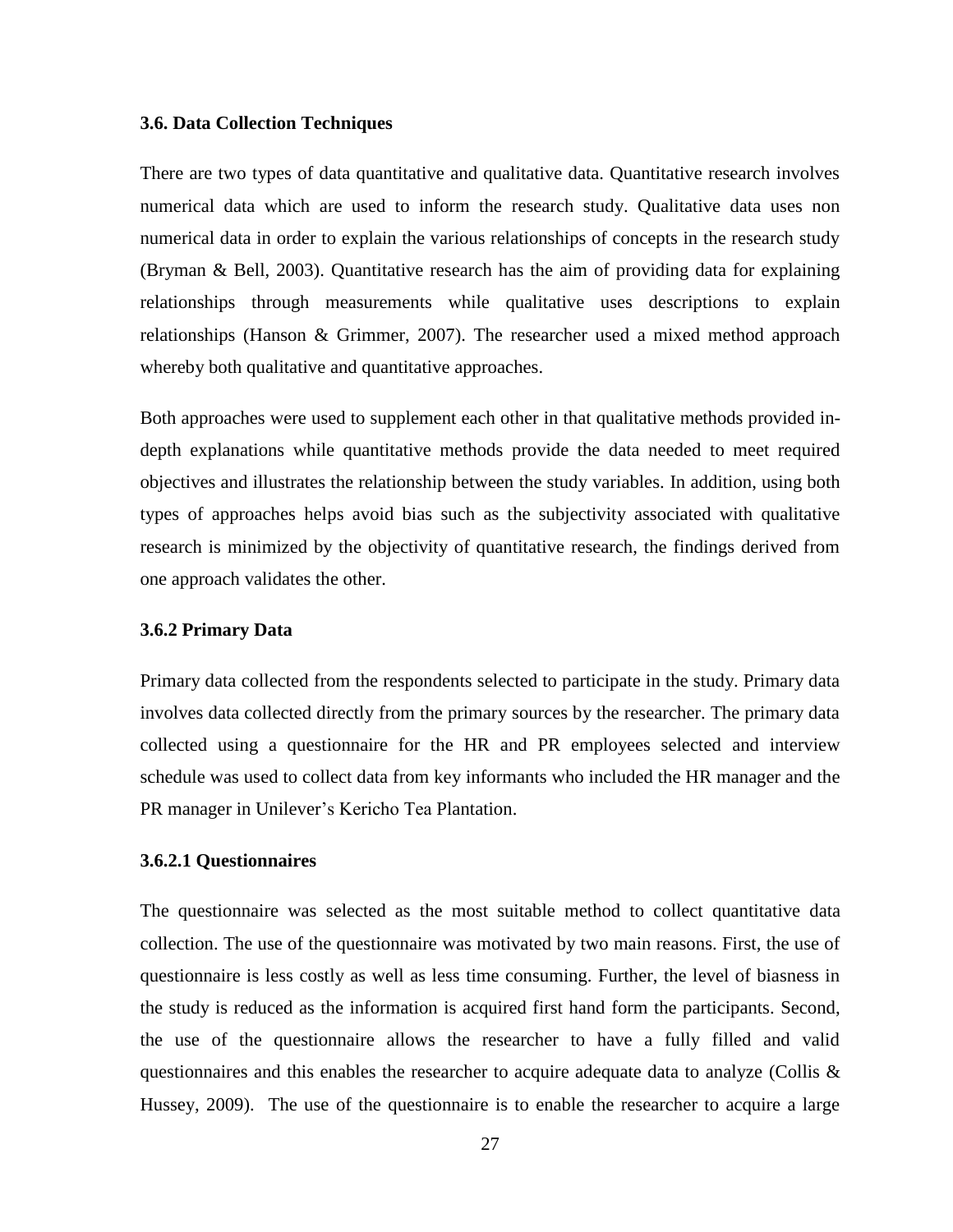amount of information through the use of minimal resources and at reasonable time. Both open-ended and close ended questionnaires were used in the study.

The questionnaire was designed and divided into two major parts. The questionnaire commenced with an introductory section to introduce the participants to the main purpose of the study. The first part involved basic information with regards to a study purpose asking different questions on the age, education level among others. The second part of the questionnaire involved a Likert scale of 1 to 5 in order to enable the measurements of the study variables. The participants were requested to choose how much they agree on the statements given in an increasing manner (1 being strongly disagrees and 5 being strongly agree) (see Appendix 1). This was further divided into three sections on value of PR to the organisation, organisational culture and structure. The questionnaires were self-administered between March to April whereby the researcher distributed them to the selected respondents from the HR department in Kericho Tea Plantation. The questionnaires were left with the participants for a week after which the researcher collected them.

## **3.6.2.2 Interviews**

Qualitative data was collected through the use of an interview. The interviews were conducted with the PR managers in Kericho Tea Plantation. An interview schedule (see Appendix 2) was developed to guide the interviews. The interview is considered appropriate for the qualitative data collection as it enabled the respondents to put forward their opinions as well as perceptions on the PR management issues in Unilever. The interview involved open ended questions allowing the respondents to provide in depth insights and understanding of key issues in PR management in the company. The interviews were conducted one of the company's conference rooms with each interview taking an hour. The researcher noted down key points under alphabetical code names and took notes on a notebook on the questions in the interview schedule for each interviewee.

# <span id="page-36-0"></span>**3.6.3 Secondary Data**

Secondary data involves data collected from sources which have already reported on various issues and include sources such as company websites, company policy reports, government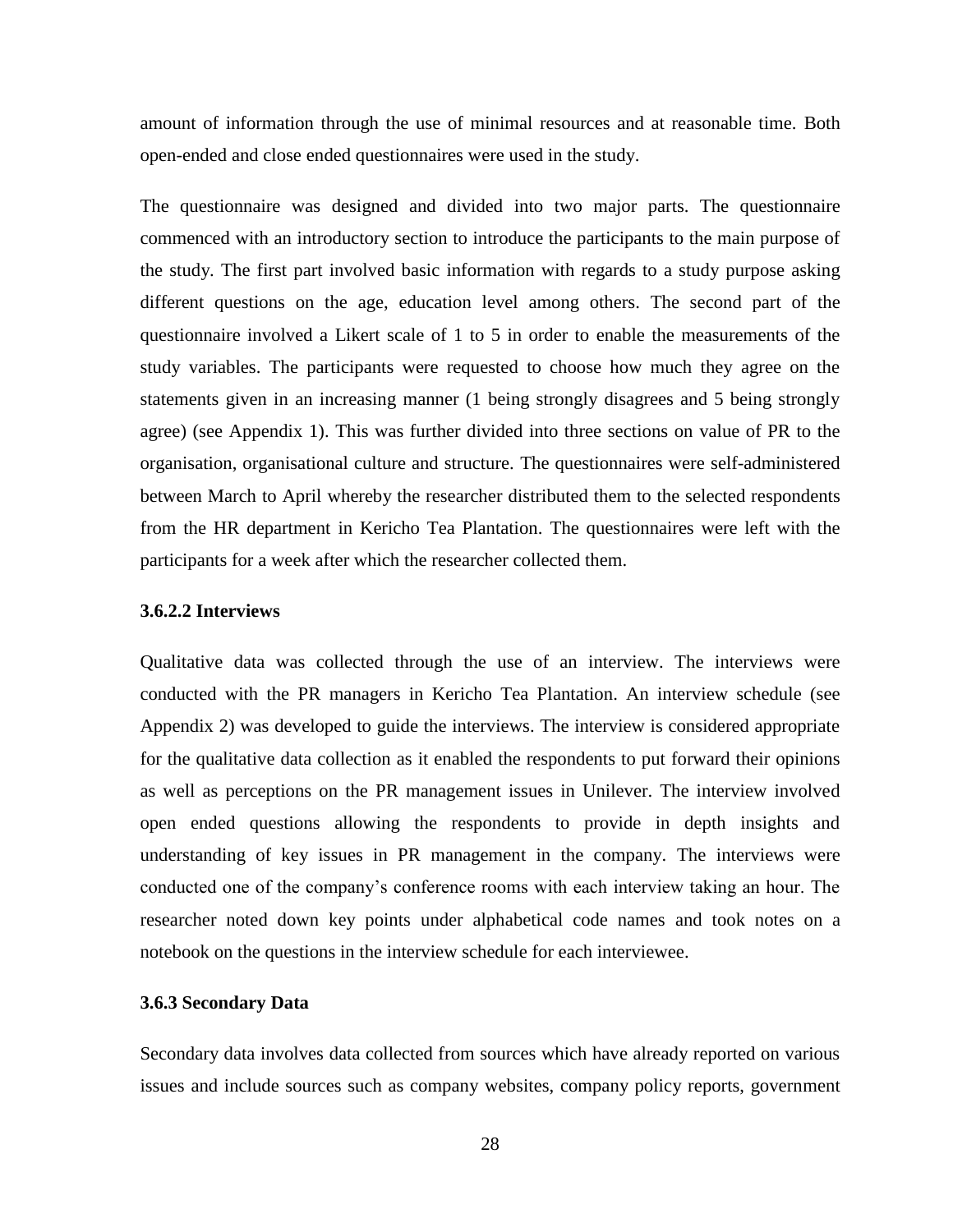reports, research publication, media articles and books among others. The secondary data was important for the research as it helps in establishing the existing knowledge on the study variables. It includes a literature review of the study topics and is appropriate and essential to guide the current study.

#### <span id="page-37-0"></span>**3.7 Validity and Reliability**

Research validity refers to the fact that the purpose of measurement is measuring what we intended to measure. Reliability refers to the dependability of the results where the results can be repeated if the research is carried out again. It negates the notion that results occurred simply by chance (Kim, 2000). To ensure that the study is reliable and valid, the research employed a pilot study of the questionnaire on a sample size of 10% of the respondents with the sample taken from employees of James Finlay (K) Ltd at the company's Kericho Estates. The researcher went through the results of the pilot study and utilised them to ensure that all the questions in the questionnaire and interview schedules were clear and appropriate to collect the data needed for the study. Reliability of the results is a key element in the field of research and was used to determine whether the conducted research is able to produce independent, objective results. If the research is very reliable, it was expected that by repeating the exact same research, the results can be replicated or found to be substantially similar (Collis & Hussey, 2009).

#### <span id="page-37-1"></span>**3.8 Data Analysis and Presentation**

Data analysis involves an analysis of the data collected (Saunders, Lewis & Thornhill, 2009). Both qualitative and quantitative data collected was analysed with the two types of data supplementing each other's limitations. This was the primary data collected through the use of questionnaire in Unilever and the interview conducted on the PR department of Unilever's Kericho Tea Plantations. The primary data from the questionnaire was analyzed through the use of the Statistical Packages for Social Sciences (SPSS 21), while the data collected through the interviews was analysed through content analysis. This data was analysed and discussed according to themes to illustrate the effectiveness of PR in strategic management in Unilever (K) Ltd.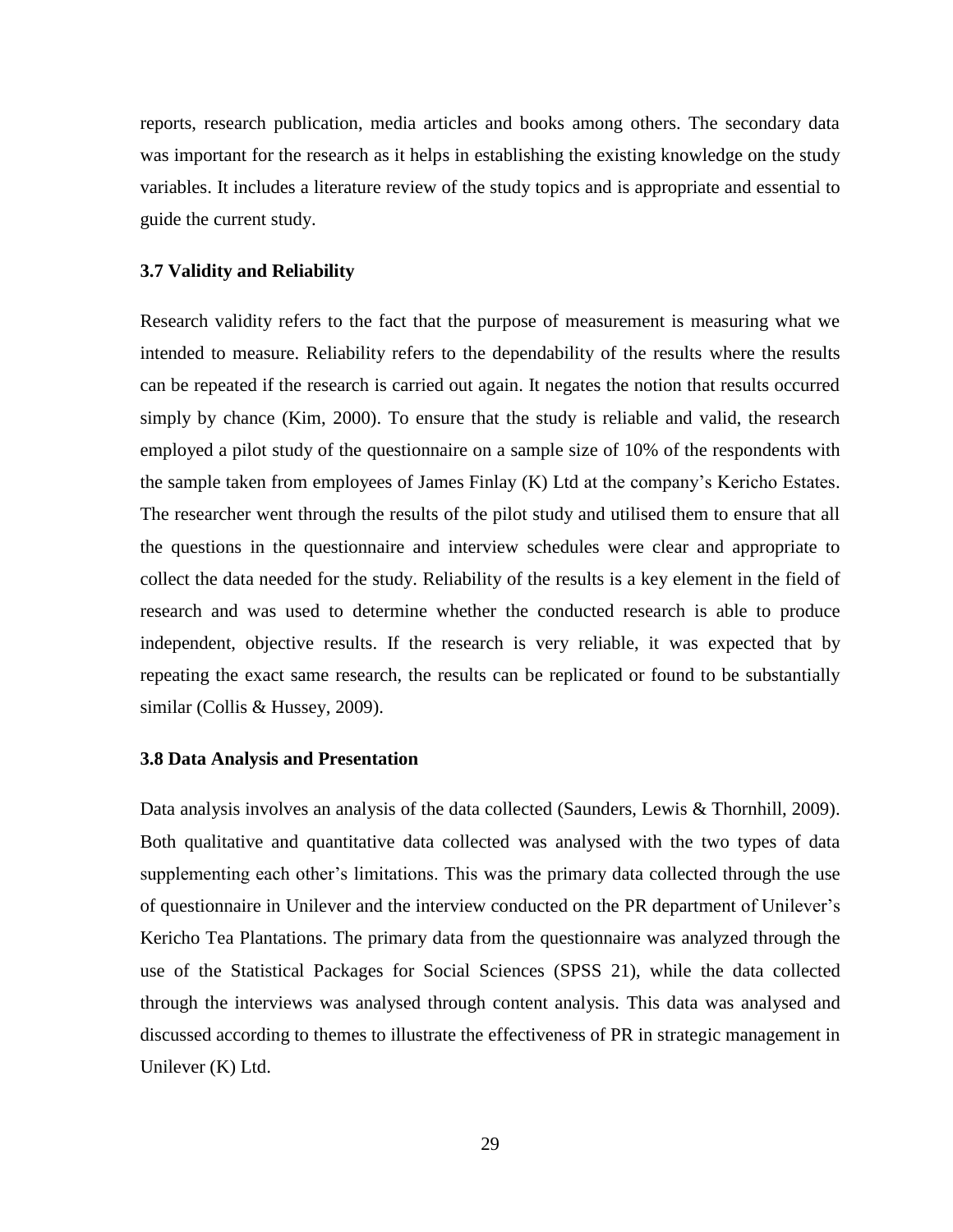## <span id="page-38-0"></span>**3.9 Ethical Considerations**

Before beginning the data collection process, the researcher sought an introductory letter from Maseno University, Media Department introducing the student as a legitimate student from the university to present to the company as well as the participants in the study. There are a number of ethical considerations that the researcher needs to consider when undertaking the research (Bryman & Bell, 2003). This includes development and putting of an introductory note in the questionnaire illustrating the main purpose of the study and also providing an assurance that the respondents' identities are covered (Strauss & Corbin, 2008).

The respondents were assured that their responses as well as identities would not be used for any other purpose other than for the academic purpose stated in the introductory note (Miller & Tewksbury, 2008). This helps in acquiring the researcher's confidence on the respondents which allowed them to provide honest information without fear of being exposed, which leads to fear of personal violation. Further, the researcher explained the rights for the participants to either fully participate or withdraw from the study at any time they want to. It also involved requiring and asking for the participant's full consent only when they return the fully and appropriately filled questionnaire sheet back to the researcher (Collis & Hussey, 2009).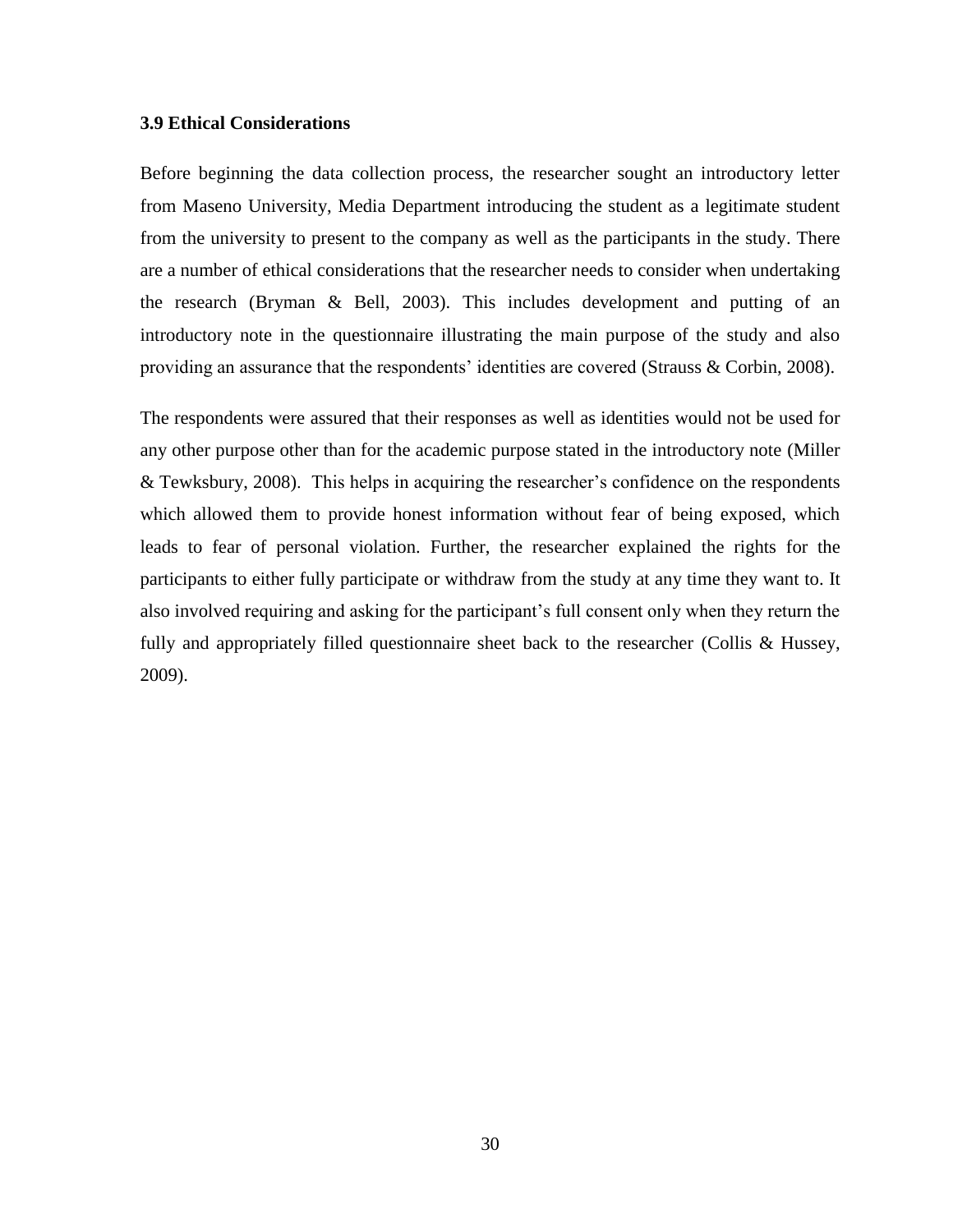#### **CHAPTER FOUR: RESULTS AND DISCUSSION**

#### <span id="page-39-1"></span><span id="page-39-0"></span>**4.1 Introduction**

This chapter aims to present the findings and discussion on the PR issues facing Unilever (K) Ltd. The research findings have been represented by a collection of tables and an explanatory discussion, highlighting the key points of analysis are also included for each of them. The findings have been appropriately divided into various categories. The researcher first presents the research findings through descriptive analysis and content analysis. Further, the researcher provided a discussion of the research findings whereby correlation analysis is utilised to illustrate the relationships between the study variables (Independent and dependent variables).

## <span id="page-39-2"></span>**4.2 Response Rate**

The study conducted focused on the PR and HR department of Unilever's Kericho Tea Plantation. From the sample taken, the researcher administered questionnaires to 50 respondents from the HR department. All the questionnaires distributed were correctly filled and returned to the researcher. This represented a 100% response rate. This return rate was sufficient for the study and for data collection and analysis purposes.

# <span id="page-39-3"></span>**4.3 Demographic Characteristics of the Respondents**

The first part of the questionnaire focused on acquiring the demographic information about the respondents with the researcher seeking to establish the gender, age, number of years of service, level of education and the department of the respondents. The background information of the respondents is important due to ensuring the heterogeneous set of the sample selected for the study. The basic information of the respondents provides the study with an understanding of the attributes of the employees in an organisation.

#### **4.3.1 Gender of respondents**

The gender make-up of the respondents was taken with *Table 2* and *Figure 2* illustrating the findings relative to the gender of the respondents.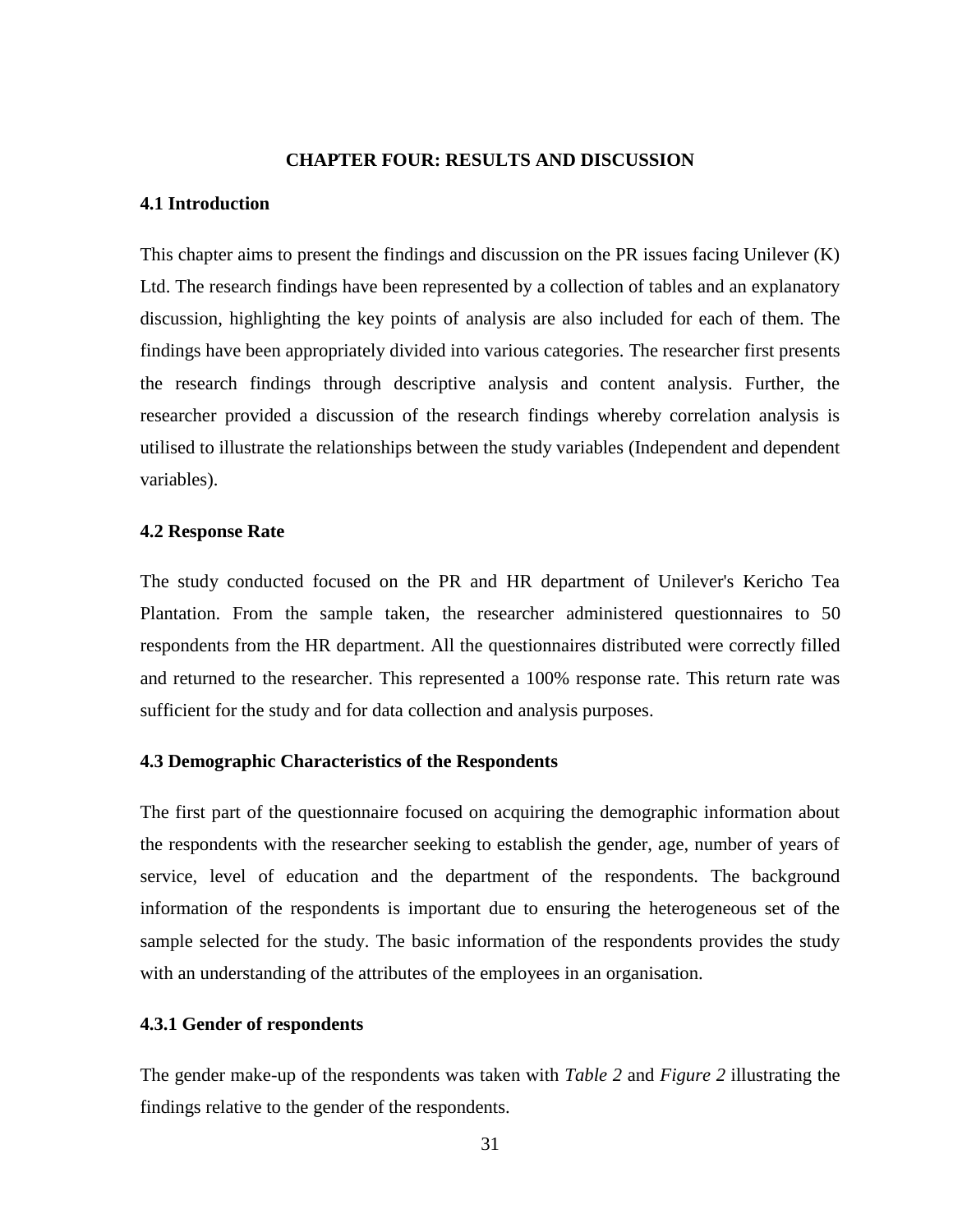<span id="page-40-0"></span>Table 2: Gender of Respondents

| Gender |           |         | Cumulative |
|--------|-----------|---------|------------|
|        | Frequency | Percent | Percent    |
| Female | 17        | 34.0    | 34.0       |
| Male   | 33        | 66.0    | 100.0      |
| Total  | 50        | 100.0   |            |

<span id="page-40-1"></span>**Figure 2: Gender of Respondents**



According to the findings, 66% of the respondents were male against the 34% for the females. This may be indicative of the gender imbalance prevalent in the company's employees. As illustrated by one of the employees (Interviewee A) in the PR department, majority of the employees in the company are male.

*"Majority of the employees in the company are mainly male. This may explain the high level of accusation on sexual abuse of women with majority of the managers and supervisors male. The company has increased the number of women supervisors and managers but still the male supervisors are the highest proportion."*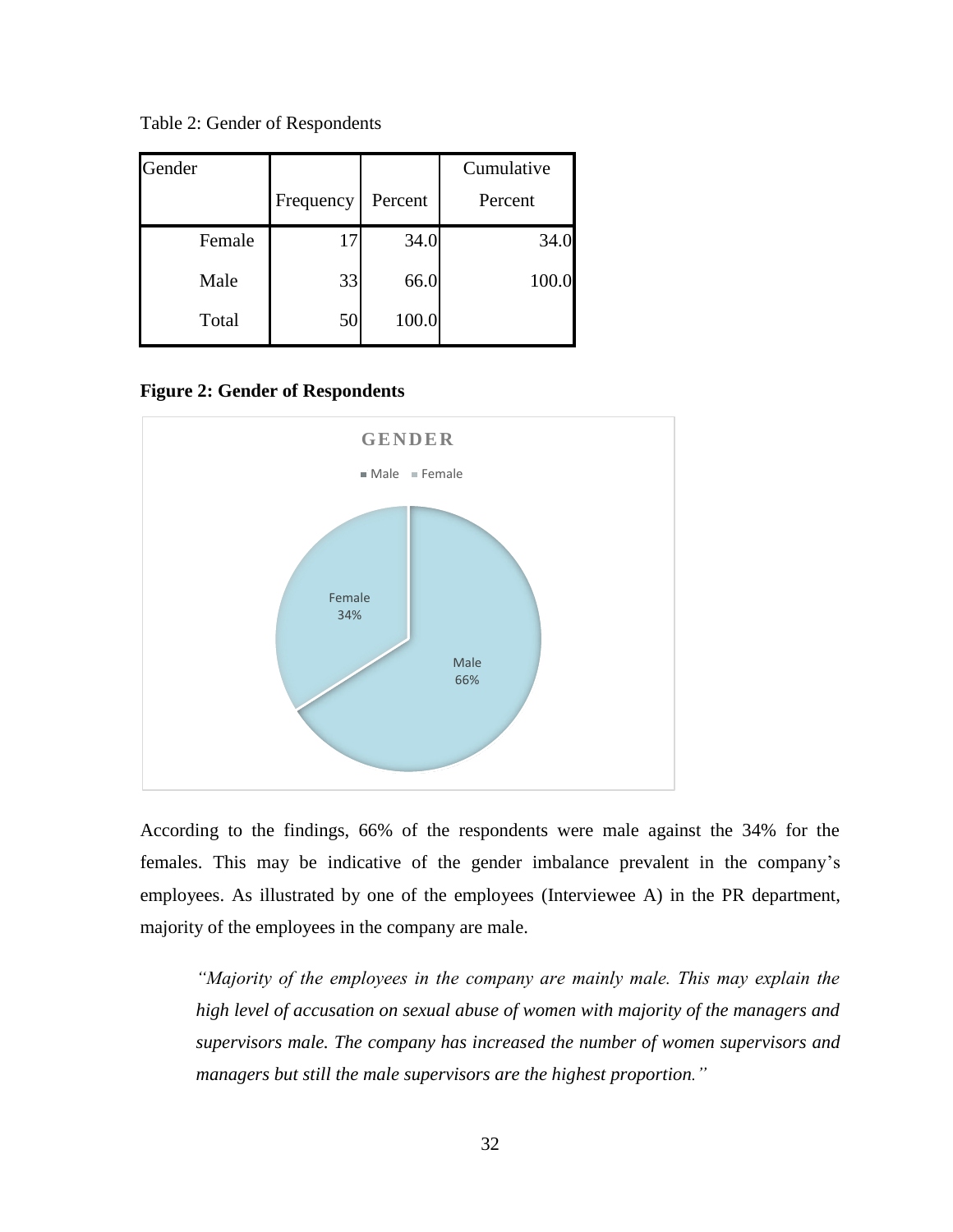The interviewee further revealed that managers and supervisory roles are held by men and this may be the reason for the high level of complaints on sexual abuse.

# **4.3.2 Age of respondents**

The researcher also focused on the distribution of the respondents through their age with the results indicated in *Table 3* and Figure 3. Age of respondents is important as it illustrates the age bracket of the employees in the organisation.

| Age Groups       |           |         | Cumulative |
|------------------|-----------|---------|------------|
|                  | Frequency | Percent | Percent    |
| 20-29            |           | 14.0    | 14.0       |
| 30-39            | 10        | 20.0    | 34.0       |
| 40-49            | 22        | 44.0    | 78.0       |
| 50 yrs and above | 11        | 22.0    | 100.0      |
| Total            | 50        | 100.0   |            |

# <span id="page-41-0"></span>**Table 3: Age of Respondents**

# <span id="page-41-1"></span>**Figure 3: Age of Respondents**

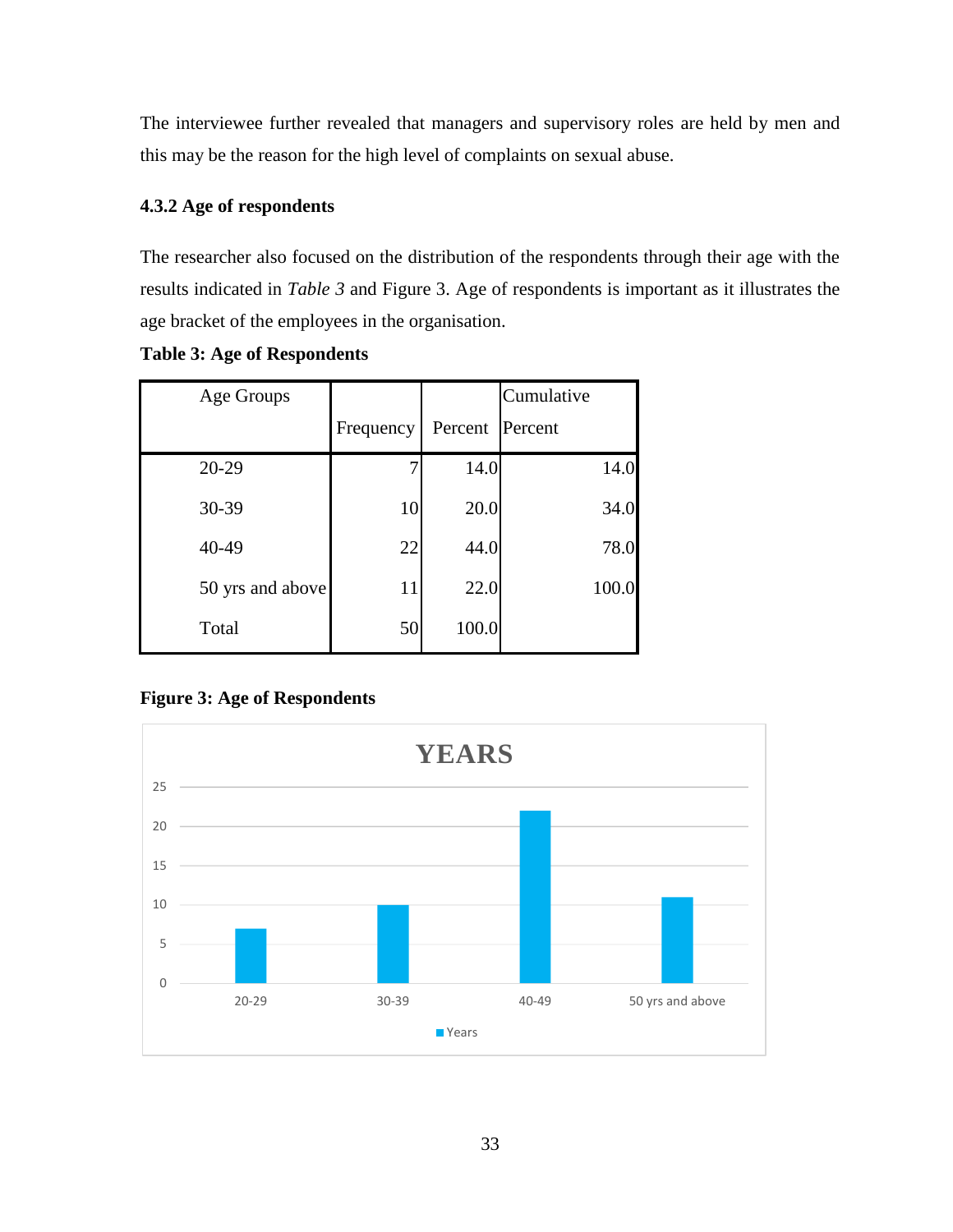The findings indicated that majority of the respondents were in the 40-49 age group at 44%. The minority of the respondents were in the 20-29 age groups at 14%. The rest were at the 30-39 age group (20%) and 50 yrs and above (22%). The findings indicate that majority of the respondents are above 30 years with only 14% employed below 29. The interviews revealed that the organization seeks experienced employees rather than acquiring new or inexperienced graduates fresh from school. This is as illustrated by Interviewee E who reports:

*"The company prefers experienced employees due to the high costs of orientating and training new or inexperienced graduates fresh from school".*

It may also mean that the organization retains its employees through various strategies such as career and personal development. This can be determined by analysing the number of years that employees have worked in the organization as illustrated in *Table 4*.

# **4.3.3 Number of Years in Service**

The researcher then focused on the number of years that the respondents had worked at Unilever's Kericho Tea Plantation. The results of this are shown in *Table 4* and *Figure 4*. This is important as it illustrates the experience the employees have had working for the company.

| <b>Years in Service</b> |           |         | Cumulative |
|-------------------------|-----------|---------|------------|
|                         | Frequency | Percent | Percent    |
| $0-1$ yrs               |           | 4.0     | 4.0        |
| $2-3$ yrs               |           | 14.0    | 18.0       |
| $4-5$ yrs               | 11        | 22.0    | 40.0       |
| 6yrs and above          | 30        | 60.0    | 100.0      |
| Total                   | 50        | 100.0   |            |

# <span id="page-42-0"></span>**Table 4: Number of Years in Service**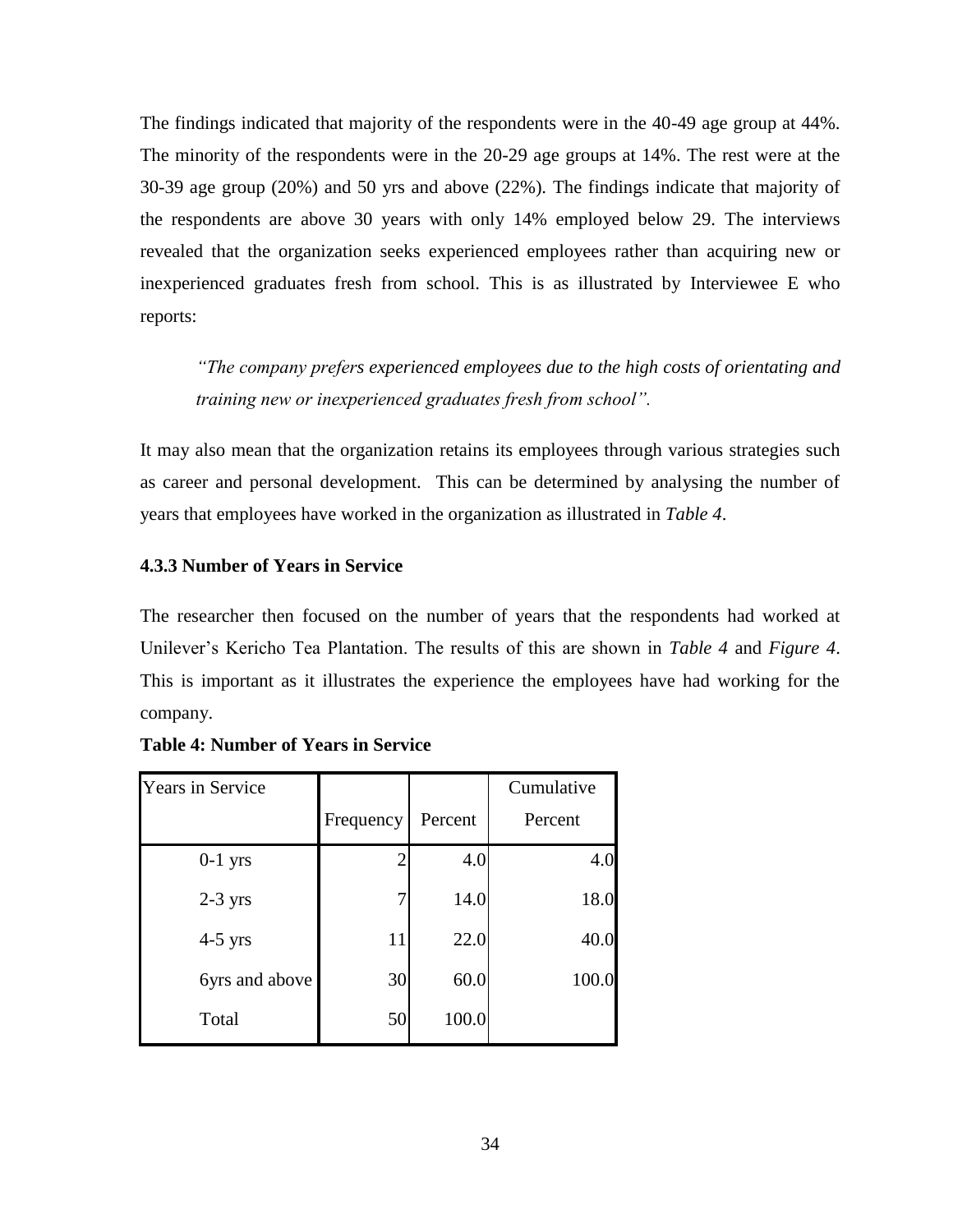<span id="page-43-0"></span>**Figure 4: Number of Years in Service**



The findings revealed that majority of the respondents had worked at Unilever's Kericho Tea Plantation for 6 years and above at 60%. This illustrates that most of the employees working at the organization are satisfied and have had no reason to seek other organizations or opportunities to work. Interviewee H reports that,

*"I like working for this company. I am able to have a decent living and take care of my family".*

This may mean that the organisation's employees are and satisfied with the working environment at Unilever's Kericho Tea Plantation. Interviewees A however reports that if another opportunity to work in a better researching company paying more, they would apply for jobs there. Interviewee A reports:

*"I have attended a number of job interviews in other companies and if an opportunity presented itself I would change to a better job with more pay".*

Those with less than a year of service in the organization were at a 4% with the interviews conducted to management revealing that the company seeks new graduates and put them through a training program before assimilating them to permanent employees. Interviewee C reports:

*I have been working for the company for a few months now. I graduated early last year after which I applied for several companies and landed a position here. In the*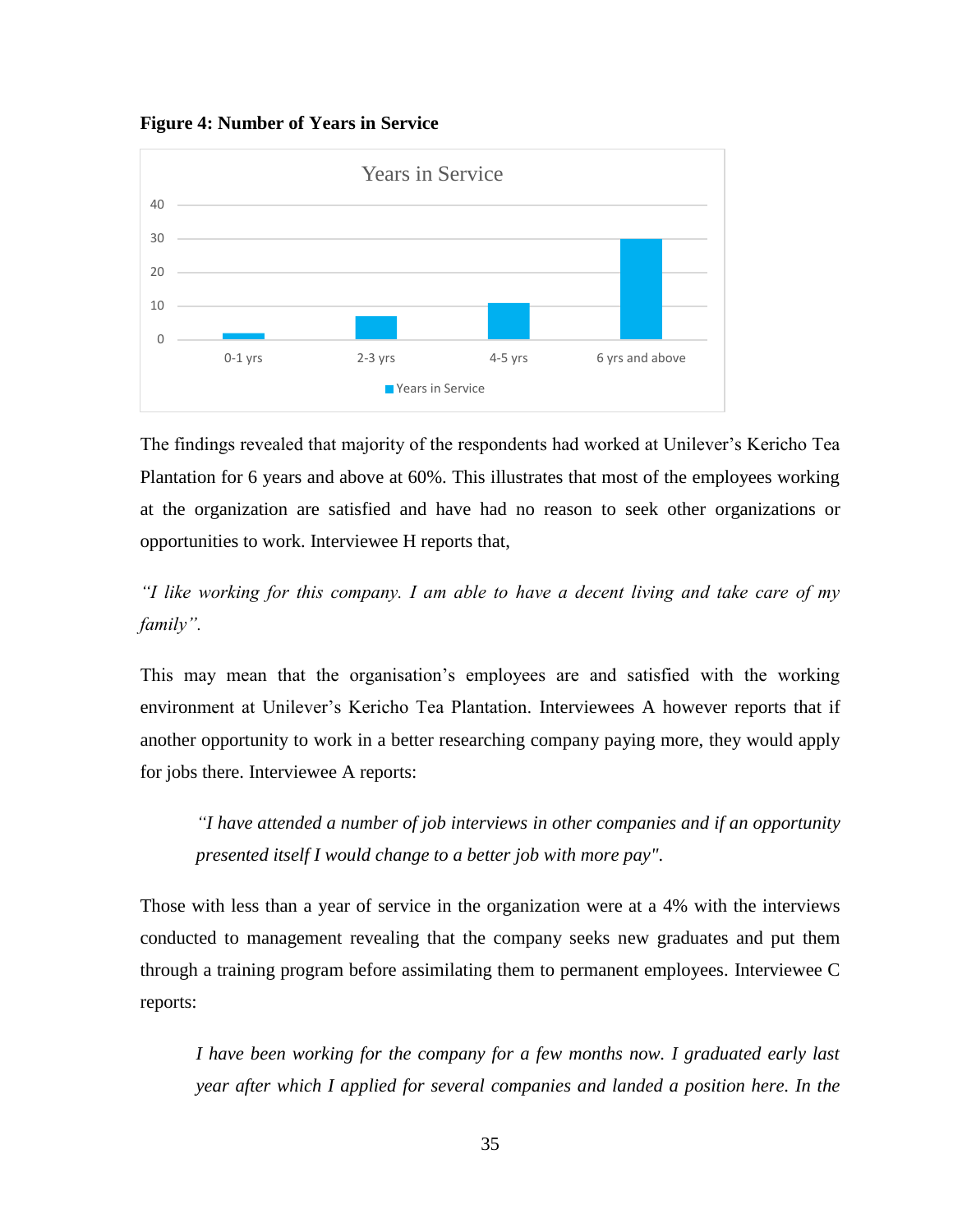*first month I was under training on the company policies and my role and responsibilities.*

Respondents who had worked for the company for 2-3 years were at 14% while those between 4-5 years at 22%. The interview revealed that the organization invests in the career and personal development of their employees in order to ensure that the employees are motivated. Interviewee I reports:

*"There are a number of regular training in the company as well as personal and career development initiatives".* 

The findings implied that there is a low turnover rate at Unilever's Kericho Tea Plantation.

# **4.3.4 Educational Level of Respondents**

Further, the researcher investigated the distribution of the respondents by their highest level of education with the results shown in *Table 5* and *Figure 5*. This is important as it illustrates the expertise and knowledge level for the employees in the company.

<span id="page-44-0"></span>**Table 5: Educational Level of Respondents**

| <b>Educational Level</b> |           |         | Cumulative |
|--------------------------|-----------|---------|------------|
|                          | Frequency | Percent | Percent    |
| Diploma                  | 23        | 46.0    | 46.0       |
| Degree                   | 22        | 44.0    | 90.0       |
| <b>Masters</b>           | 5         | 10.0    | 100.0      |
| Total                    | 50        | 100.0   |            |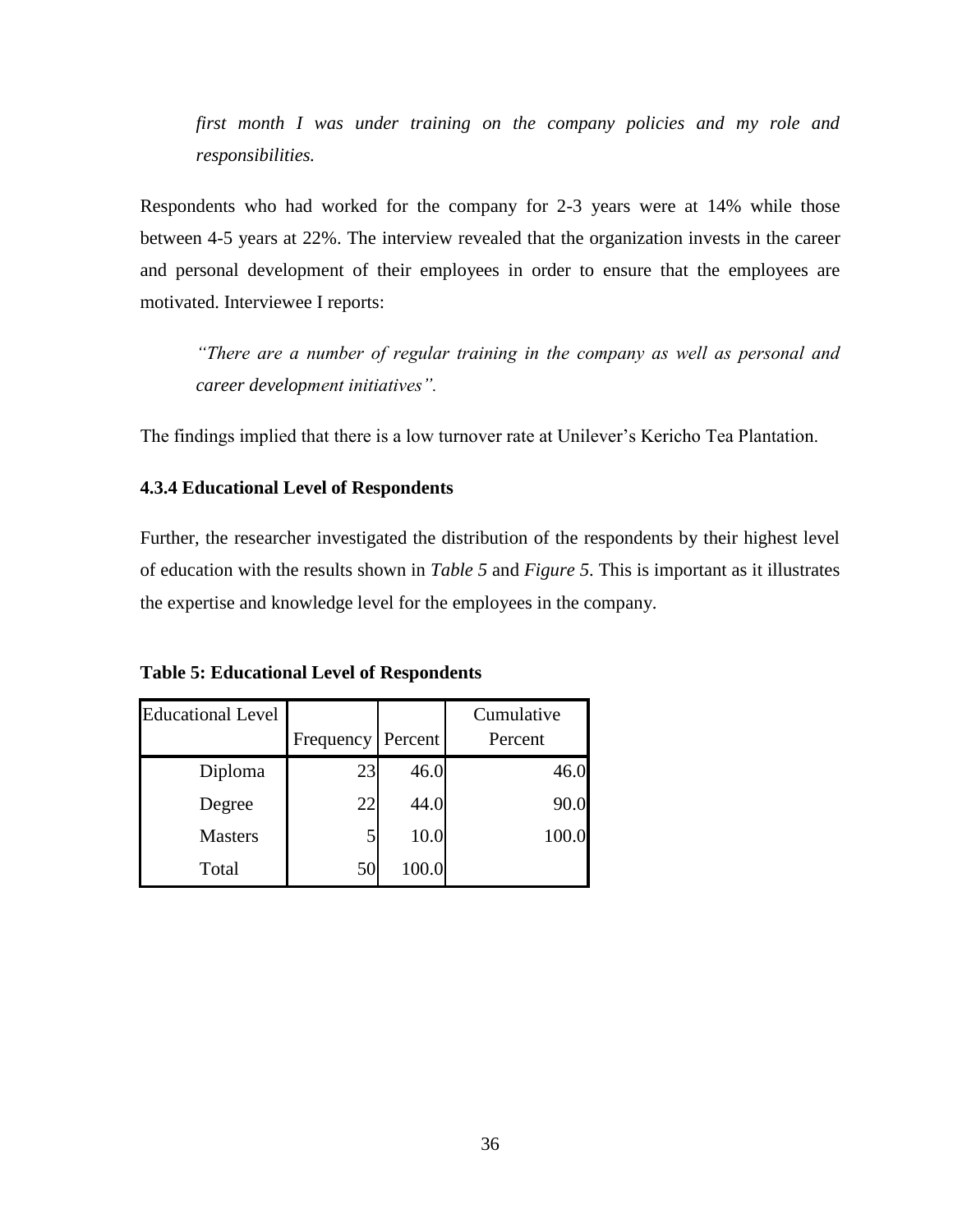

<span id="page-45-0"></span>**Figure 5: Educational Level of Respondents**

According to the research findings, majority of the respondents had attained diplomas (46%) and degrees (44%). Only 10% of the respondents had acquired Masters Level of education. The results indicate that despite having basic levels of educations, very few employees at Unilever's Kericho Tea Plantation have advanced degrees the HR department. Further, the interview revealed that many employees working in the different department have Diplomas and Degrees while only a few employees at top management level have a postgraduate degree. The employees working at the farms through for instance the tea pickers mainly only have a primary or secondary level of education. Interviewee B stated that:

*"Most people have a Diploma or a Degree with only a few managers having a Masters or pursing one. The low level employees such as tea pickers have only attended primary or secondary schools".*

The rest of the interviewees also supported this and reported that a Degree or Diploma were considered adequate educational levels with only some managerial positions requiring higher level of education.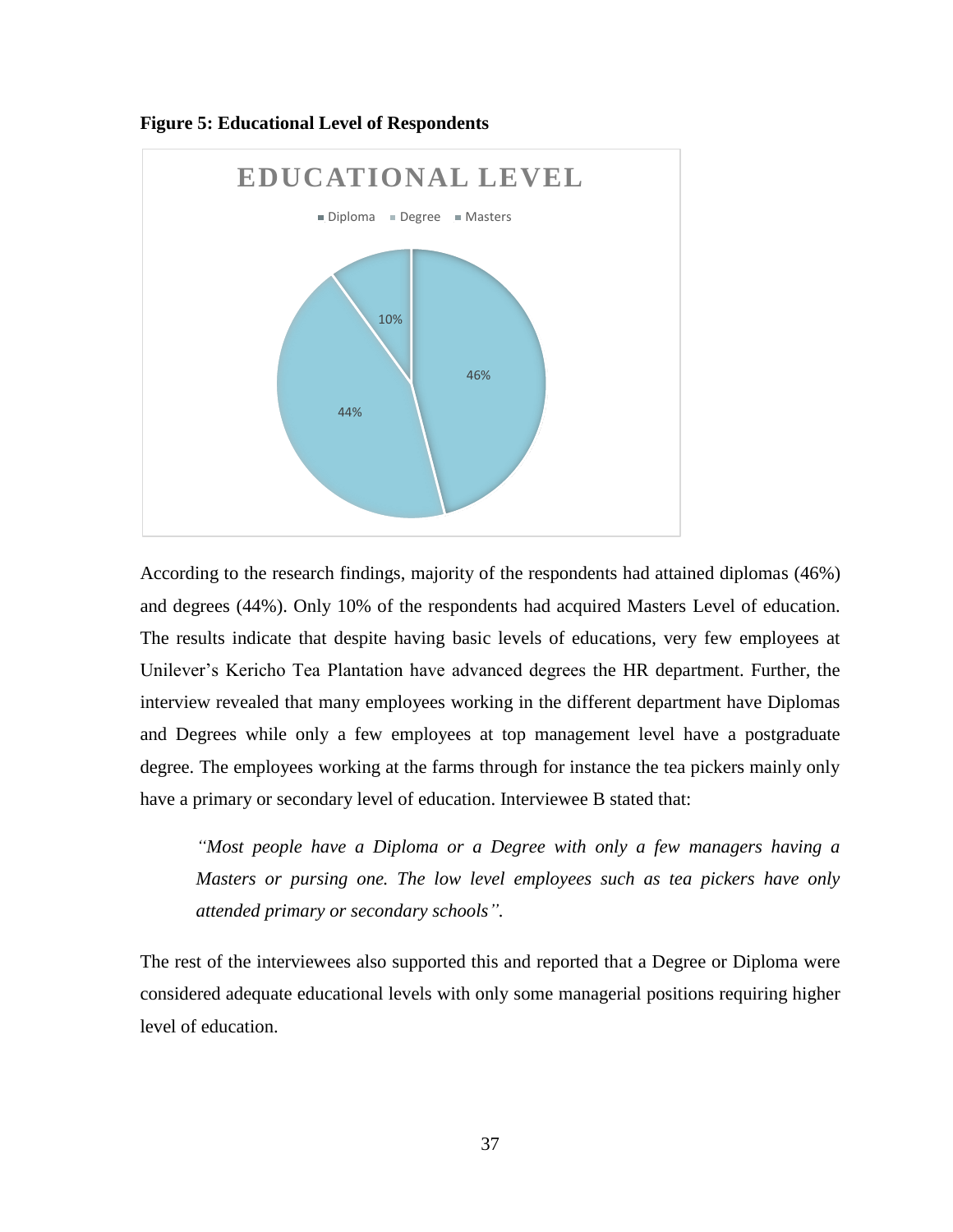#### <span id="page-46-0"></span>**4.4 Research Findings and Discussion**

The main objective of the research was to investigate the PR in the strategic management of Unilever (K) Ltd with this backed by three major objectives. The following is data presentation of the data analysed from the second part of the questionnaire.

# **4.4.1 Influence of Value of PR to the Strategic Management**

First, the researcher focused on the value which Unilever's Kericho Tea Plantation gives to the PR with regards to strategic management. The findings of the study revealed the following as shown in *Table 6*. The parameters guiding the values in *Table 6* include; the effectiveness of past PR strategies in establishing a good image for the company, training on best PR practices, employees' informedness on company policies and strategies in all departments, openness and honesty on communication to employees and establishment of PR department in the company.

|                                                    | N. |                | Min Max Mean | -SD |
|----------------------------------------------------|----|----------------|--------------|-----|
| The past PR strategies has been effective in       | 50 | $\mathbf{1}$   | 5 3.30 1.446 |     |
| establishing a good image for the company          |    |                |              |     |
| Training on best PR practices is done              | 50 | -1             | 5 2.84 1.503 |     |
| The employees in all the department are constantly | 50 | $\overline{1}$ | 5 2.28 1.230 |     |
| informed on company's policies and strategies      |    |                |              |     |
| The company encourages openness and honesty with   |    | 50 1           | 5 3.62 1.292 |     |
| adequate communication to employees                |    |                |              |     |
| The PR department has been established in the      | 50 | $\overline{1}$ | 5 3.70 1.374 |     |
| company for a long time                            |    |                |              |     |

### <span id="page-46-1"></span>**Table 6: Influence of Value of PR to the Strategic Management**

Concerning the value of PR to the strategic management at Unilever's Kericho Tea Plantation, the findings indicated that the questionnaire responses were between the mean of 3.70 and 2.28. The findings revealed that the respondents had a mean of 3.30 with regards to the extent to which past PR strategies have been effective in the establishment of a good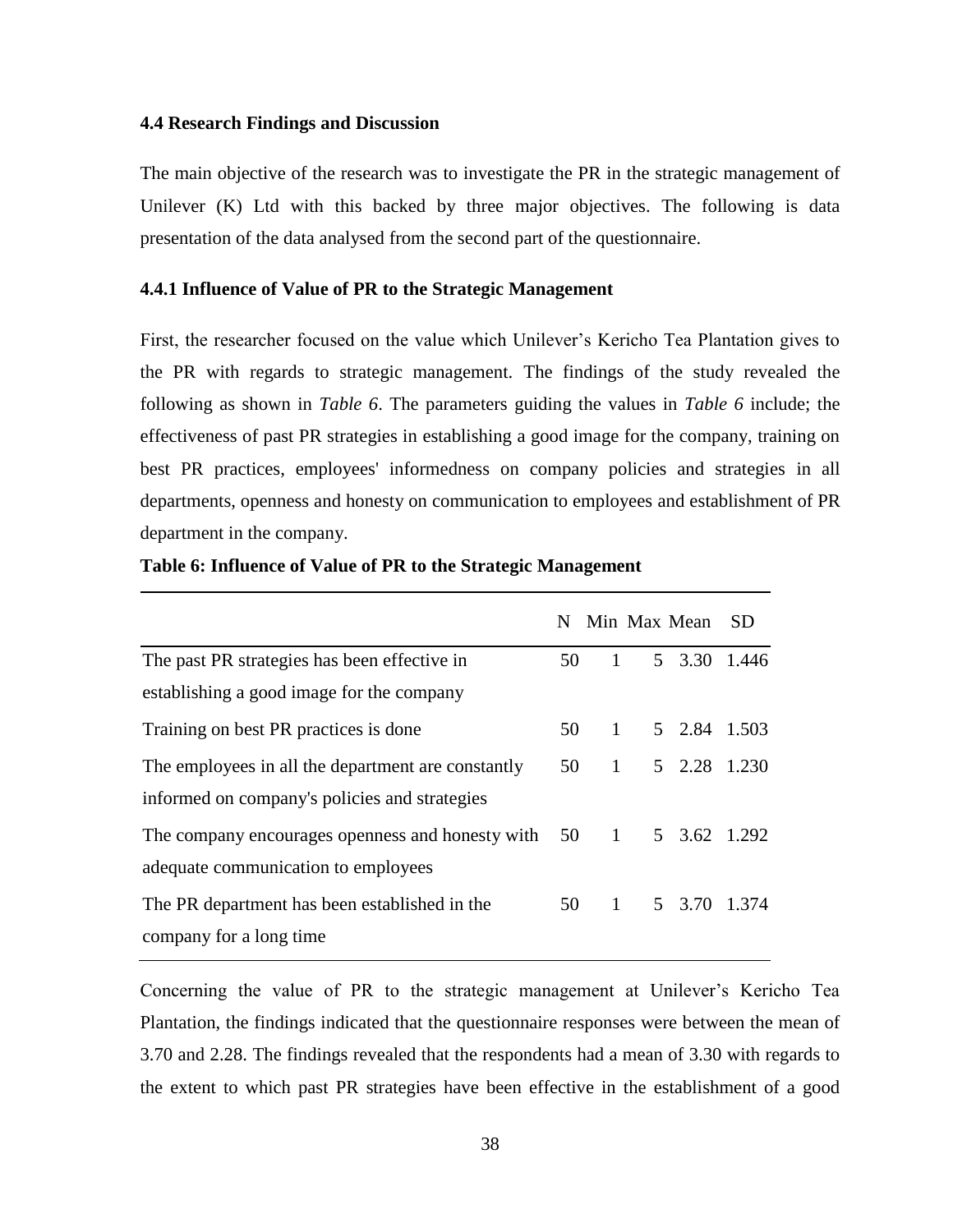image for the company, with a standard deviation of 1.446. This illustrated that the respondents agreed that Unilever's Kericho Tea Plantation past PR strategies have led to an improved image for the company. A good image is critical to a company's success. Largo (2011) argues that companies which have a good image are successful as clients and other stakeholders are loyal to the company as well as trust its products.

The interviews revealed that the value and support provided by top management to the PR function is critical to the effectiveness of PR in serving its purpose. This is as illustrated by Interviewee E whereby he states:

*"The top management in the plantation as well as management from head office is constantly interactive with the PR strategy whereby support is given to the employees in the PR department."*

However, Tikolo (2011) reports that the PR function must illustrate value to management in order to be effective. This is by adding some value to the company, for instance, good reputation increasing sales. The interviews reveal differing views whereby one of the interviewee revealed that there is inadequate coordination of PR activities with the rest of the company with the company's PR team not directly linked to management of the company. Interviewee I states:

*"It is quite hard to get access to the top managers with the hierarchical structure impeding direct contact".*

Wakefield's study (2008) notes that the leader of a global public relations team needs to maintain daily access to the organization's senior executives.

Second, the study revealed that the respondents did not agree on that training on best PR practices is done at Unilever's Kericho Tea Plantation with a mean of 2.84 and a standard deviation of 1.503. This illustrated that the respondents disagreed that Unilever's Kericho Tea Plantation conducts training on best practices. The standard deviation was more than 1 (1.503) implying that the data was relatively dispersed with regards to training on best practices. The findings are differing indicating that the organization is having challenges in regards to training employees on best practices in Unilever's Kericho Tea Plantation. One of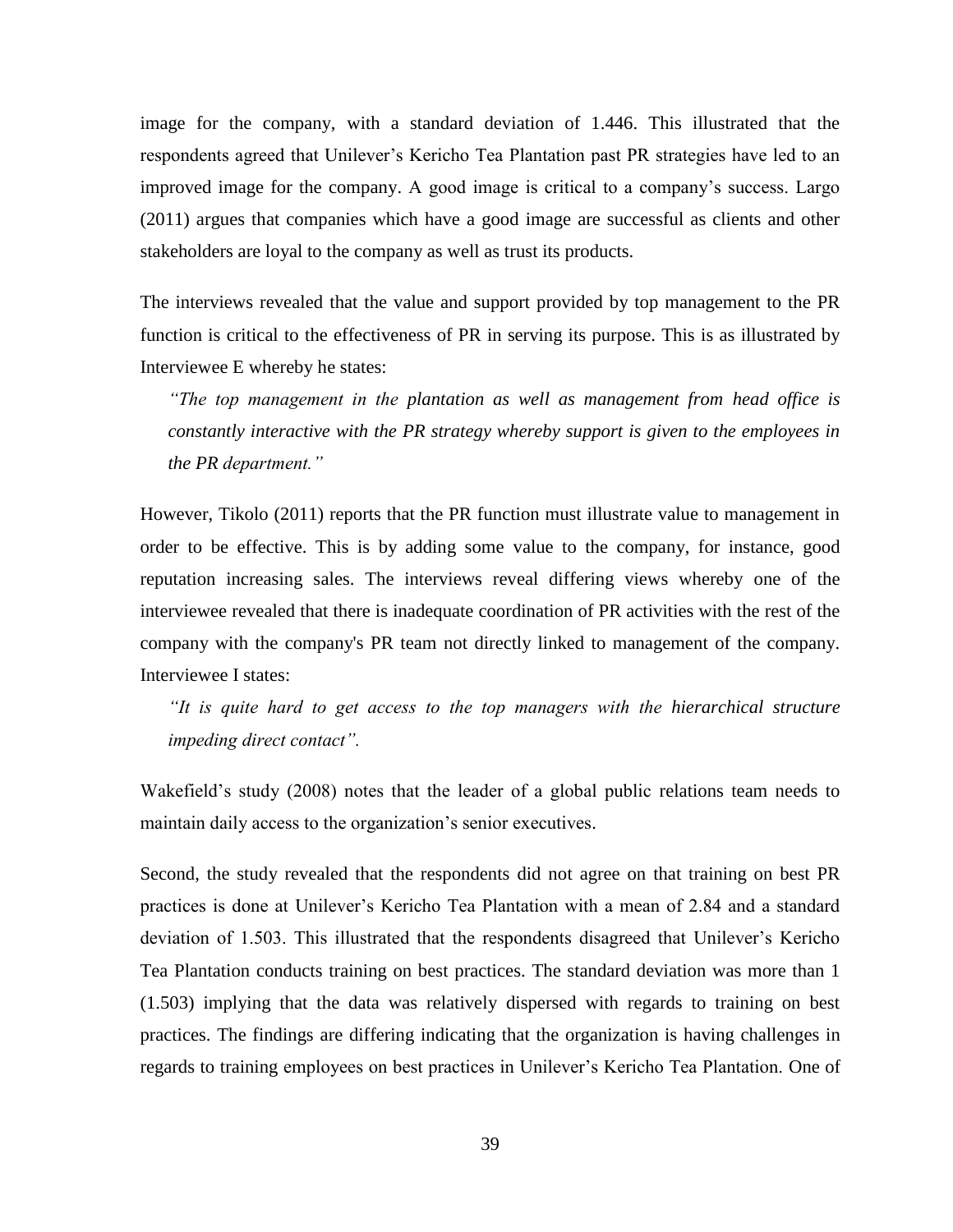PRSK objective is to educate on the purpose and practice of PR as well as establish and promote a high standard of professional ethics in PR (PRSK, 2015).

Further, the respondents disagreed that employees in all departments are constantly informed on the policies and strategies of Unilever's Kericho Tea Plantation with a mean of 2.28 and a standard deviation of 1.230 (more than 1) thus relatively dispersed. The findings indicated that the organization still lacking in regards to informing the employees on the PR policies and strategies within Unilever's Kericho Tea Plantation. However, Molleda's (2009) study indicates that control from headquarters is not necessarily a prerequisite for effective team performance. The interviews further indicate that there is inadequate coordination between Unilever's Kericho Tea Plantation and Unilever's head office with regards to the company's policies and PR strategies resulting to ineffective activities in the PR department. Interviewee H illustrates:

*"I once had a problem dealing with a group of customers who required immediate help. I needed to contact head office in order to satisfy their demands. However, I was unable to get access to head office with the customers going home with an impression of inadequate communication. This can be quite damaging to the image of the company".*

Further, with regards to Unilever's Kericho Tea Plantation encouraging openness and honesty with adequate communication to the employees, the study revealed that they agreed with the company's efforts with a mean of 3.62 and a standard deviation of 1.292 thus the data was relatively dispersed. Creating awareness and communication is a vital element in PR creating the capability and understanding of employees with regards to a particular strategy is key as indicated (Blankson, 2009). Tikolo (2011) argues that inadequate capacity within organisation with regards to PR knowledge is a major issue and recommends increased training in organisations of PR best practice. Valackiene (2010) supports this and argue that informing the employees on strategies secures their cooperation in enacting them and ensuring that they support the said policy. Finally, with regards to the PR department an already established department, the respondents agreed that the PR department has been established in Unilever's Kericho Tea Plantation for long with a mean of 3.70 and a standard deviation of 1.374 illustrating that the data was relatively dispersed.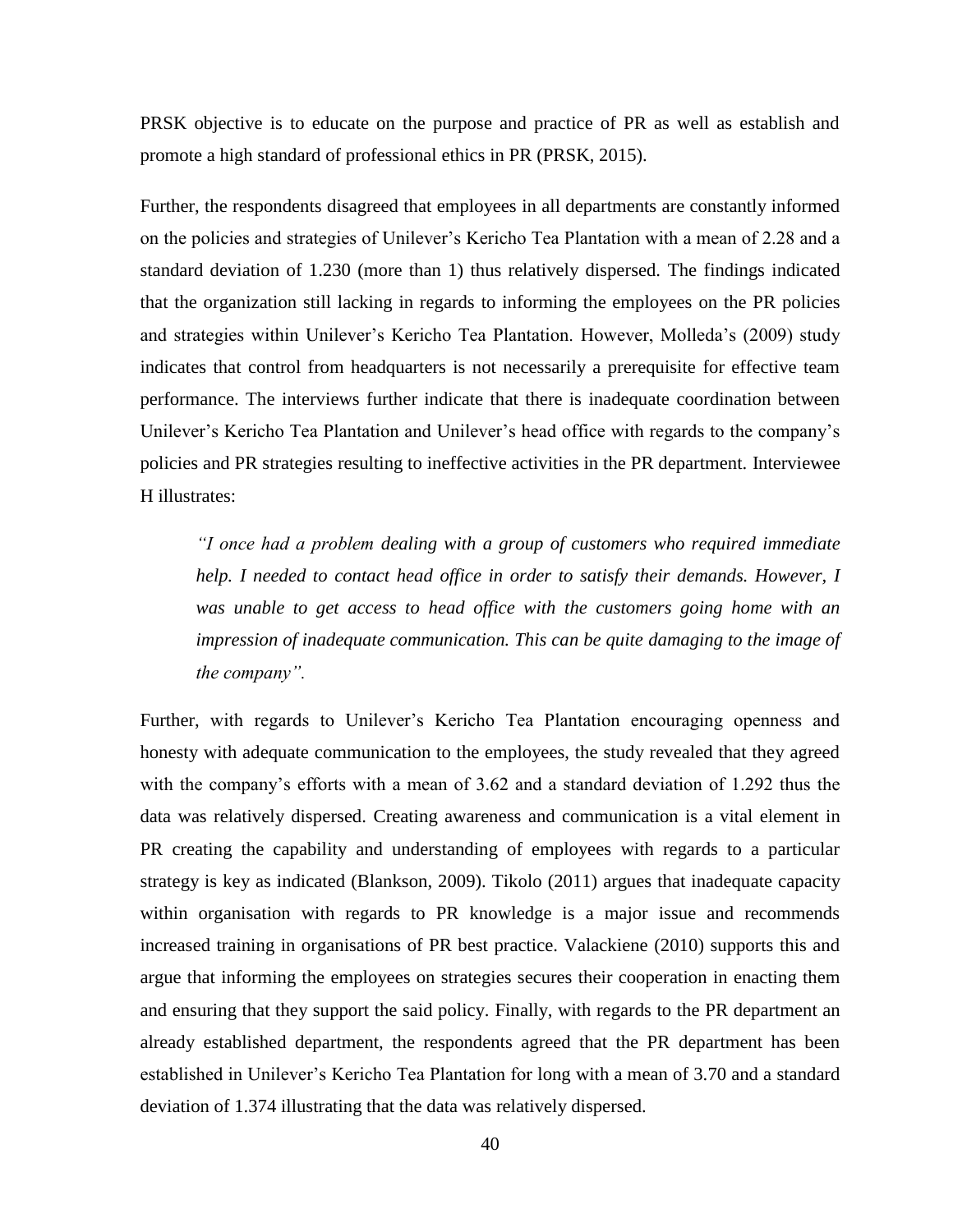The research findings indicated that while the respondents agreed that Unilever's Kericho Tea Plantation has in the past applied effective PR strategies to develop a good image, adequate communication to employees encouraging openness as well as honesty and the PR department been established in the company for long, they disagreed that the company offers training of best PR practices and that all departments are constantly informed on the strategies and policies of the company. The interviews further revealed that one of the strategies to dealing the poor image and reputation due to the sexual harassment and poor working conditions involves creating awareness to all the employees. Interviewee F states:

*"The allegations of sexual harassment and poor working conditions have resulted to the company having a bad image. However, due to poverty levels being low, workers still come looking for jobs at whatever conditions they are offered. There is need to improve this as this affects the reputation of the company. The main area we have been suffering is the publicly reputation both locally and internationally particularly with our clients. The company needs to do more to improve not only its reputations but also its working conditions".*

Further, the company needs to collaborate with other stakeholders within and outside the company, both locally and internationally on issues of sexual harassment and ensure that this problem is eliminated from its operations. This as illustrated by Largo (2011) who further argue that this will highly improve its reputation.

#### <span id="page-49-0"></span>**4.4.2 Influence of Organizational Culture to the Effectiveness of PR Strategy**

The researcher then focused on the influence of organizational culture on the effectiveness of PR strategy. The findings of the study revealed the following as shown in *Table 7* with the parameters guiding the values in *Table 7* include; definition of company's publics, division of PR department into units, interaction of the PR department with other departments, use of teams by PR department, and interconnectedness of the PR department with work process to enhance collaboration.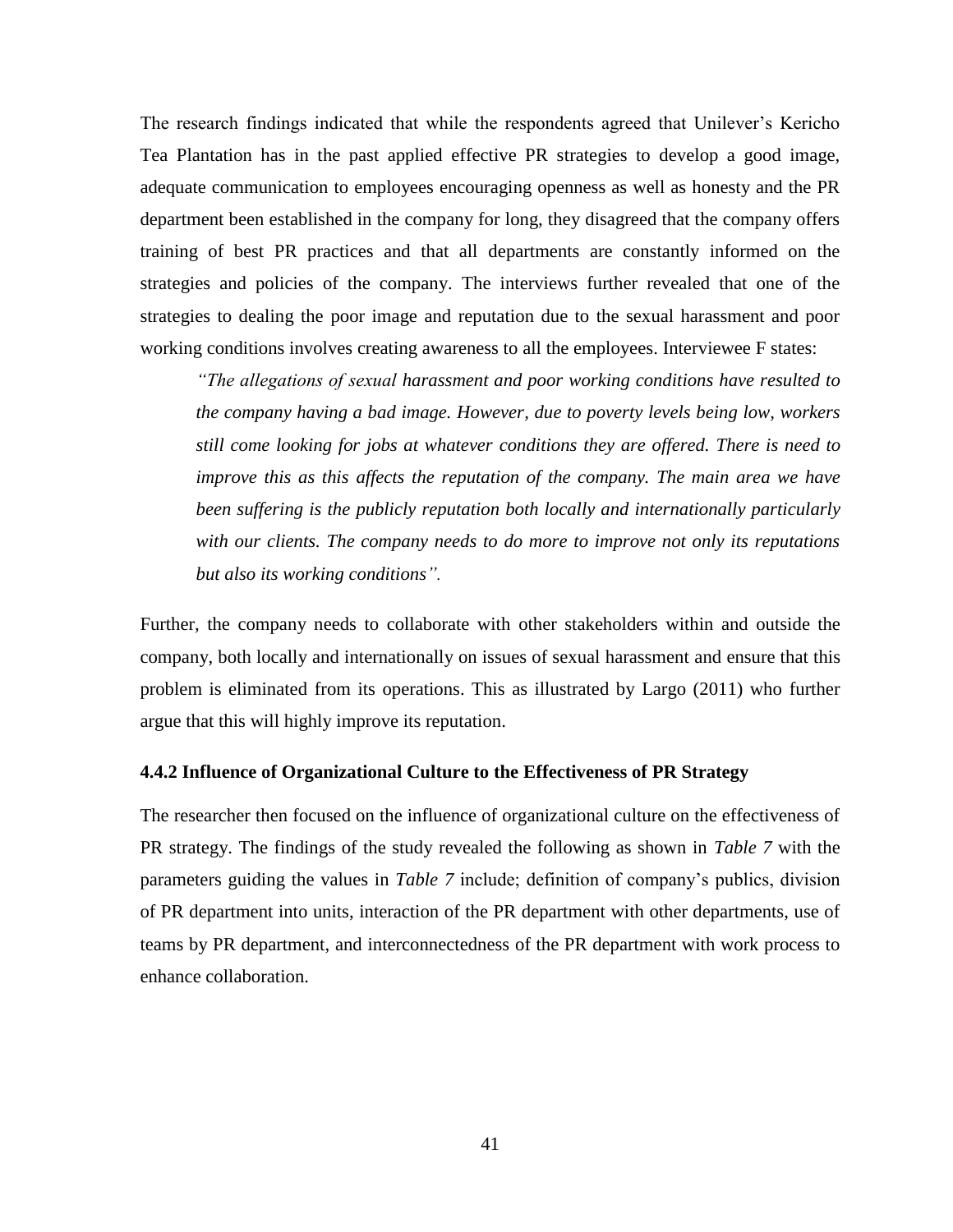|                                                                                               | N  |              | Min Max Mean | SD.   |
|-----------------------------------------------------------------------------------------------|----|--------------|--------------|-------|
| The company's publics are oftenly defined                                                     | 50 | 1            | 5 2.16       | 1.376 |
| The PR department is divided into various units                                               | 50 | 1            | 5 1.62       | .923  |
| PR management routinely interacts with other<br>departments to ensure effective communication | 50 | 1            | 5 2.14 1.262 |       |
| The PR department utilizes teams from different<br>departments in developing PR strategies    | 50 | $\mathbf{1}$ | 5 1.80       | 1.294 |
| The PR department is interconnected with work<br>processes to enhance collaboration.          | 50 | $\mathbf{1}$ | 5 2.18 1.410 |       |
| The company follows a centralised decision making<br>framework                                | 50 | $\mathbf{1}$ | 5 2.84       | 1.290 |

# <span id="page-50-0"></span>**Table 7: Influence of Organisational Culture to the Effectiveness of PR Strategy**

Concerning the influence of organizational culture on the effectiveness of PR strategy at Unilever's Kericho Tea Plantation, the findings indicated that the responses were between the mean of 1.62 and 2.18. Sriramesh *et al*, (1996) illustrated that PR activities within an organisation affect organisational culture. PR activities involve creating and developing relationships and as such the culture of an organisational is a critical element to consider in understanding the PR strategies of an organisation.

The findings revealed with regards to the definition of the company's publics, the respondents had a mean of 2.16 illustrating that they disagreed that the publics of the company were oftenly defined, with a standard deviation of 1.376. The standard deviation was more than 1 (1.376) implying that the data was relatively dispersed. Valackiene (2010) argues that stakeholder's categories helps in identification of which publics will communicate actively, passively or none at all on the decisions by the organization. The interview further reveals that the employees are non-publics while the media can be recognized as aware public as they ensured that the rest of the world became aware of the issues facing the company. Interviewee H reports: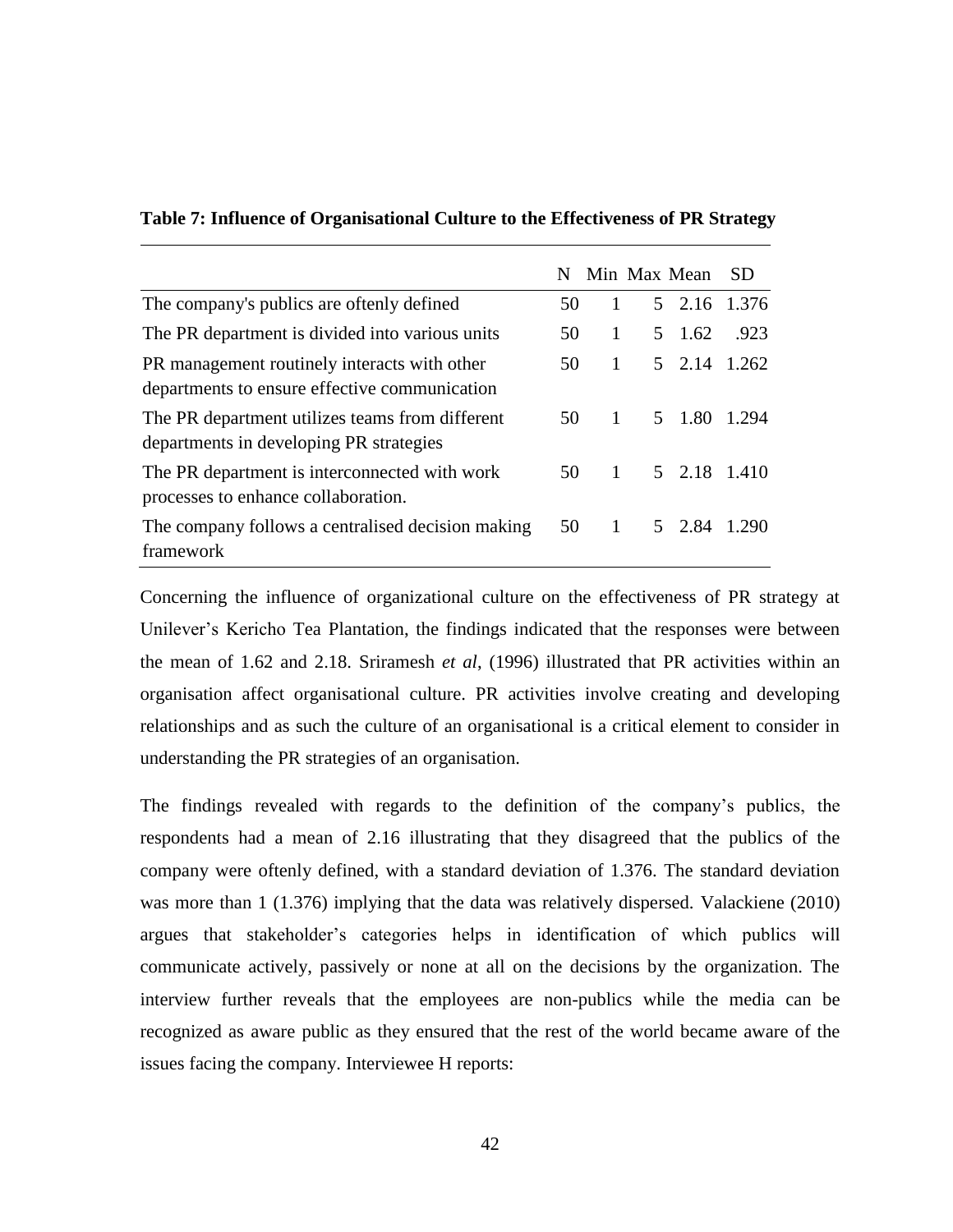*"There are different categories of the public with the employees the one facing the problem, the media ensuring that the rest of the world is aware of what is happening".*

Regulation bodies on the other hand can be considered as active public as illustrated by Watson and Noble (2007) as they do something about the problem being faced.

Second, the study revealed that the respondents strongly disagreed on the PR department being divided into various units with a mean of 1.62 and a standard deviation of 0.923. Organisations have a number of management functions which help them in operating at their maximum capacity. These include research and development, legal, finance, human resource, operations and marketing among others. Each of these functions is focused on unique areas of contributions to the success of the organisation (Watson & Noble, 2007). Further, the interview revealed that division of the company into different units help them understand which roles and responsibilities are for whom and as such enable a smooth running in the company. The Interviewee H states:

*"There are different departments within the company, for instance, the finance department, the HR department, and PR department among others. They ensure that the company is run smoothly".*

A company which is divided into units as such is able to run smoothly and as illustrated by the interview findings above, it enables the smooth running in the company. For whichever activity such as PR, the company is able to run it effectively. Molleda (2009) stated that the global team need not be integrated and that different people on the team may report to different line functions in the entity, with individuals in one unit reporting directly through public relations, and others through marketing, human resources, or other functions. However, Wakefield (2008) argues that the more units' public relations people report through, the more they can become subject to competing priorities or managerial whims throughout the organization.

Further, the respondents disagreed that the PR department constantly interacts with other department to ensure effectiveness in communication with a mean of 2.14 and a standard deviation of 1.262. The standard deviation is 1.262 (more than 1) thus relatively dispersed. Further, with regards to whether the PR department utilises teams made of employees from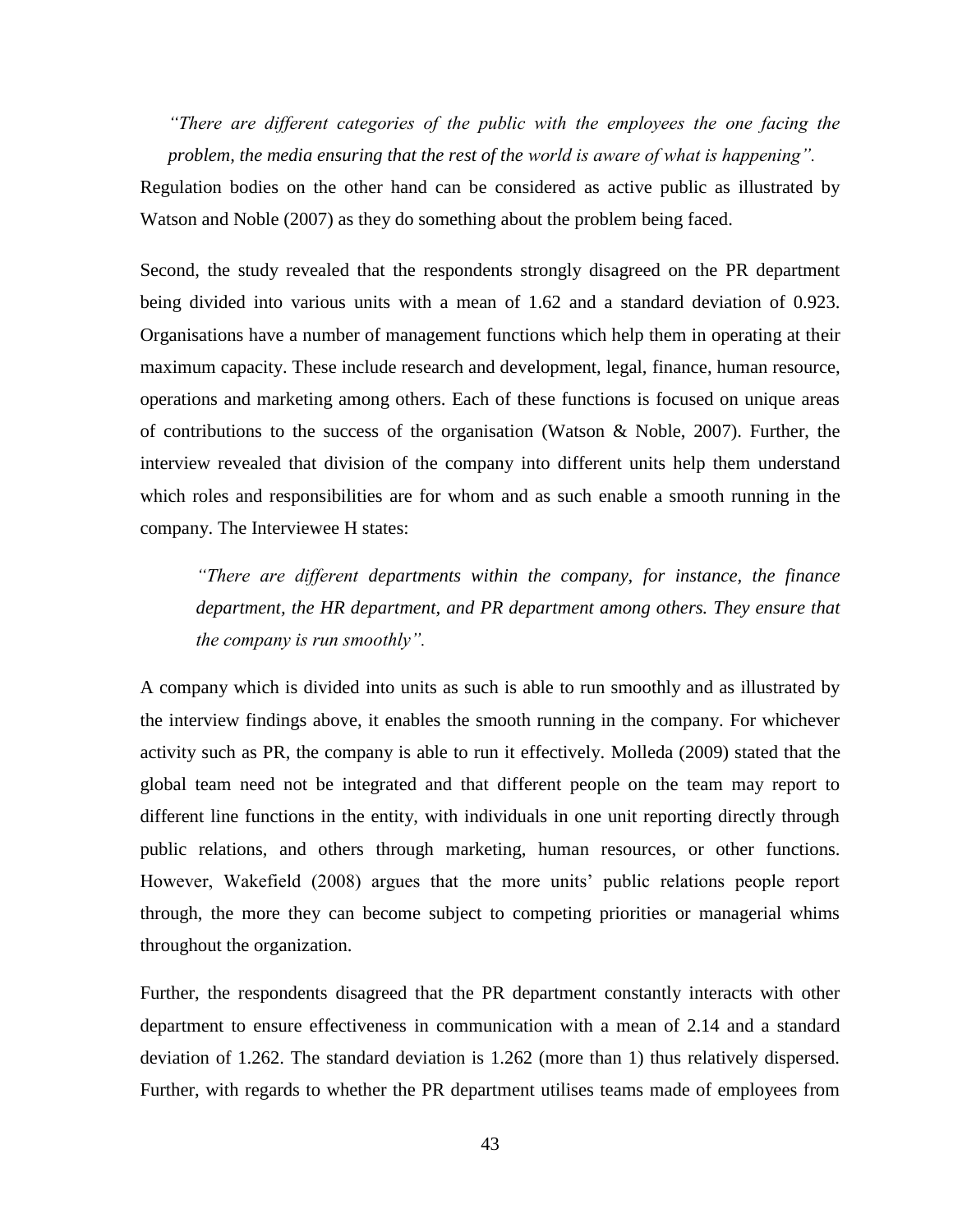different departments when developing PR strategy, the respondents strongly disagreed with a mean of 1.80 and a standard deviation of 1.294 (more than 1). Interaction with other departments however, does not mean that there is effective team performance as illustrated by Molleda (2009). The interview further revealed that at times they interact with global teams from Unilever in improving the PR strategy in the company. Interviewee H reports:

―*When developing particular guidelines of PR, we normally interact with global teams from Unilever whereby they provide guidelines on how a particular guideline can affect the global reputation for the company. However at times this is ineffective as at times they do not take our views".*

Molleda (2009) suggests that the global team need not be integrated that different people on the team may report to different line functions in the entity, with individuals in one unit reporting directly through public relations, and others through marketing, human resources, or other functions. However, caution should be exercised toward this view because the more units' public relations people report through, the more they can become subject to competing priorities or managerial whims throughout the organization. As such, the value of PR to the management is critical in ensuring that effectiveness of the PR strategies developed.

Further, with regards to the PR department interconnectedness with the work process in enhancing collaboration, the respondents disagreed with a means of 2.18 and a standard deviation of 1.410 (more than 1) thus relatively dispersed. As illustrated by Ross (2002), there is a linkage between organisational culture and public relations whereby he discusses organizational culture as a factor that decisively affects the outcome of public relations. Interviewee A reveals that Unilever observes a participative culture through aspects of authoritarian culture can still be seen. He reveals:

*"There is teamwork in meeting specific goals within the organisation however the company still have a central decision making framework whereby employees cannot undertake or make decisions on their own but require permission and go ahead from the top management".*

The research findings indicated that the respondents did not agree on the influence of organizational culture of PR effectiveness with the respondents disagreeing that company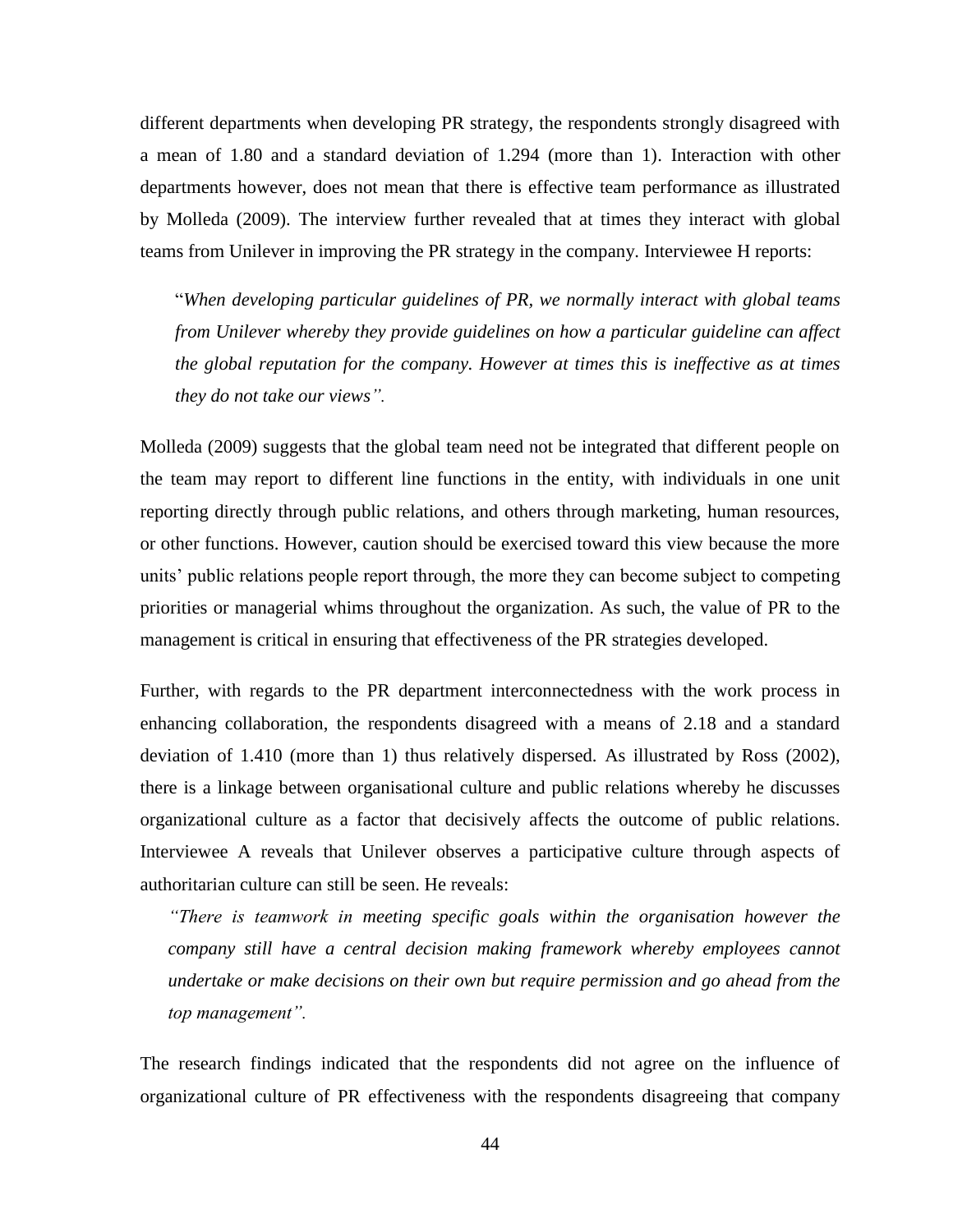publics are defined, division of PR department into units, interaction of the department with others, utilisation of teams from different departments in developing PR strategies and its interconnectedness with work processes in enhancing collaboration. The interview results reveal that, despite its strategies, the company faces a lot of criticisms from the public and thus a need for the company to rethink its PR strategies. A big step towards changing the culture in the organisation may include discussing and analysing the sexual harassment and poor working conditions accusations, owning up and creating awareness on the strategies which the organisation is taking to improve the situation. Interviewee C reports:

*"The company is still facing criticisms from the public both locally and internationally with rethinking of PR strategies the only way to improve its reputation and create a good image for the company".*

Further, with regards to the whether the company follows a centralised decision making framework, the respondents disagreed with a means of 2.84 and a standard deviation of 1.290 (more than 1) thus relatively dispersed. The interviews revealed that the company does follow a participative culture though aspects of authoritarian culture can still be seen. Interviewee A reveals that Unilever observes a participative culture through aspects of authoritarian culture can still be seen. He reveals:

*"There is teamwork in meeting specific goals within the organisation however the company still have a central decision making framework whereby employees cannot undertake or make decisions on their own but require permission and go ahead from the top management".*

Therefore culture is a big part of dealing PR issues in an organisation. As such, the organizational culture of the company is crucial in securing the effectiveness of the PR strategies and thus cannot be ignored.

# <span id="page-53-0"></span>**4.4.3 Influence of organizational structure to the effectiveness of PR strategy**

The researcher finally focused on the influence of organizational structure on the effectiveness of PR strategy. The findings of the study revealed the following as shown in *Table 8* with the parameters guiding the values in *Table 8* include; whether PR strategies are beneficial, support from management on improved implementation of PR, whether the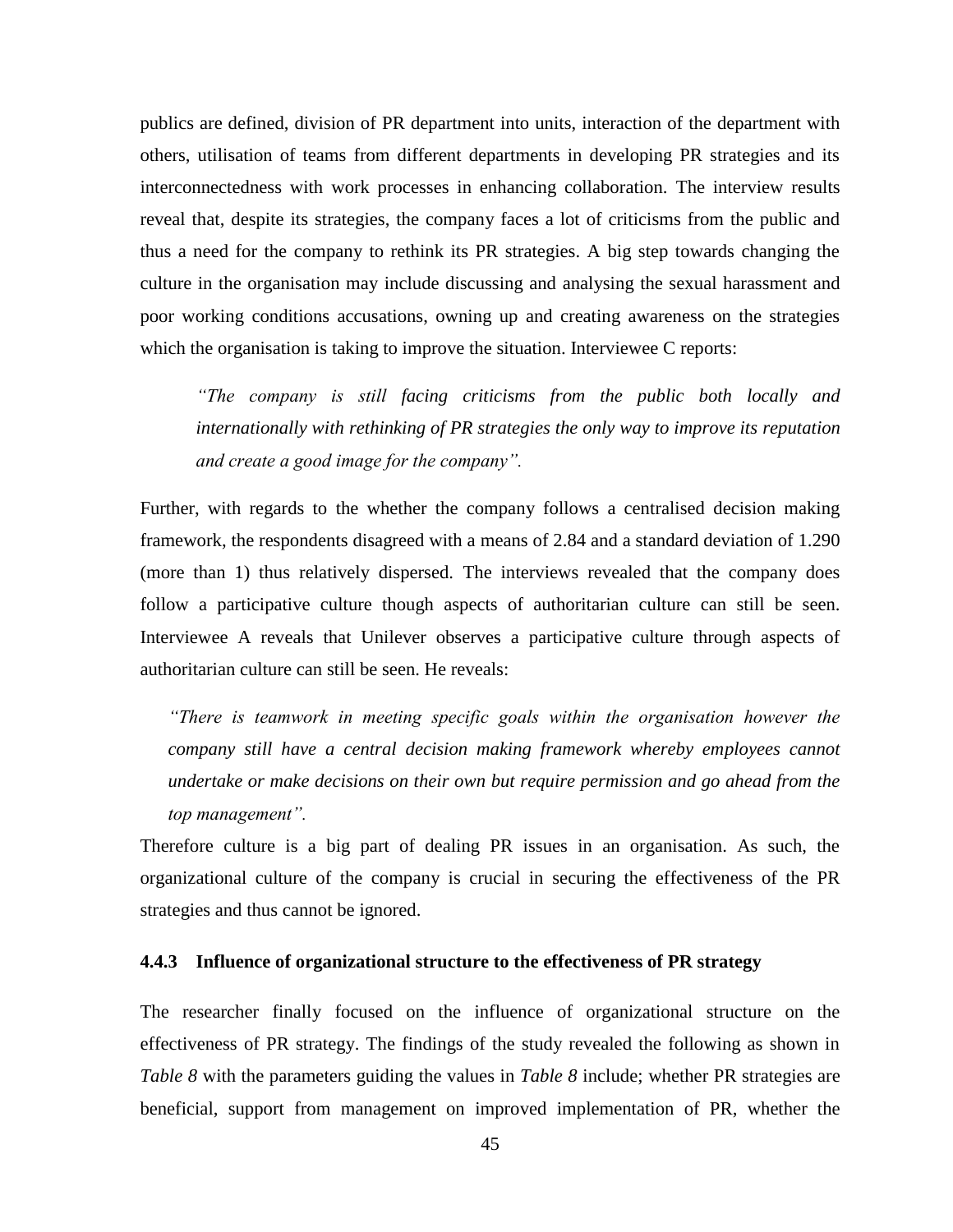<span id="page-54-0"></span>company's culture encourages effective communication, whether the company's structures led to improved PR strategy and whether the PR manager is part of the top management.

|                                                 |    |                | N Min Max Mean SD |  |
|-------------------------------------------------|----|----------------|-------------------|--|
| PR strategies in the company are beneficial.    | 50 | 2              | 5 4.16 1.149      |  |
| Support from management has led to improved     | 50 | $\overline{1}$ | 5 2.84 1.462      |  |
| implementation of PR.                           |    |                |                   |  |
| The culture of the company encourages effective |    |                | 50 1 5 2.74 1.275 |  |
| communication.                                  |    |                |                   |  |
| The company's structures lead to improved PR    |    |                | 50 1 5 2.14 1.370 |  |
| strategy.                                       |    |                |                   |  |
| The PR manager is part of top management.       | 50 | $\overline{1}$ | 5 3.42 1.341      |  |

**Table 8: Influence of Organisational Structure to the Effectiveness of PR Strategy**

Concerning the influence of organizational structure on the effectiveness of PR strategy at Unilever's Kericho Tea Plantation, the findings indicated that the responses were between the mean of 4.16 and 2.14. The findings revealed that the respondents strongly agreed that PR strategies in the company are beneficial at a mean of 4.16. The deviation was at 1.149 (more than 1). The unique role of PR is to help the organisation in developing and maintaining relationships with all its stakeholders through effective communication with these groups. Further, communication is important as it provides satisfactory and long term relationships with the stakeholders. PR provides the greatest value when used strategically. In order to acquire strategic management role within an organisation, the PR function must illustrate its value to management (Tikolo, 2011). Grunig, Grunig & Dozier (2002) however illustrate that to function in an excellent manner, PR must be a part of organization's strategic management and the PR programs themselves must also be managed strategically.

Further, the interview revealed that a major issue is the lack of coordination between the company in Kericho and head office. Interviewee C reported: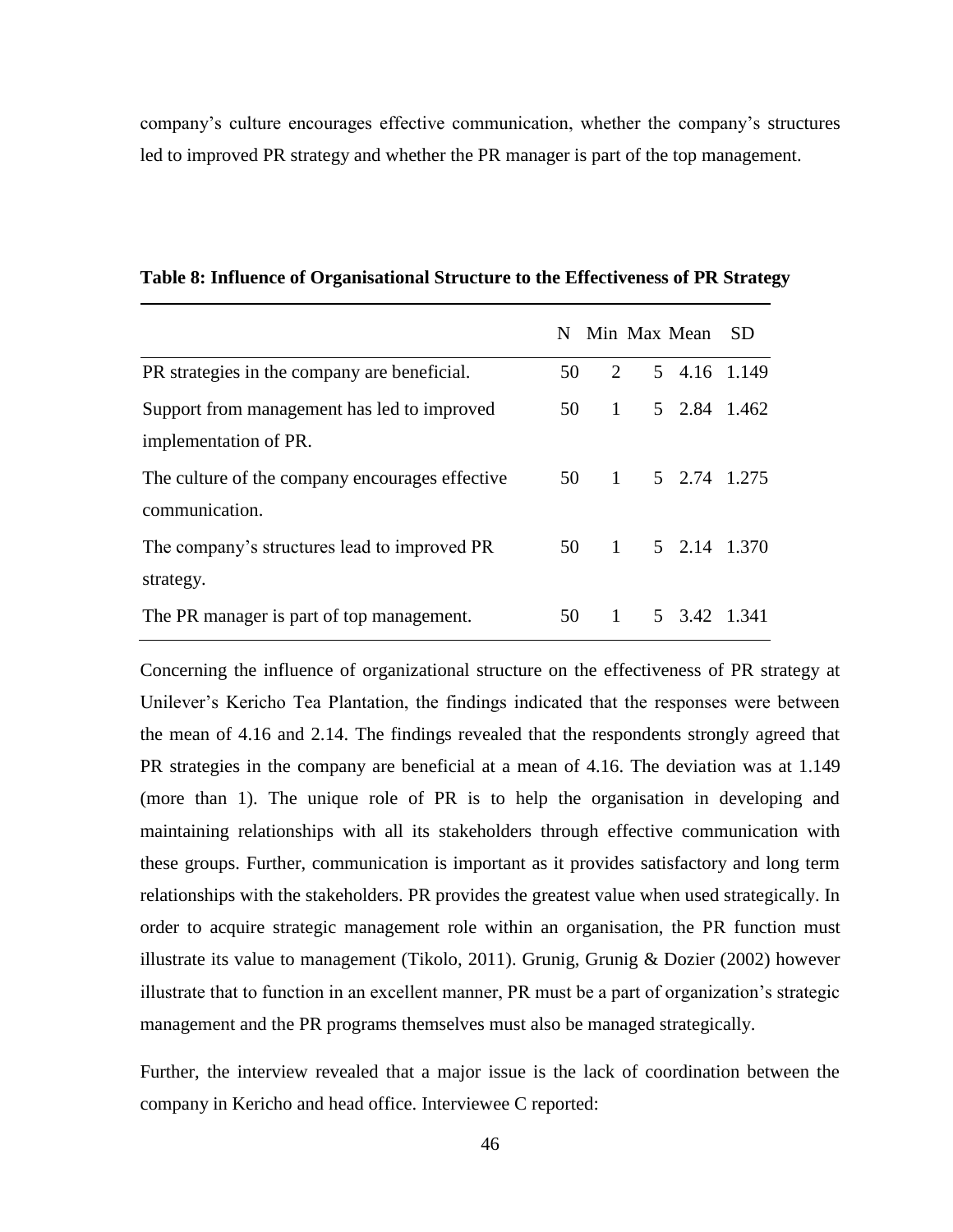*"There is a need for a structure which encourages communication between the company's offices both locally and internationally. Further, employees should be able to interact and coordinate their activities here and the head office".*

The interviews conducted reported that enacting a structure which allows constant and directive interactions of the head office with other centres is critical in securing effectiveness. As such, having an effective organizational structure is critical for PR strategies. This includes a structure whereby the roles and responsibilities of various department and individuals well defined. As indicated by Kazokiene (2010), coordination and interactions within an organisation ensures that the strategies developed are adequate and aligned to meet the overall objectives of the organisation. The role played by organizational structure is critical in ensuring successful PR strategies.

Second, the study revealed that the respondents strongly disagreed that the support from management had led to improved implementation of PR at Unilever's Kericho Tea Plantation with a mean of 2.84. The standard deviation was more than 1 (1.462) implying that the data was relatively dispersed. The study reveals that despite the development of a PR department at Unilever's Kericho Tea Plantation, the PR strategy effectiveness is still lacking due to the limited focus of PR as a crucial management function. Onyiengo (2014) supports this contention and illustrates that merely developing a PR department is not enough but rather support from top management and aligning of the PR strategies to the company's work processes is critical in ensuring its effectiveness. As illustrated by Thain & Bradley (2014), Unilever's Kericho Tea Plantation is an international company dealing with food and personal care products with the company realisation of the importance of its reputation, has paid attention to its corporate social responsibilities for instance in their environmental footprint and further ensuring sustainability and good ethics in its acquisition of raw materials for their products.

Further, the respondents disagreed that the culture of the company is geared towards encouraging effective communication at a mean of 2.74. The standard deviation is 1.275 (more than 1) thus relatively dispersed. The interview results indicate that the PR department is still facing challenges with regards to its communication strategy. Interviewee A states: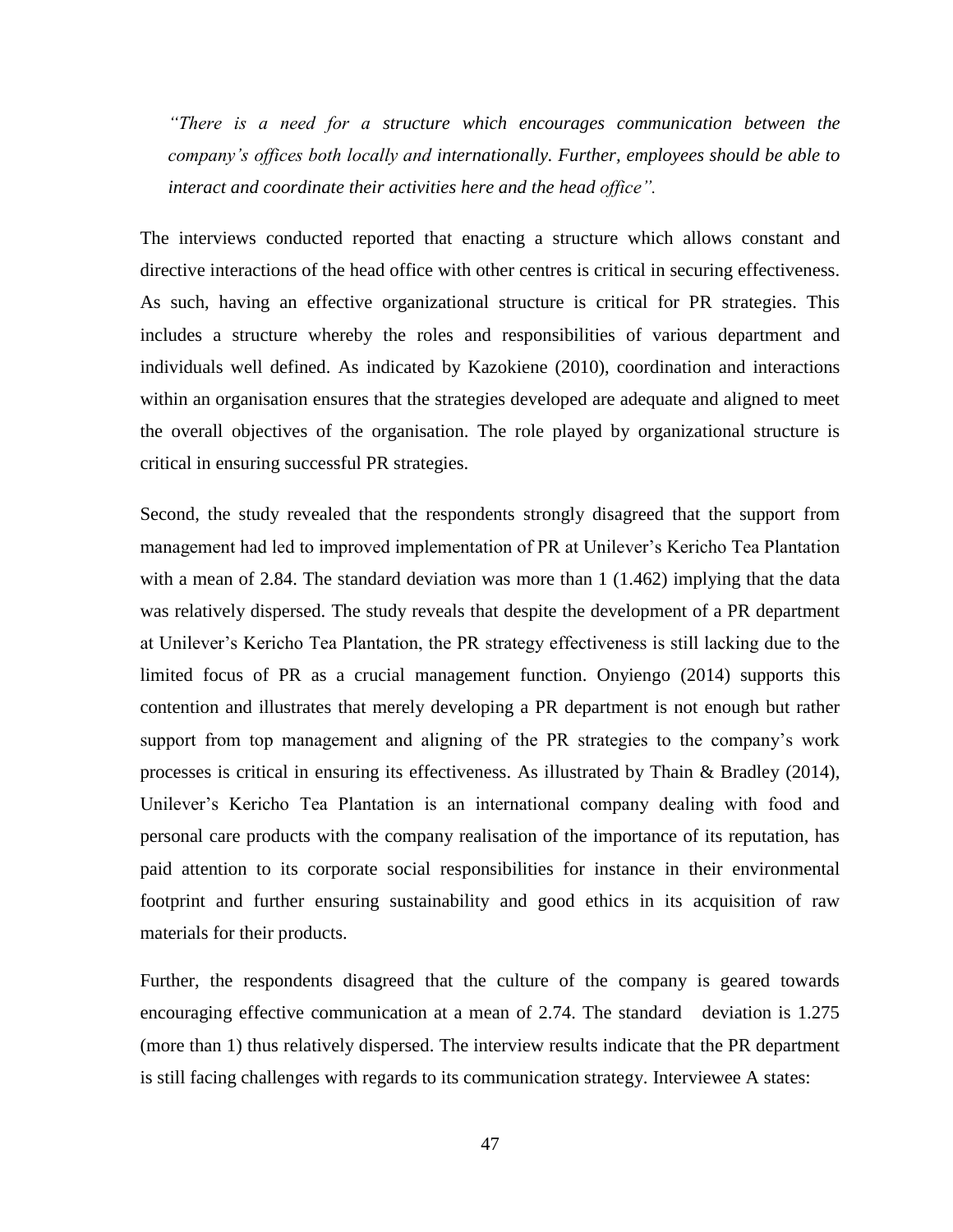*"The company's culture is very secretive with the flow of information not as adequate as required for the adequate and effective communication within the company".*

However, the results revealed that measures are being taken to improve communication within the company with the use of internal memos, journals etc to communicate to stakeholders. As reported by Goodpaster (2007), communication is important within an organisation and involves a symbolic process whereby reality is created, maintained, repaired, and transformed. This can be explained by the fact that the organizational culture is not aligned to the PR strategy. As indicated by Sriramesh, Grunig, and Dozier (1996) viewed PR as a not only a communication activity but as both a product of culture and instrument of organizational culture. PR activities as such need to involve creating and developing relationships.

Further, with regards to whether the structures of the company led to improved PR, the respondents disagreed with a mean of 2.14 and a standard deviation of 1.370 (more than 1) thus relatively dispersed. Organizational structure involves the hierarchical relationships between various entities of an organization in their collaboration with each other in various activities (Kazokiene, 2010). The research findings indicate that in Unilever's Kericho Tea Plantation, the organization structure of the company support and are aligned to the PR strategy with the head of the PR department part of the top management and the PR strategies important in the company. However, the findings reveals that the PR department does not receive support form management, the culture of the company does not involve effective communication and as such a need for structures to be put in place to ensure effectiveness of the PR strategy.

Finally, with regards to whether the PR manager is part of the top management, the respondents agreed with a means of 3.42 and a standard deviation of 1.341 (more than 1). The findings that the PR manager is part of the top management and is involved in the decision making process. PR has been argued to be a strategic element and strategy management is critically influenced by the top management. The development as well as implementation of PR strategy as such is critical to the top management as it affects the overall performance of the company as illustrated by (Grunig, Grunig & Dozier, 2002).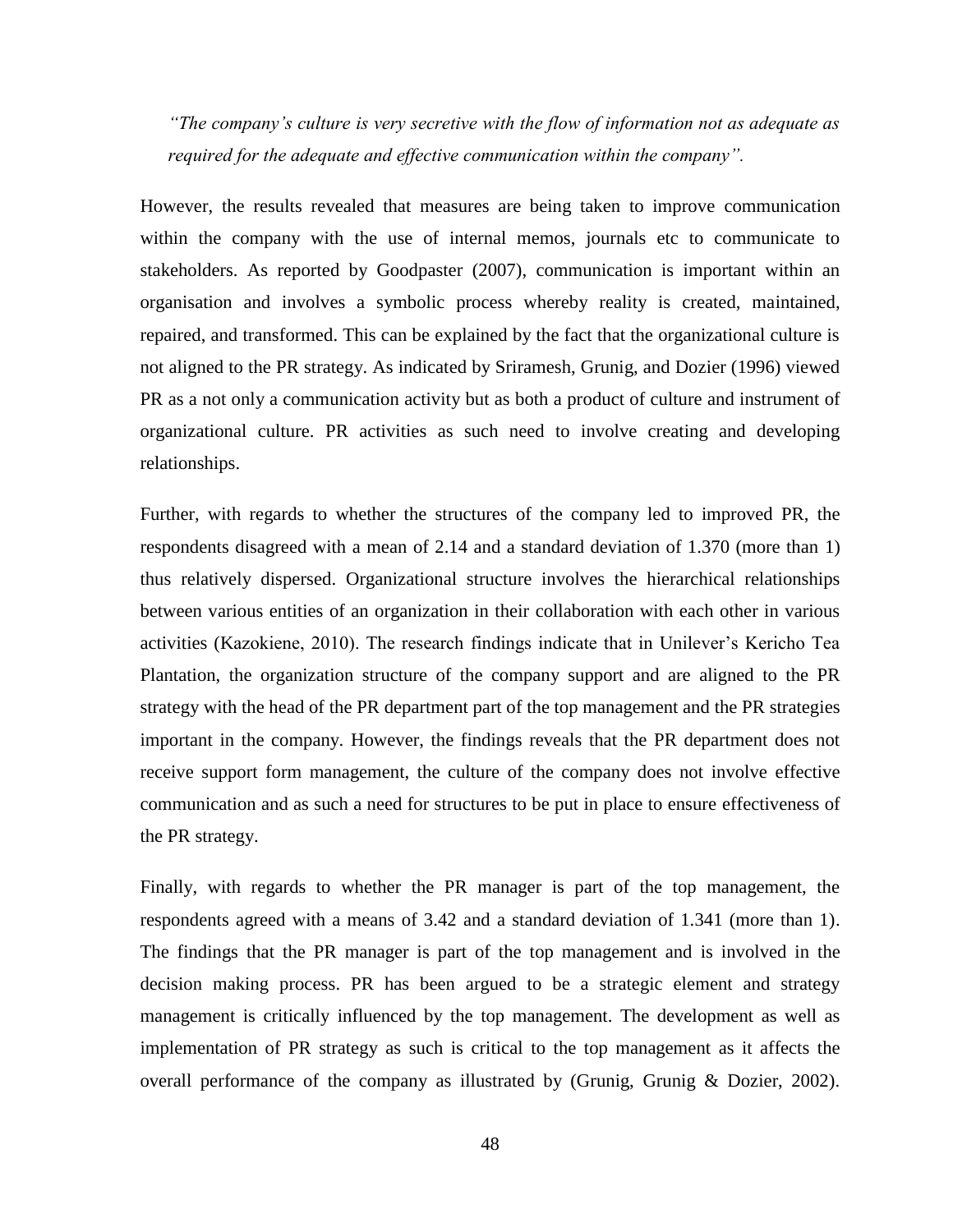Further the interview revealed that the PR manager attends all the major top management meetings and as such is part of the top management. This illustrates that the company values the PR department as a major element in the company's management. Interviewee E reports:

*"The PR manager attends all the main meetings and is a major decision maker in issues affecting the firm".*

The research findings revealed that in Unilever's Kericho Tea Plantation, the organizational culture is not aligned to the effectiveness of PR with definition of publics, interaction of the PR department with the rest of the company, utilisation of diversified teams and alignment of PR strategies to the company's business processes lacking. The research findings indicated that the respondents thought that PR strategies are important in the company and that the PR manager is part of the top management. The respondents disagree on that support from top management, culture of the company and company structures resulted to improved PR strategy. However as seen from the above analysis, and as supported by Mbeke (2009) the organizational culture is a critical element impacting the effectiveness of any undertaking of an organization.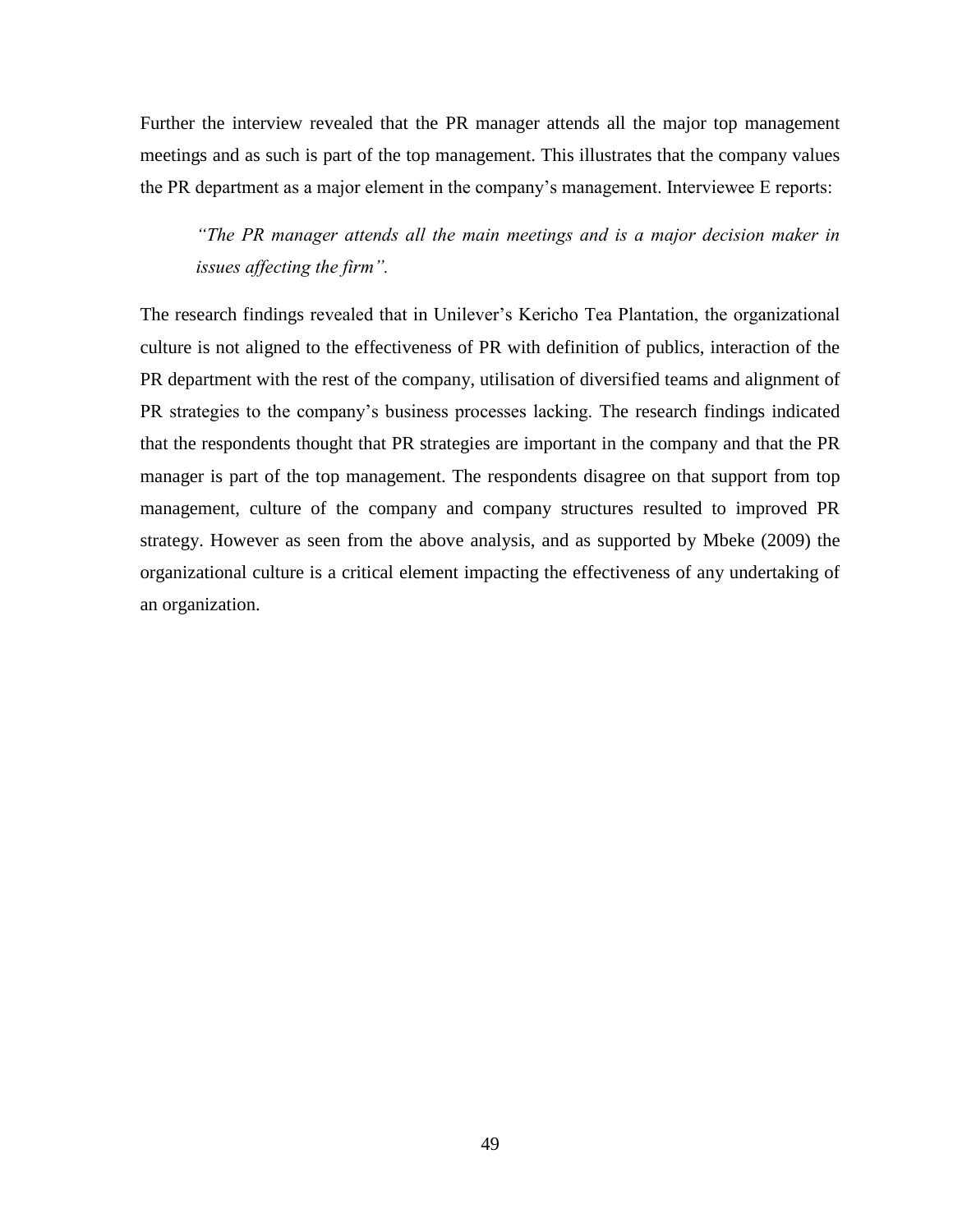#### **CHAPTER FIVE: CONCLUSION AND RECOMMENDATIONS**

## <span id="page-58-1"></span><span id="page-58-0"></span>**5.1 Introduction**

The chapter focuses on drawing conclusions from the study undertaken whereby the discussion and analysis conducted is used a basis to also develop recommendations for the Unilever's Kericho Tea Plantation in developing an effective PR strategy in managing the various challenges the company is facing in its image and reputation. The researcher commences with providing a summary of the findings which are then used to draw conclusions on the research undertaken. Finally, the researcher develops pertinent recommendations for the organisation on its PR strategy implementation and securing its effectiveness. The chapter also proposes and recommends future research in advancing knowledge on PR.

#### <span id="page-58-2"></span>**Conclusion**

The research revolved around three independent variables (value of PR, organizational culture and organizational structure) and effectiveness of PR strategy as the dependent variable. The following are the conclusion from the research conducted.

# **Value of PR to the Strategic Management of Unilever (K) Ltd**

The study established that while the Unilever value PR, it is still lacking in regards to training employees on best practices and informing the employees on the PR policies and strategies within Unilever's Kericho Tea Plantation. The study also revealed that there is inadequate coordination of PR activities with the rest of the company with the company's PR team not affected directly to management of the company. In conclusion, the value given to PR by the management is very important in ensuring the effectiveness and success of a PR strategy within an organization.

## <span id="page-58-3"></span>**Effect of Organizational Culture to the Effectiveness of PR Strategy in Unilever (K) Ltd**

The research findings revealed that in Unilever's Kericho Tea Plantation, the organizational culture is not aligned to the effectiveness of PR with definition of publics, interaction of the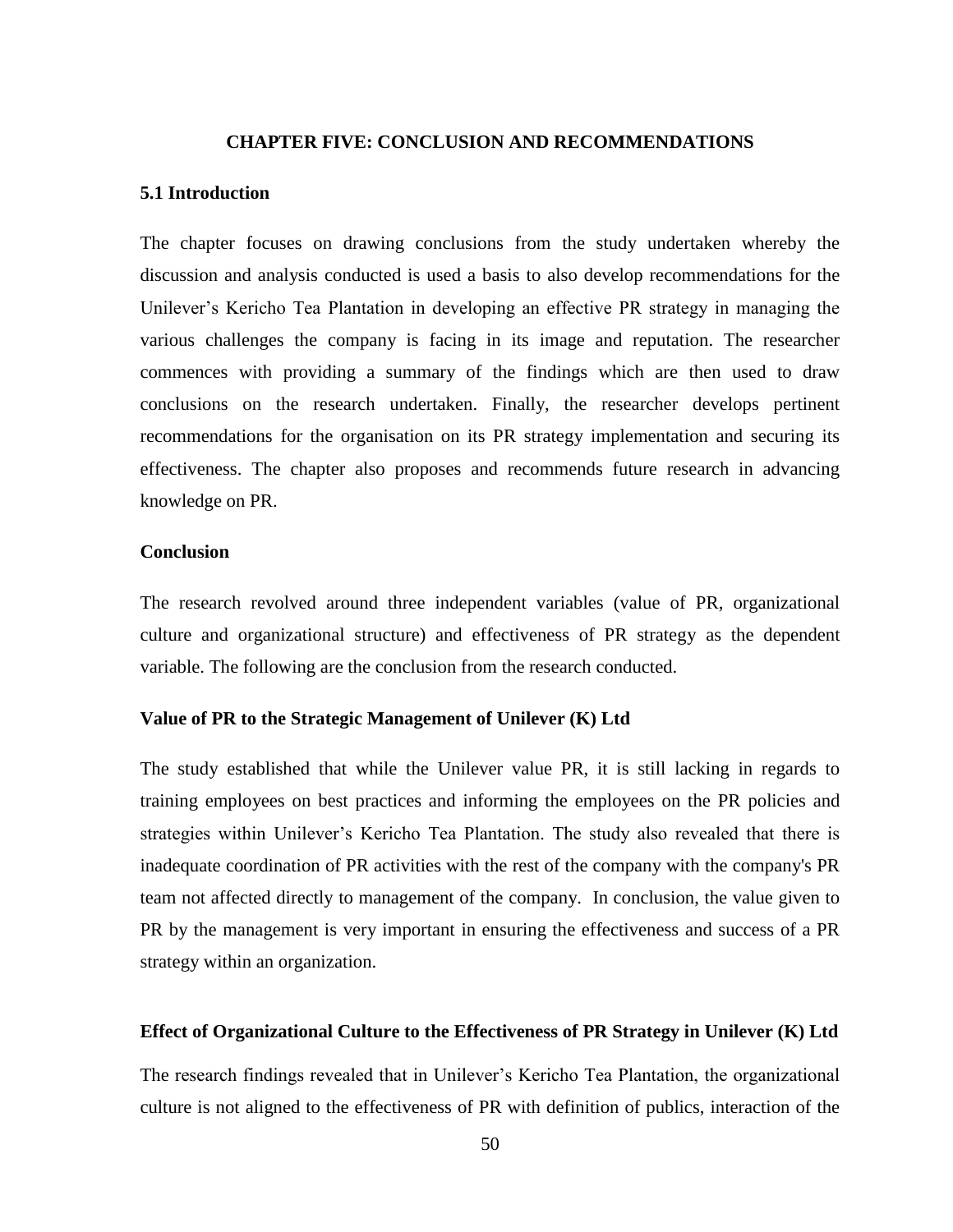PR department with the rest of the company, utilisation of diversified teams and alignment of PR strategies to the company's business processes lacking. The interview results indicate that the PR department is still facing challenges with regards to its communication strategy. However, the results revealed that measures are being taken to improve communication within the company with the use of internal memos and articles to communicate to stakeholders. The study reveals that despite the development of a PR department at Unilever's Kericho Tea Plantation, the PR strategy effectiveness is still lacking due to the limited focus of PR as a crucial management function. As such in conclusion, the culture of the organization cannot be ignored but rather should be developed and aligned to major strategies of the organization for instance the PR strategy.

# <span id="page-59-0"></span>**Role of Organizational Structure to the Effectiveness of PR Strategy in Unilever (K)Ltd**

Finally, on the role of organisational structure to the effective research findings indicate that in Unilever's Kericho Tea Plantation, the organization structure of the company support and are aligned to the PR strategy with the head of the PR department part of the top management and the PR strategies important in the company. However, the findings reveals that the PR department does not receive support from management, the culture of the company does not involve effective communication and as such a need for structures to be put in place to ensure effectiveness of the PR strategy.

#### <span id="page-59-1"></span>**5.3 Recommendations**

From the conclusions and analysis done in the study, the research proposes the following recommendations for the organisation.

# <span id="page-59-2"></span>**Value of PR to the Strategic Management of Unilever (K) Ltd**

The study recommends increased focus of the PR department in the overall management of the company. This will ensure that there is more support from the management thus increases the chances of success for PR strategies developed. Further, the study recommends training on staff on best practices in PR as well as ensuring increased communication to the employees on the PR policies and strategies in place. This ensures the support and involvement of the employees in carrying out and implementing the strategies.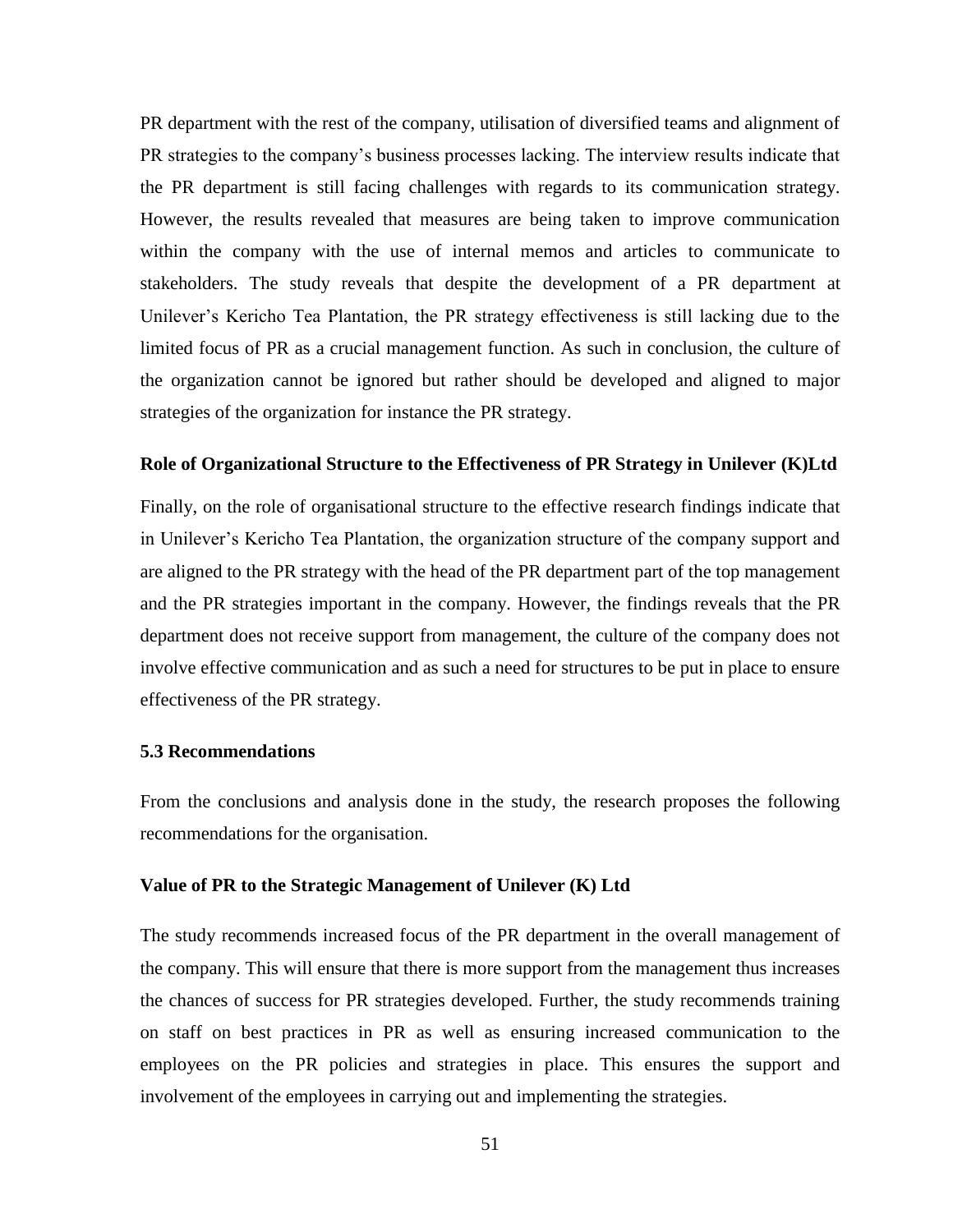# <span id="page-60-0"></span>**Effect of Organizational Culture to the Effectiveness of PR Strategy in Unilever (K) Ltd**

The researcher further recommends the need for the organizational culture to be aligned towards various strategies of the company for instance aligning the culture to the PR strategies through ensuring that communication on PR strategies is effectively communicated to all stakeholders.

# <span id="page-60-1"></span>**Role of Organizational Structure to the Effectiveness of PR Strategy in Unilever (K) Ltd**

Further, as PR is a critical department within an organisation with the public increasingly focusing on every activity which firms undertake. Such elements as environmental accountability, financial accountability, fairness and sound business practices are issues customers and other business stakeholders are looking at when making decisions about organization. This has resulted to organization paying more attention to their image and reputation. Further, with the advanced technology and communication has resulted to flow of information to all parts of the globe with globalization further expanding the scope of the public's of the organization. As results, there is need for rethinking the PR strategies and developing a holistic strategy which ensures that the interests of the business are protected by securing a good image and reputation.

# <span id="page-60-2"></span>**Recommendation for Future Research**

The current focus on investigating the effectiveness of the PR strategy in Kenya by focusing on Unilever's Kericho Tea Plantation, the researcher recommends future research to focus on comparing the PR strategies undertaken by different companies. This will enable for trends of PR practices in the country to be identified thus providing a holistic overview of PR practice in Kenya. Further, the study recommends a comparison and analysis of the PR practice of Unilever in different locations and countries in order to establish the best framework for PR implementation and practice in organization.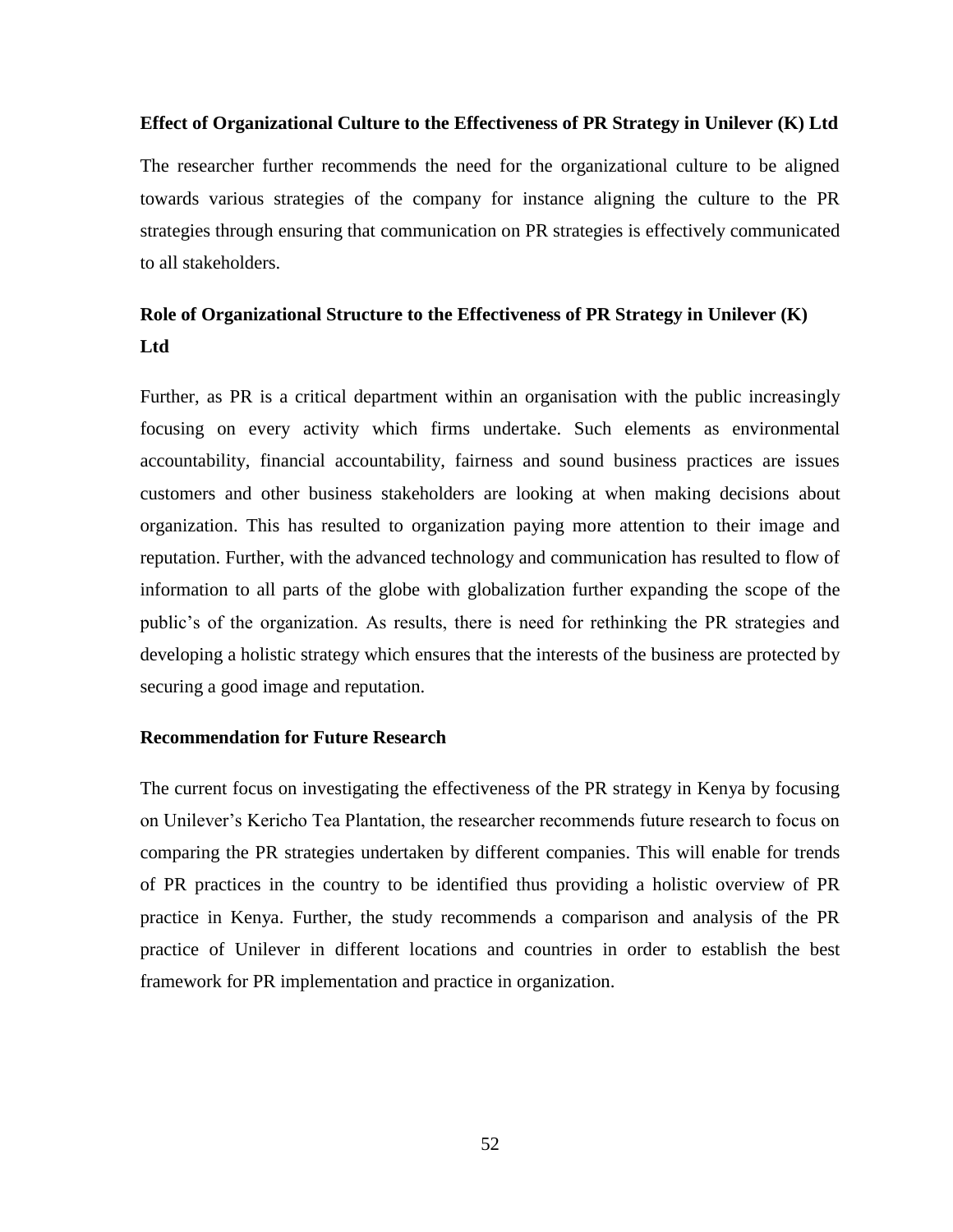#### **REFERENCES**

- <span id="page-61-0"></span>Becker, L. (2007). *Public Relations Practitioner's Perspectives on Public Relations Scholarship and Its Usefulness* (Master's thesis). University of Maryland Master Dissertation.
- Bird, M., (2014), *Romania political class rocked by Microsoft bribe scandal,* Eurobserver, Retrieved on April 25, 2016, from https://eurobserver.com/political/125868.
- Blankson, I. (2009). Public Relations in Sub-Saharan Africa. *In Freitag, A & Stokes, A (Ed.), Global Public Relations: Spanning Borders, Spanning Cultures* New York: Routledge.
- Bormann, E. G. (1985). Symbolic Convergence: Organizational Communication and Culture. In L. L., Putman & M. E., Pacanowsky (Eds.), *Communication and Organizations: An Interpretive Approach* (pp. 99-122). Beverly Hills, CA: Sage.
- Bowen, S. A. (2000). *Is ethical public relations ingrained in organizational culture or is it the domain of individual practitioners*? Paper presented at the meeting of the Public Relations Society of America Educators Academy, Communication Sciences Division, Miami, Florida.

Bryman, A., & Bell, E. (2003). *Business Research Methods*. Oxford: Oxford University Press.

Chartered Institutes of Public Relations (CIPR), (2013). *Overview of Chartered Institutes of Public Relations.* Retrieved on April 25, 2016, from http://www.cipr.co.uk.

Collis, J., & Hussey, R. (2009). *Business Research*. (3rd Edition). London: Palgrave.

- Cutlip, S. M., Center, A. H., & Broom, G. M. (2006). *Effective Public Relations* (ninth ed.). New Jersey: Pearson Education International.
- Dozier, D. M., & Ehling, W. P. (1992). Evaluation of public relations programs: What the literature tells us about their effects. In J. E. Grunig (Ed.), *Excellence in public*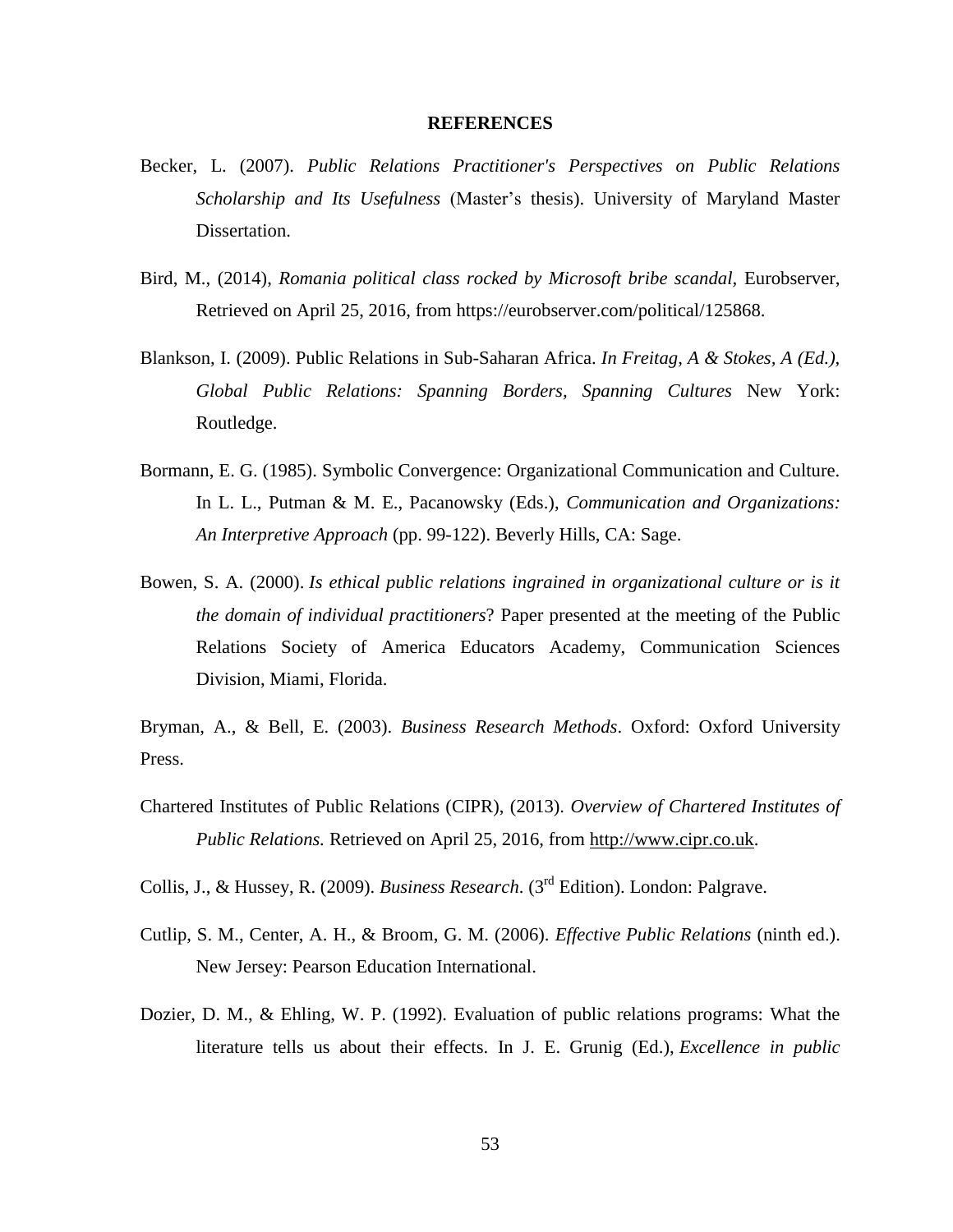*relations and communication management* (pp. 159–184). Hillsdale, NJ: Lawrence Erlbaum Associates.

- Dozier, D., Grunig L.A., & Grunig, J. E. (1995). *Manager's Guide to Excellence in Public Relations and Communication Management*. Mahwah, NJ: Lawrence Erlbaum.
- Freitag, A. R., & Stokes*,* A. Q. (2009). *Global Public Relations Spanning Borders, Spanning Cultures.* London, UK Taylor & Francis.
- Goodpaster, K. E. (2007). *Conscience and corporate culture*. Malden, MA: Blackwell.
- Grunig, J. E. (Ed.). (1992). *Excellence in Public Relations and Communication Management.* Hillsdale, NJ: Lawrence Erlbaum.
- Grunig, J. E. (Ed.). (1992). *Excellence in public relations and communication management*. Hillsdale, NJ: Lawrence Erlbaum Associates.
- Grunig, J. E., & Hunt. T. (1984). *Managing Public Relations*. New York: Holt, Rinehart & Winston.
- Grunig, J. E., & Repper, F. C. (1992). Strategic management, publics, and issues. In J. E. Grunig (Ed.), *Excellence in public relations and communication management* (pp. 117–157). Hillsdale, NJ: Lawrence Erlbaum Associates.
- Grunig, L. A. (1995). The Consequences of Culture for Public Relations: The Case of Women in the Foreign Service. *Journal of Relations Research*, *7* (2), 139-161.
- Grunig, L. A., Grunig, J. E., & Dozier, D. M. (2002). *Excellent public relations and effective organizations.* Mahwah, NJ: Lawrence Erlbaum Associates.
- Hanson, D., & Grimmer, M. (2007). The Mix of Qualitative and Quantitative Research in Major Marketing Journals, 1993-2002. *European Journal of Marketing*, 41(1/2), 58- 70.
- Heath, R. L. (2001). *Handbook of Public Relations*. New York: Routledge.
- Heath, R. L., & Ni, L. (2008). *Corporate Social Responsibility*. Florida: Institute for Public Relations.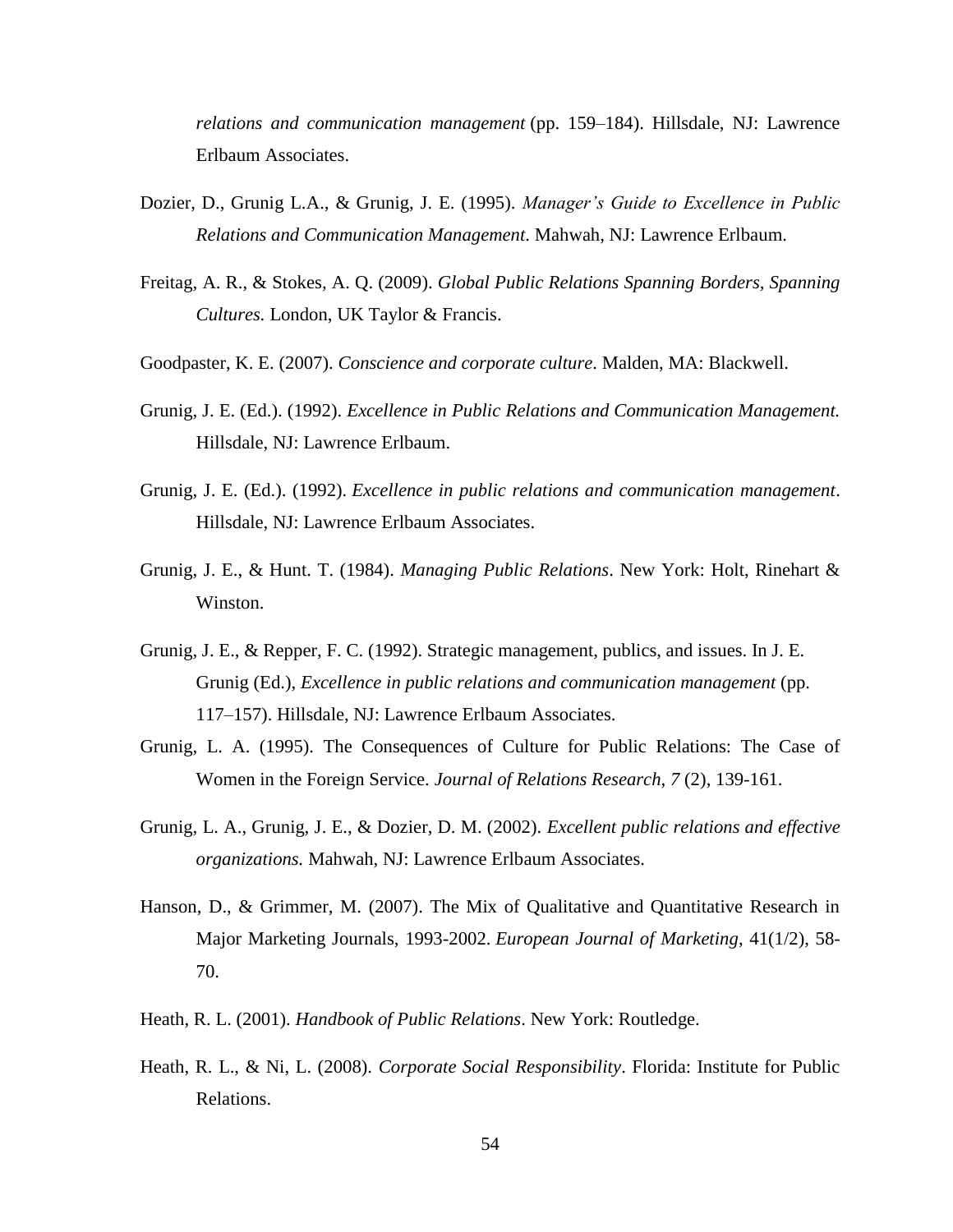Johnson, D. (1994). *Research Methods in Educational Management.* London: Longman.

- Kazokiene, L. (2010). Structure and Content of Public Relations' Objectives: Context of Business Companies. Socialiniai tyrimai. *Journal Social Research* 4(21).
- Kim, Y. (2000). Measuring the Bottom-Line Impact of Corporate Public Relations. *Journalism and Mass Communication Quarterly, 77*, 273-291.
- Largo, V. (2011). PG Tips and Lipton Tea Estates Hit By Allegations of Sexual Harassment and Poor Conditions. What's in your cuppa? *Ecologist*. April 2011.
- Marshall, A., & Stohl, C. (1993). Being "in the know" in a Participative Management System. *Management Communication Quarterly*, *6*, 372-404.
- Mbeke, P. (2009). Status of Public Relations in Kenya, In K. Sriramesh (Ed.), *The Global Public Relations Handbook: Theory, Research And Practice* (2nd ed., pp. 306-327). New York: Routledge.
- Mik, W. (2006). *Quantitative Methods for Decision Makers*. (4<sup>th</sup> edn). London: FT Prentice Hall.
- Miller, J. M., & Tewksbury, R. (2008). *Research Methods.* London: Prentice Hall.
- Molleda, J.C. (2009). *Global Public Relations.* Institute for Public Relations Essential Knowledge Project.
- Morser, A. (2010). *A Bitter Cup: The Exploitation of Tea Workers in India and Kenya Supplying British Supermarkets.* War on Want. Unite the Union. July 2010.
- Muriithi, S. M. (1991). A Communication audit For Effective Management: A case study of East African Publishing House. *MA Thesis, Daystar University College, Nairobi, Kenya.*
- Nakaya, J. R. (1991). *A study of Public Relations and the use of in house Journals to promote the corporate image in some Parastatals In Kenya.* Term project, unpublished, UON.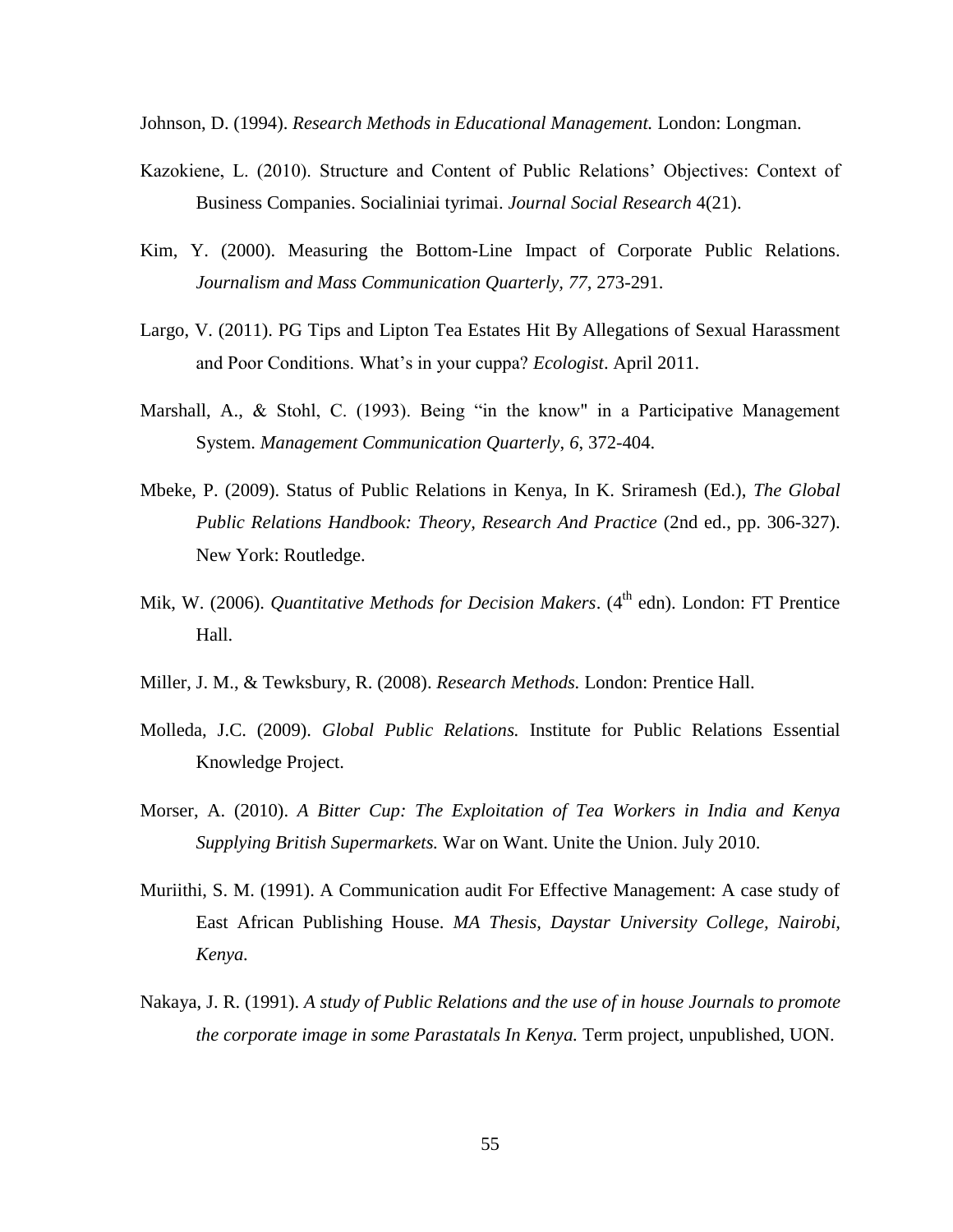- Ndichu, L. N., & Gikuru, C.W. (1997). *The training needs of Public Relations practitioners in Kenya*. Term Project unpublished: Nairobi University.
- Onyiengo, S. (2014). Effectiveness of Communication Media Used by the Public Relations Department in Facilitating Effective Internal Public Relations at the Kerio Valley Development Authority in Kenya. *International Journal of Humanities and Social Science, 4(9): 108-117.*
- Oxfam, (2002). *"The Tea Market: A Background Study."* Draft for Comments 26/06/02.
- Public Relations Society of America (PRSA), (2015). *Public Relations Society of America.*  Retrieved from [http://www.prsa.com.](http://www.prsa.com/)
- Public Relations Society of Kenya (PRSK), (2015). *Public Relations Society of Kenya*. Retrieved on April 25, 2016, from [http://www.prsk.co.ke.](http://www.prsk.co.ke/)
- Ross, W. D. (2002). *The right and the good*. Oxford: Clarendon Press.
- Saunders, M., Lewis, P., & Thornhill, A. (2009). *Research Methods for Business Students*. Harlow, England: Prentice Hall.
- Sriramesh, K., Grunig, J. E., & Dozier, D. (1996). Observation and Measurement of Two Dimensions of Organizational Culture and Their Relationship to Public Relations. *Journal of Public Relations Research*, *8* (4), 229-262.
- Strauss, A. L., & Corbin, J. M. (2008). *Basics Of Qualitative Research: Techniques And Procedures For Developing Grounded Theory* (3rd ed.). Los Angeles: SAGE Publications.
- Taylor, C. (2007). Activists Clamor for 'Greener' Apple. *Electronic News*, 55(3), 25.
- Thain, G., & Bradley, J. (2014). *FMCG: The Power of Fast-Moving Consumer Goods.* First Edition Design Publication.
- Tikolo, K. (2011). The Practice of Public Relations in Kenya: Future Growth Prospects. *Public Relations Society of Kenya Draft Report*. Retrieved on April 25, 2016, from <http://www.prsk.co.ke/index.php/publications/overview-of-pr-arena>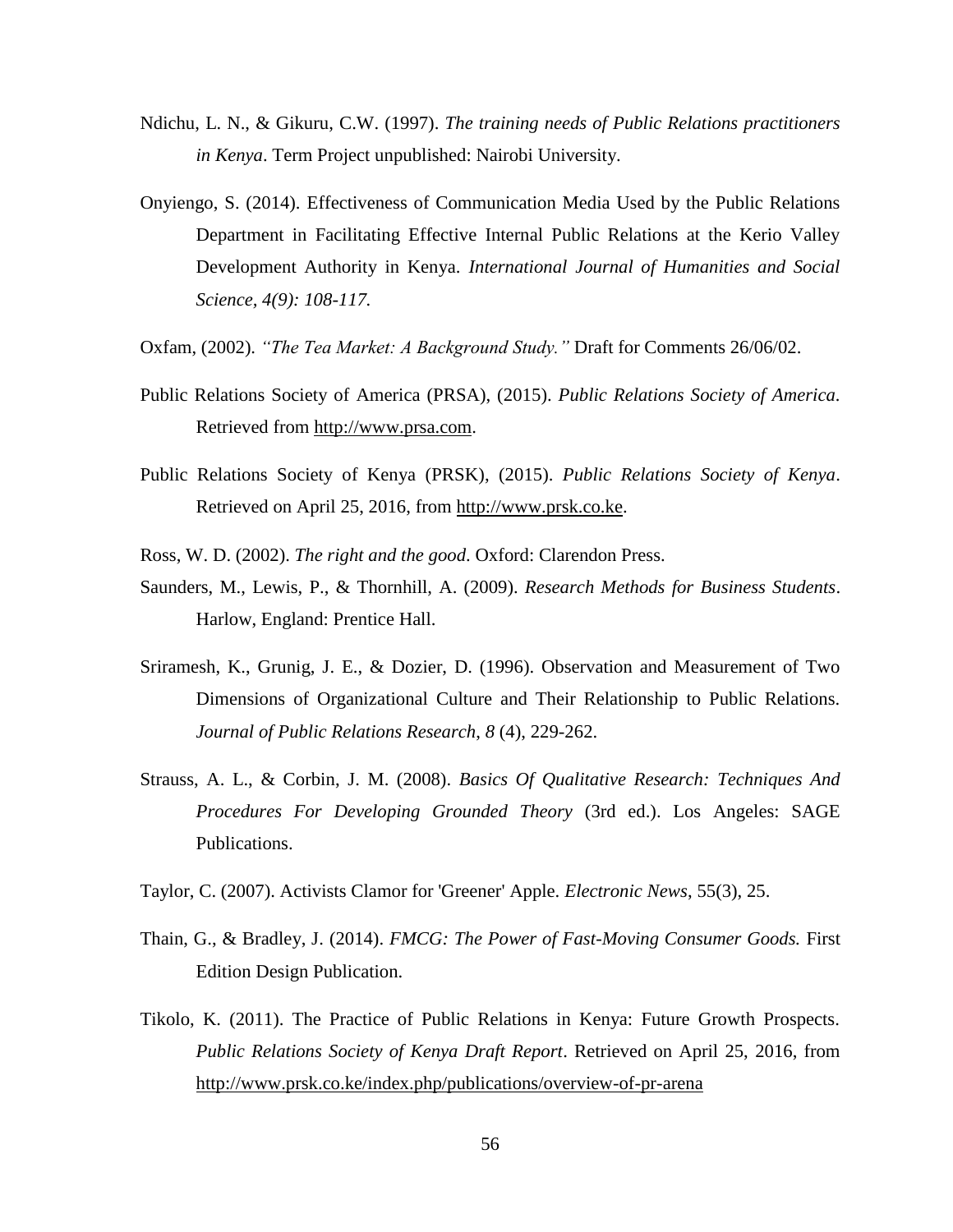Unilever, (2015). *Company profile*. Retrieved on April 25, 2016, from<http://unilever.com/>

- Valackiene, A. (2010). The Expression of Effective Crisis Communication in Today's Corporation: Theoretical Insights and Practical Application. *Transformations in Business & Economics*, 9(1), 490-504.
- Van Ruler, B. (2000). Communication management in the Netherlands. *Public Relations Review, 26*(4)*,* 403-423.
- Van Ruler, B., Vercic, D., Butschi, & Flodin, B. (2004). A first look for parameters of public relations in Europe. *Journal of Public Relations Research, 16*(1), 1-34.
- Wakefield, R. (2008). Theory of International Public Relations, the Internet, and Activism: A Personal Reflection. *Journal of Public Relations Research*, *20*(1), 138-157.
- Watson, T., & Noble, P. (2007). *Evaluating Public Relations: a best Practice Guide to Public Relations Planning, Research and Evaluation.* London, Philadelphia: Kogan Page.
- White, B. (2002). *Writing your MBA Dissertation*. Thomson.
- Wise, K. (2002). *Public Health Body/Strategic Constituency Relationships: Linking Public Relations Processes and Organizational Effectiveness at a State Health Department*. Unpublished Doctoral Dissertation, University of Maryland, College Park.
- Yamane, T. (1967). *Statistics: An Introductory Analysis,* 2nd Edition, New. York: Harper and Row.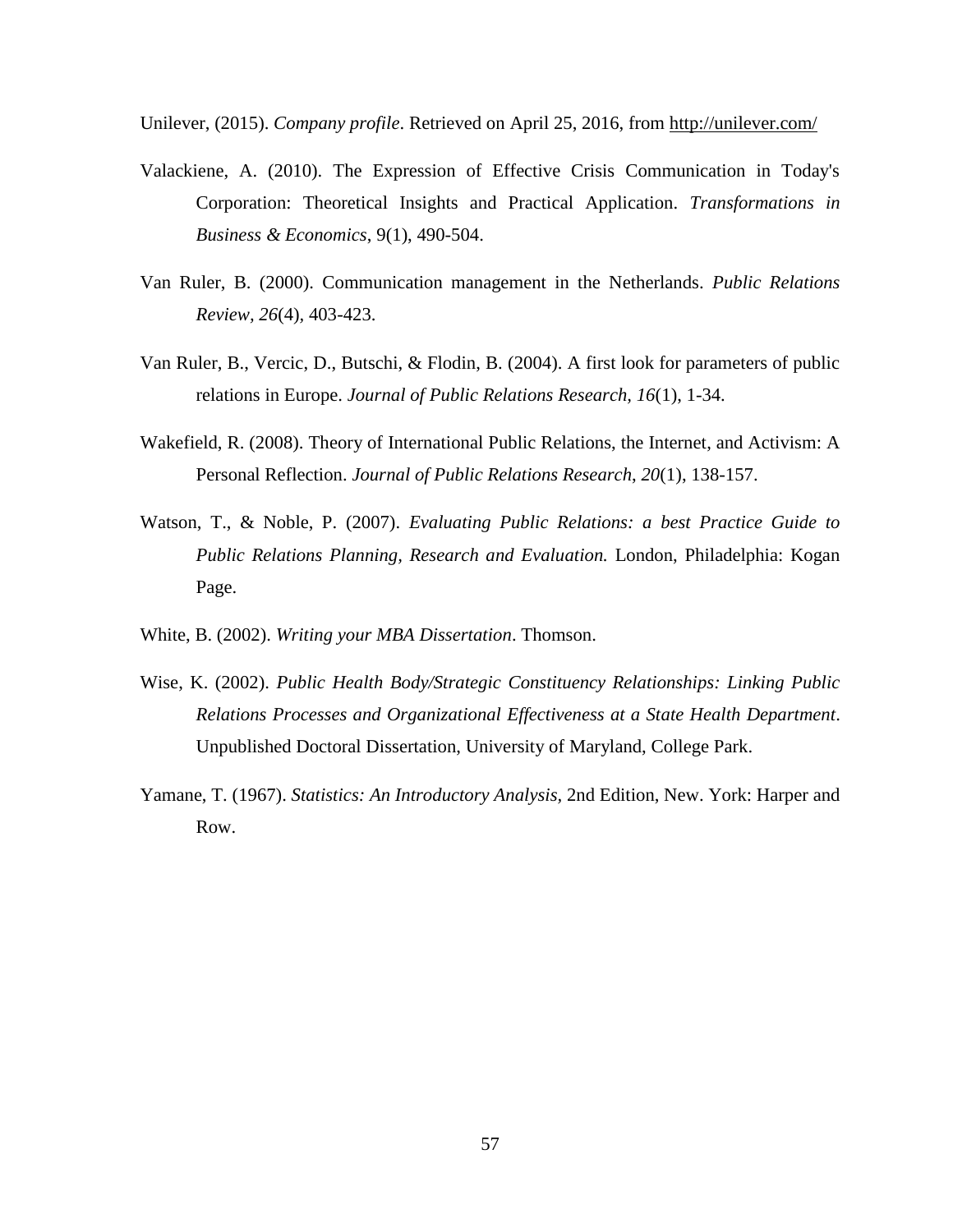# <span id="page-66-0"></span>**APPENDICES**

# <span id="page-66-1"></span>**A. INTRODUCTION LETTER**

The Chairman, Department of Media and Communications Maseno University, Department of Communication and Media Technology, Box Private Bag, Maseno.

 $14<sup>th</sup>$  June 2015

# **TO WHOM IT MAY CONCERN**

Dear Sir/ Madam,

# **RE: PUBLIC RELATIONS IN STRATEGIC MANAGEMENT OF FIRMS IN KENYA: A CASE OF UNILEVER (K) LTD**

This is to let you know Floridah C. Maritim, Student No. FA/MA/00108/2013 is our postgraduate student at Maseno *University pursuing* a *Masters of Communication and Media Studies* program. She is carrying out research on "Public Relations in Strategic Management of Firms in Kenya*"* taking a case study of Unilever Tea (K) Ltd. She selected your organization for the purpose of the study upon which her findings can be used to improve the management of your firm.

Your assistance and support would enable her fulfil the academic requirements as well as meet her research objectives. Thanking you in advance,

Yours faithfully,

Dr. Charles O. Nyambuga

# **CHAIRMAN, DEPARTMENT OF MEDIA AND COMMUNICATION**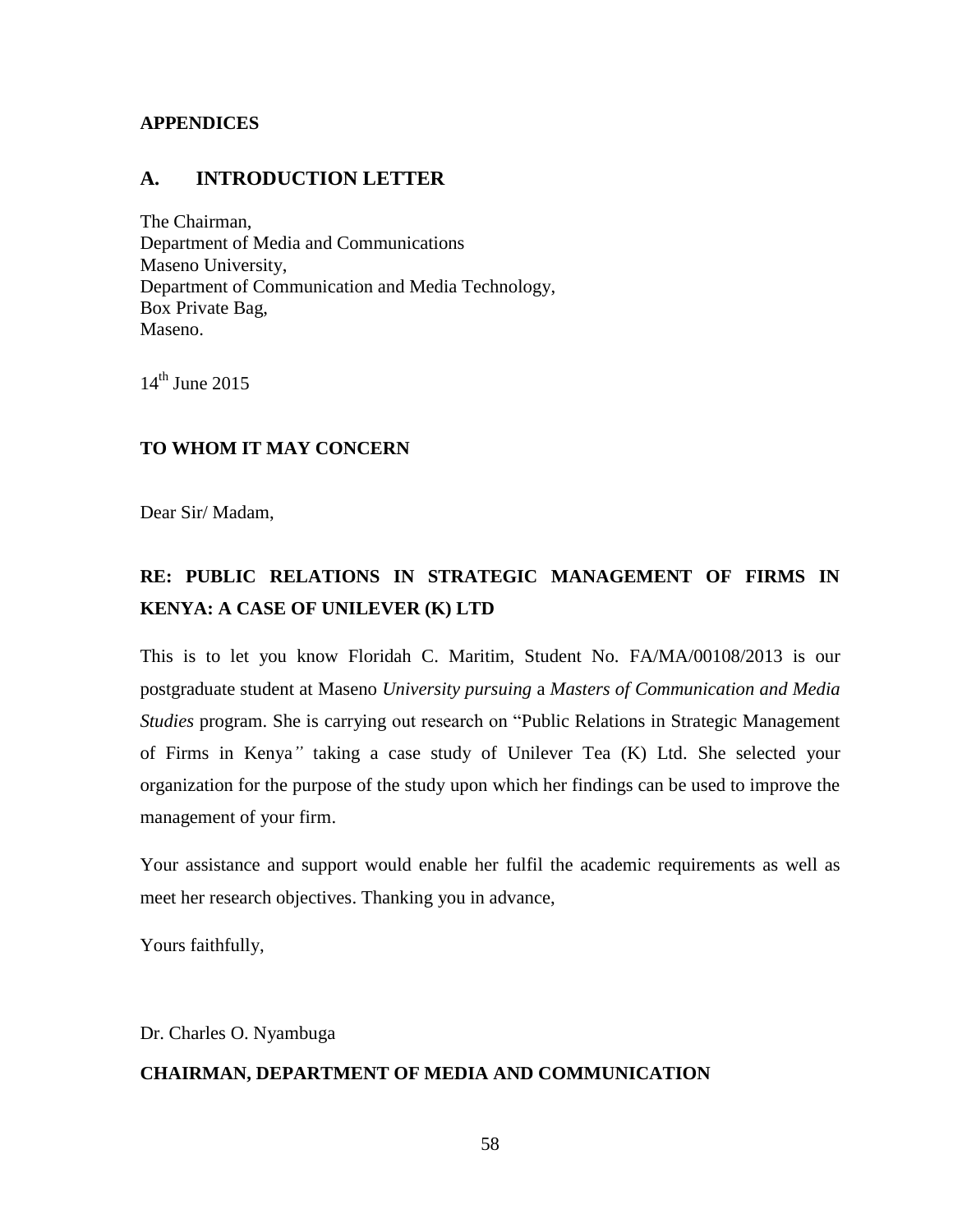# <span id="page-67-0"></span>**B. QUESTIONNAIRE**

Dear Respondent,

# **Title: Public Relations in the Strategic Management of Firms in Kenya. A Case of Unilever (K) Ltd**

I am a postgraduate student at Maseno University who is undertaking an academic exercise aimed at gathering primary data towards the writing of a project on the above topic. Your cooperation in providing honest and prompt responses to the questionnaire will be greatly appreciated. Any information given will be confidential states and will be used only for academic purposes. Thank you

# **Section A – Bio-Data**

|    | 1. Gender                  | Male $( )$                               |                   | Female ( ) (Tick appropriately) |  |
|----|----------------------------|------------------------------------------|-------------------|---------------------------------|--|
|    |                            | 2. Age group 20-29 yrs $\Box$ 30-39 yrs  | $-49 \text{ yrs}$ | 50 yrs and above                |  |
| 3. | Number of years in service |                                          |                   |                                 |  |
|    | $0-1$ Yrs                  |                                          |                   |                                 |  |
|    | $2-3$ yrs                  |                                          |                   |                                 |  |
|    | $4-5$ yrs                  |                                          |                   |                                 |  |
|    | 6yrs or more               |                                          |                   |                                 |  |
|    |                            | 4. Highest level of education (Optional) |                   |                                 |  |
|    | Certificate                |                                          |                   | Masters and above               |  |
|    | Diploma                    |                                          |                   |                                 |  |
|    | Degree                     |                                          |                   |                                 |  |
| 5. | Department/Section         |                                          |                   |                                 |  |
|    | <b>HR</b>                  |                                          |                   |                                 |  |
|    | <b>PR</b>                  |                                          |                   |                                 |  |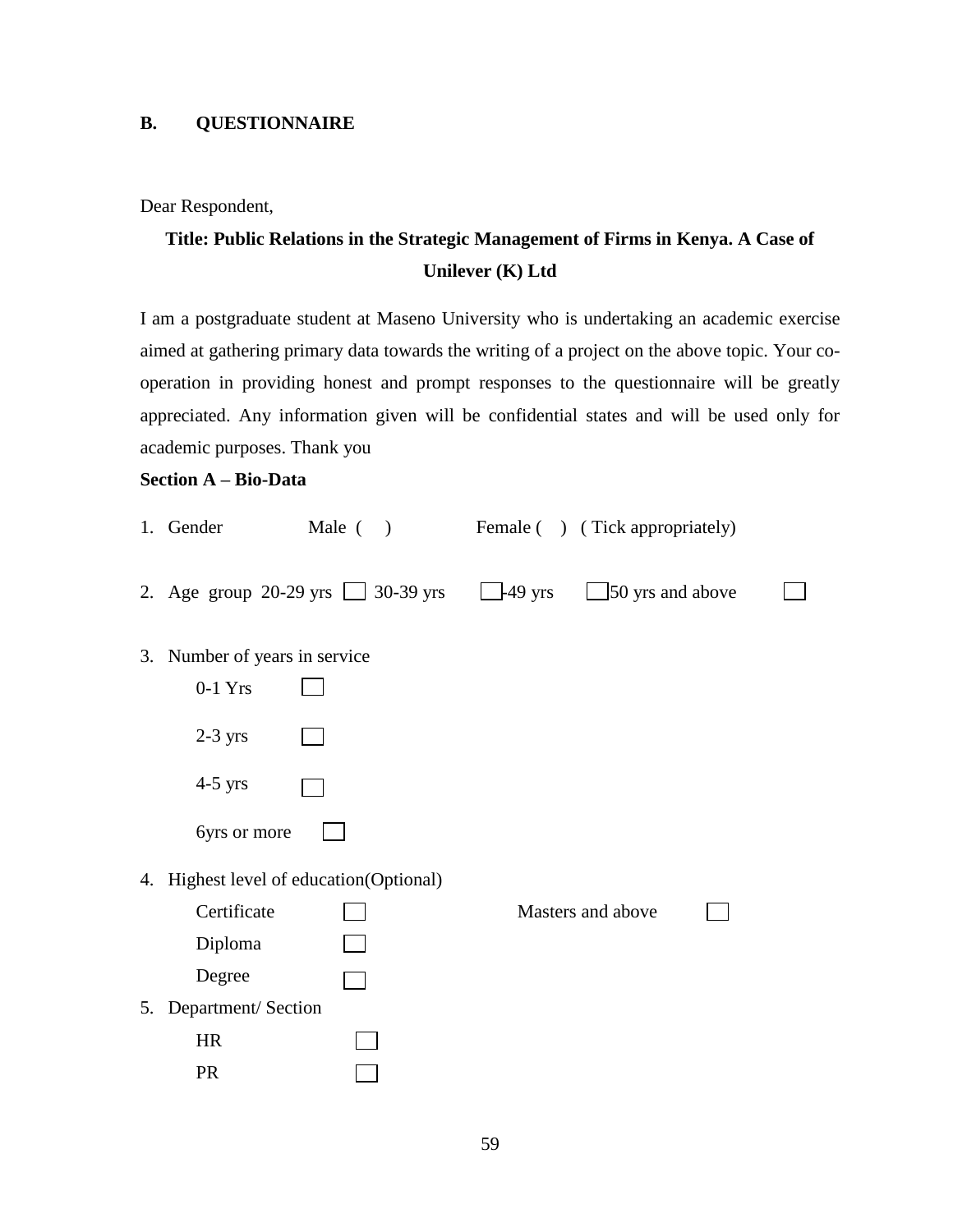**Please tick (SA-strongly agree; A- Agree; N-Neutral; D- Disagree; and SD-Strongly Disagree) on the statement depending on your level of agreement;**

# **SECTION B: Value of PR in Strategic Management**

| <b>STATEMENT</b> |  |  |  |  |  |
|------------------|--|--|--|--|--|
|------------------|--|--|--|--|--|

 $\Box$ 

 $\mathcal{L}(\mathcal{A})$ 

 $\Box$ 

 $\Box$ 

 $\Box$ 

 $\Box$ 

 $\Box$ 

 $\Box$ 

 $\overline{\phantom{a}}$ 

 $\mathbf{I}$ 

 $\Box$ 

 $\Box$ 

 $\Box$ 

- $\Box$ 6. The PR department is involved in the decision Making process.
- 7. The PR strategy is aligned to the company's  $\Box$  $\Box$ business strategy.
- 8. The PR department manager meets regularly With the senior executives of the company.
- 9. The department undertakes measures leading to  $\Box$ ease of communication and collaboration.
- 10. The communication in the workplace is adequate and effective.

# **SECTION C: Influence of Organizational Culture to the Effectiveness of PR Strategy**

| 11. The past PR strategies has been effective   |  |  |  |
|-------------------------------------------------|--|--|--|
| In establishing a good image for the            |  |  |  |
| Company.                                        |  |  |  |
| 12. Trainign on best PR pratices is done.       |  |  |  |
| 13. The employees in all the departments are    |  |  |  |
| Constantly informed on company's                |  |  |  |
| Policies and strategies.                        |  |  |  |
| 14. The company encourages openness and honesty |  |  |  |
| With adequate communication to employees.       |  |  |  |
| 15. The PR department has been established      |  |  |  |
| In the company for a long time.                 |  |  |  |
| 16. The company follows a centralised decision  |  |  |  |
| Making framework                                |  |  |  |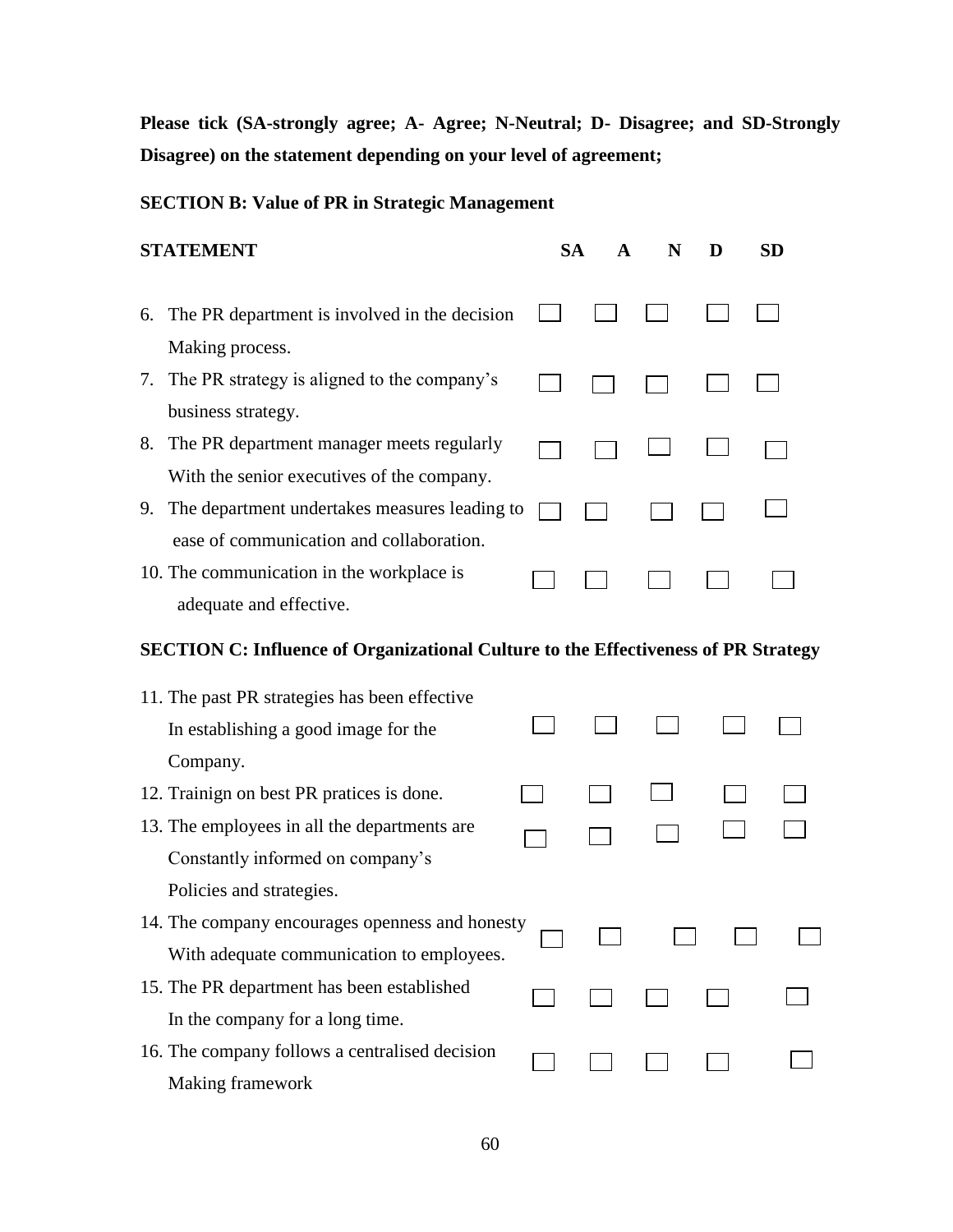|    | 17. The company's publics are oftenly defined.      |  |  |  |
|----|-----------------------------------------------------|--|--|--|
|    | 18. The PR department is divided into various       |  |  |  |
|    | Units.                                              |  |  |  |
|    | 19. PR management routinely interacts with other    |  |  |  |
|    | Departments to ensure effective communication.      |  |  |  |
|    | 20. The PR department utilizes teams from different |  |  |  |
|    | Departments in developing PR strategies.            |  |  |  |
|    | 21. The PR department is interconnected with work   |  |  |  |
|    | processes to enhance collaboration.                 |  |  |  |
|    | <b>SECTION E: Effectiveness of PR Strategy</b>      |  |  |  |
| 22 | PR strategies in the company are beneficial.        |  |  |  |
| 23 | Support from management has led to                  |  |  |  |
|    | Improved implementation of PR.                      |  |  |  |
| 24 | The culture of the company encourages               |  |  |  |
|    | Effective communication.                            |  |  |  |
| 25 | The company's structures lead to improved           |  |  |  |

# **SECTION D: Role of Organizational Structure to the Effectiveness of PR Strategy**

26 The PR manager is part of top management.

PR strategy.

 $\begin{array}{cccccccccccccc} \Box & \Box & \Box & \Box & \Box & \Box \end{array}$